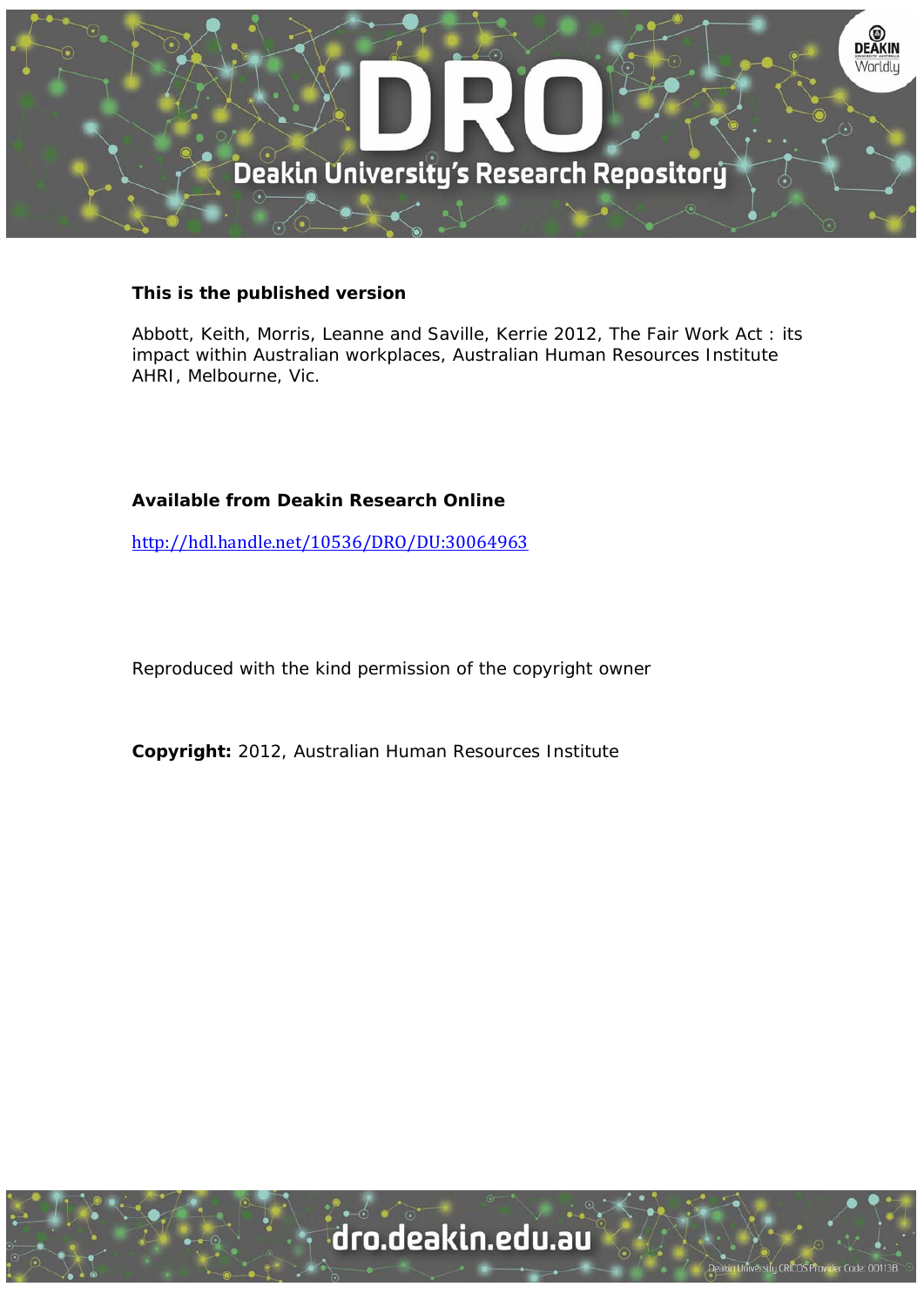# **RESEARCH REPORT AND IST IN A THE REPORT OF A LIGHT AND MODE.**<br>REPORT THE REPORT OF A LIGHT AND MODE AND A LIGHT OF A LIGHT AND MODE. **THE FAIR WORK ACT:** ITS IMPACT WITHIN AUSTRALIAN WORKPLACES

**THE FAIR WORK ACT: RESEARCH REPORT IANUARY 2012** Management with the contract of the contract of the contract of the contract of the contract of the contract of the contract of the contract of the contract of the contract of the contract of the contract of

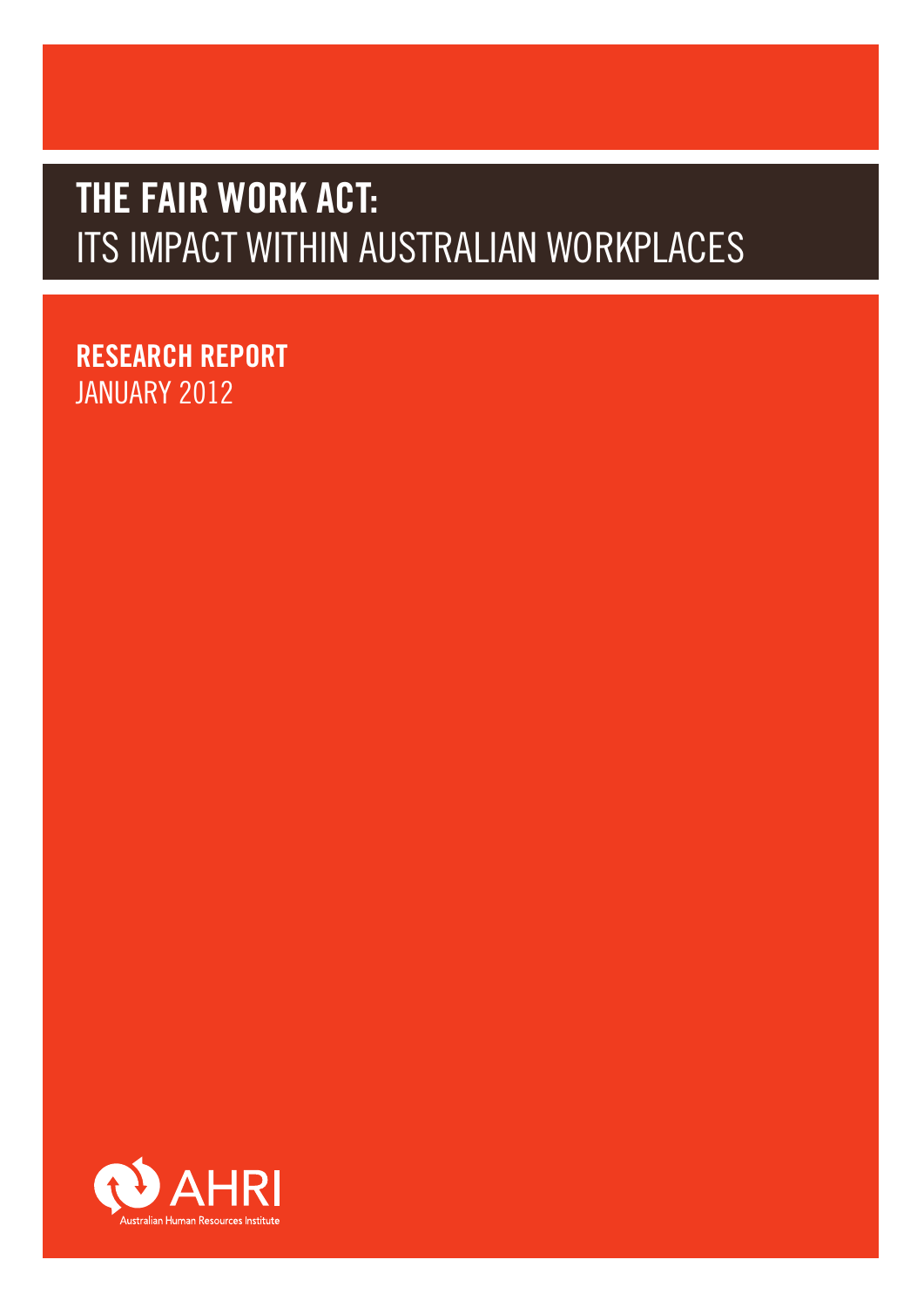#### PROJECT SPONSOR

Mr Peter Wilson AM, National President and Chairman, Australian Human Resources Institute, for and on behalf of the Board of AHRI Limited.

## PROJECT COORDINATION GROUP

Mr Peter Wilson AM, National President; Mr Paul Begley, National Manager, Government and Media Relations; and Ms Anne-Marie Dolan, Manager, Development and Research, Australian Human Resources Institute. Dr Keith Abbott, Department of Management and Marketing, Deakin University.

### ACKNOWLEDGEMENTS

The survey questions were developed and the compiling of data undertaken by a Deakin University research team consisting of Dr Keith Abbott, Ms Leanne Morris and Dr Kerry Saville.

© Australian Human Resources Institute, January 2012





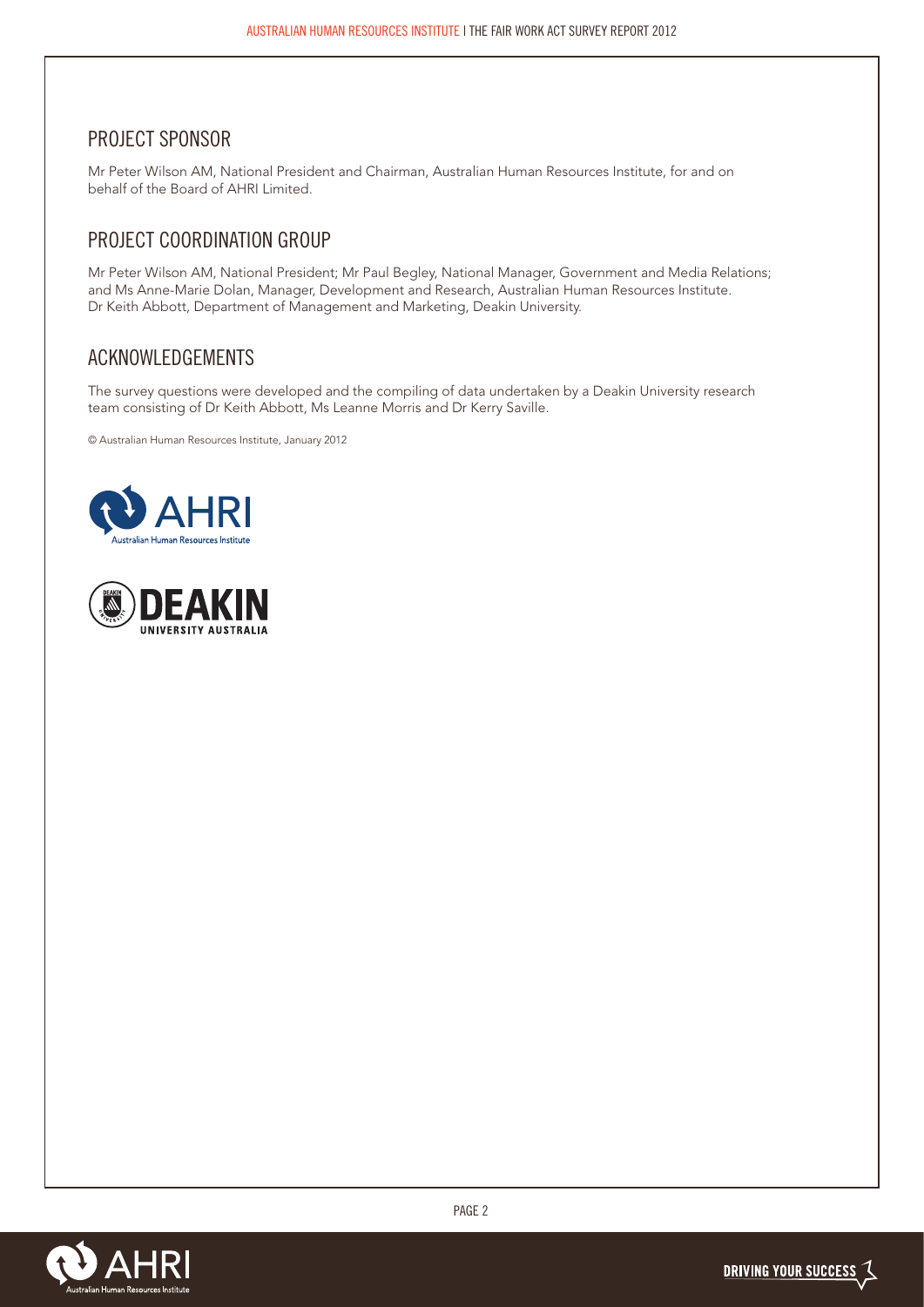# **CONTENTS**

| <b>BACKGROUND TO THE RESEARCH</b>                    | 4  |
|------------------------------------------------------|----|
| <b>METHODOLOGY</b>                                   | 4  |
| THE QUESTIONS                                        | 5  |
| <b>KEY FINDINGS AT A GLANCE</b>                      | 5  |
| YOUR ORGANISATION AND ITS WORKFORCE                  | 6  |
| THE FAIR WORK ACT AND YOUR ROLE AS A HR PROFESSIONAL | 11 |
| THE FAIR WORK ACT AND YOUR ORGANISATION              | 20 |
| THE FAIR WORK ACT AND EMPLOYMENT CONTRACTS           | 32 |
| YOUR SAY ON THE FAIR WORK ACT                        | 40 |

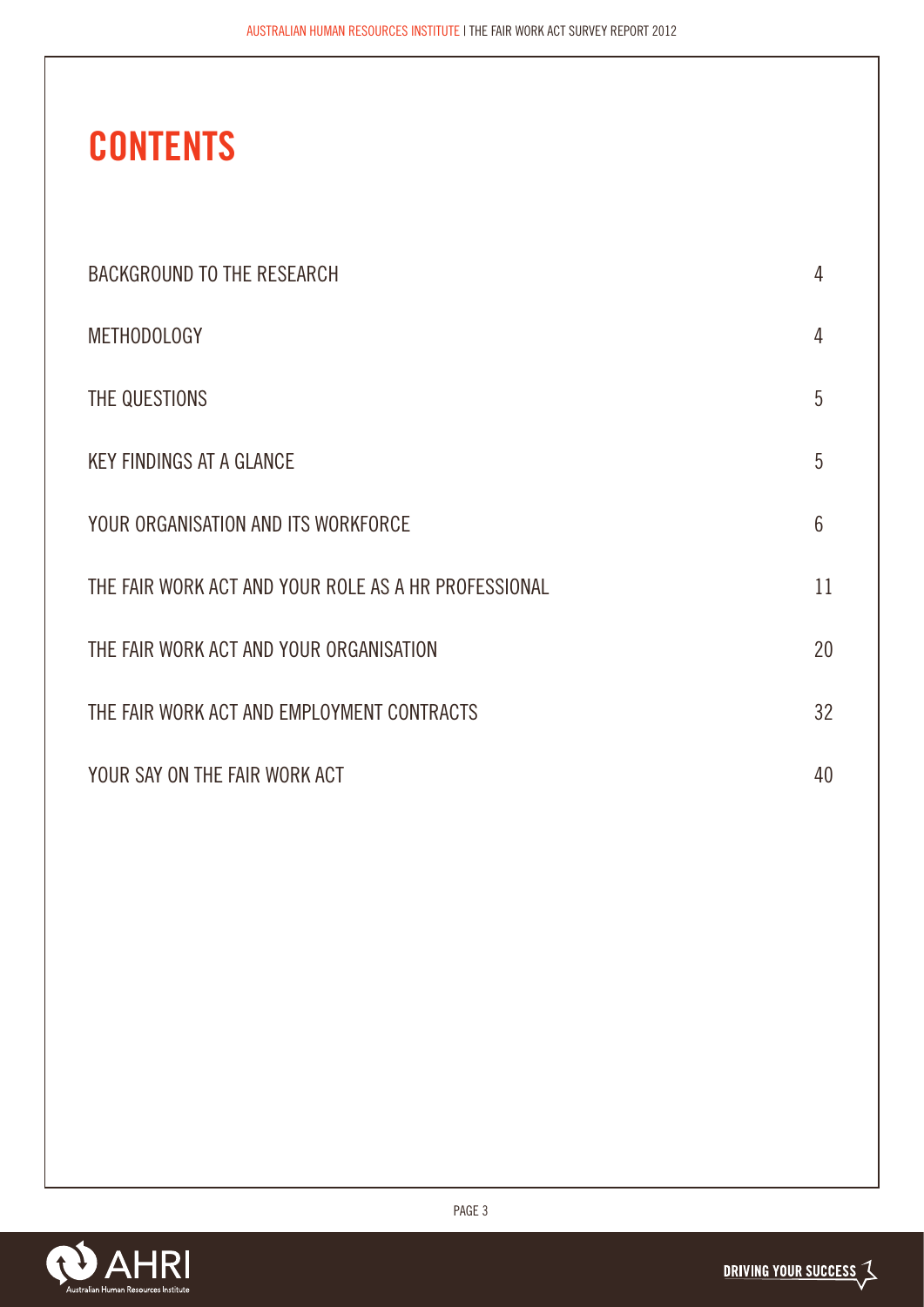# **BACKGROUND TO THE RESEARCH**

Late in 2006, the Australian Human Resources Institute (AHRI) commissioned a longitudinal study into the operation of Federal industrial relations' legislation. This study was to involve the running of a series of on-line surveys seeking the views of AHRI members towards the workplace operation of such legislation. The first survey was conducted in mid-2007 and sought opinions relating to the Workplace Relations Amendment (Work Choices) Act 2005. This particular survey offered insight into workplace practices under what was then a contentious piece of legislation. The second survey was run in mid-2010, a year after the Work Choices legislation had been overturned by the Rudd Government in favour of new legislation in the form of the Fair Work Act 2009. The findings of this survey offered an early understanding of the problems and prospects confronting HR professionals as they sought to make sense of and manage labour under a new legislative regime. Whilst there was great benefits to be had from the information gained from these two surveys in their own right, direct comparisons between their findings was not possible because the legislation subject to investigation had changed over the interim, and changed quite dramatically.

The findings of the present report are gained from a third on-line survey in the series, this time reporting on the views held by HR professionals toward the Fair Work Act 2009 at the two year interval since it became operable. Because the present survey deals with the same Federal legislation as the second survey conducted in 2010, it allows for some emerging trends to be identified on the workplace impact of the Fair Work Act 2009. To this end, where applicable, the results of both the 2010 and present surveys are listed in the following report. Also reported are the Act's influence, as perceived by survey respondents, on the organisations they work for and the workplace practices they deploy when formulating, negotiating and concluding employment contracts, as well as on their role as HR professionals.

As professionals with direct and indirect responsibilities for the implementation of Federal legislation in Australian workplaces, AHRI members are uniquely placed to provide a first-hand perspective on the operational impact of the Fair Work Act 2009. The research contained in this report accordingly offers a unique and valuable contribution to discussions over the current and foreseeable operation of the Act.

# **METHODOLOGY**

Under a commission provided by AHRI, a research team from Deakin University's School of Management and Marketing led the design of the survey questions and a survey tool. The members of this team were Dr Keith Abbott, Ms Leanne Morris and Dr Kerrie Saville.

The current survey was delivered and coordinated in an online format by AHRI, was open between August and November 2011, and was distributed to AHRI's membership, which number around 18,000. By the closing date 691 valid responses had been received. Most of the questions asked in the current survey replicated questions asked in the 2010 survey, so that comparisons could be made between the two sets of data in any analysis undertaken outside the purview of the present report. A few points are worth noting in reading the data contained in the following. First, the percentages given in each entry are calculated in relation to the number of valid responses received for that question (n=x). Second, in cases were no reference is made to the 2010 survey, the Table is referring to new questions asked in the current survey only. Third, there is an anomaly in a few questions where the list of entries differs across the 2010 survey and current survey. Typically an entry is simply missing. In such cases the entry concerned is flagged with 'not asked' (n.a), meaning that this entry was listed in the relevant survey. And finally, a written summation of the survey data is provided at the end of each section and refers to the questions contained in that section. The figures used in these summations 'round' up or 'round' down the figures they refer to in the associated Tables (e.g., 5.5 is 'rounded up' to 6, whereas 5.4 is 'rounded down' to 5). This is done for simple ease of reading and with no great injustice being done to the intended meaning sought to be conveyed in the summation.

No analysis of the data presented in this report is attempted. Nor is any explanation provided to account for the findings of the current survey or for the differences between the findings of this survey and the findings of the 2010 survey. What is given are the unmediated findings of both surveys, with supporting commentary summarising the key points.

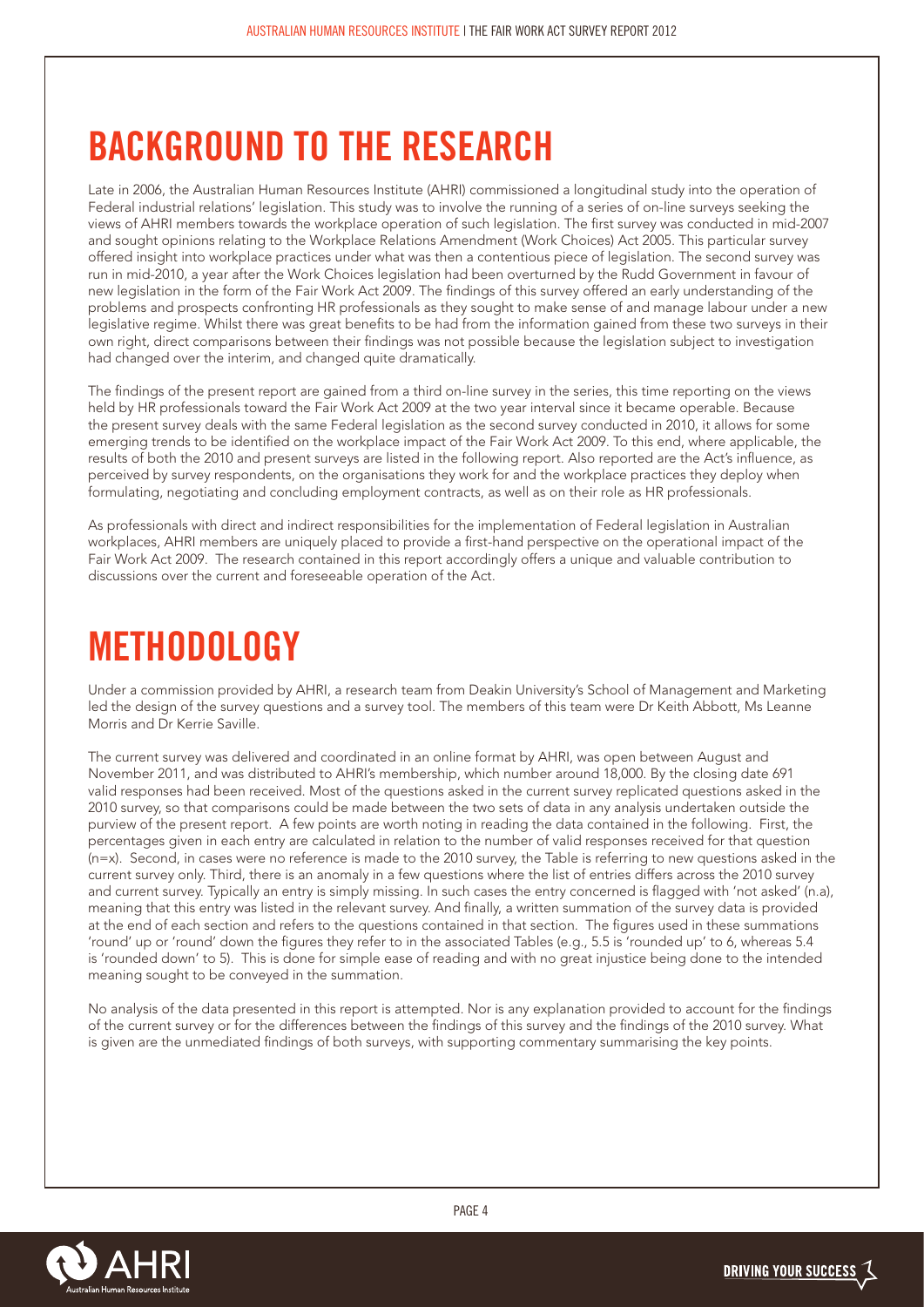# **THE QUESTIONS**

The present on-line survey, in line with its predecessor, is divided into five sections:

- 1. Your organisation and its workforce
- 2. The Fair Work Act and your role as an HR professional
- 3. The Fair Work Act and your organisation
- 4. The Fair Work Act and employment contracts
- 5. Your say on the Fair Work Act.

# **KEY FINDINGS AT A GLANCE**

- 63% of respondents report an increased level of record keeping under the Fair Work Act (58% reported that in 2010).
- 47% of respondents believe that operating under the Fair Work Act will decrease their organisation's willingness to employ people over the next three years
- 51% believe industrial relations costs will increase further in a year's time (37% believed that in 2010)
- 65% report it taking more time to formulate employment contracts (down marginally from 68% in 2010)
- 47% report spending more time bargaining over employment contracts (40% reported that in 2010).
- 46% report the negotiation of employment contracts is more difficult (38% reported that in 2010), but 38% also believe negotiating employment contracts will become more difficult in 12 months' time (25% believed that in 2010).
- 29% report productivity has decreased (13% reported that in 2010).
- 31% believe that allowing individual labour contracts, subject to a "better off overall' test, would either somewhat or greatly improve productivity
- 31% believe allowing a choice between union and non-union negotiated agreements would somewhat or greatly improve productivity.
- 40% believe greater flexibility in use of contractors and labour hire firms would positively impact productivity
- 47% report the importance of managing union relations has increased (39% reported that in 2010).
- 41% report the number of union visits to work sites has increased (29% reported that in 2010).
- 58% report labour costs have increased (45% reported that in 2010).
- 33% report the number of parent leave days allowed per annum has increased (20% reported that in 2010).
- 31% report the number of personal carer days allowed per annum has increased (20% reported that in 2010).
- 47% report that overall remuneration has increased (30% reported that in 2010)
- 42% report flexible employee working arrangements have increased while 18% report they decreased, with 38% reporting 'no change'. This question was not asked in 2010.
- 35% report that under the new unfair dismissal threshold it has been harder to make jobs redundant (26% reported that in 2010).

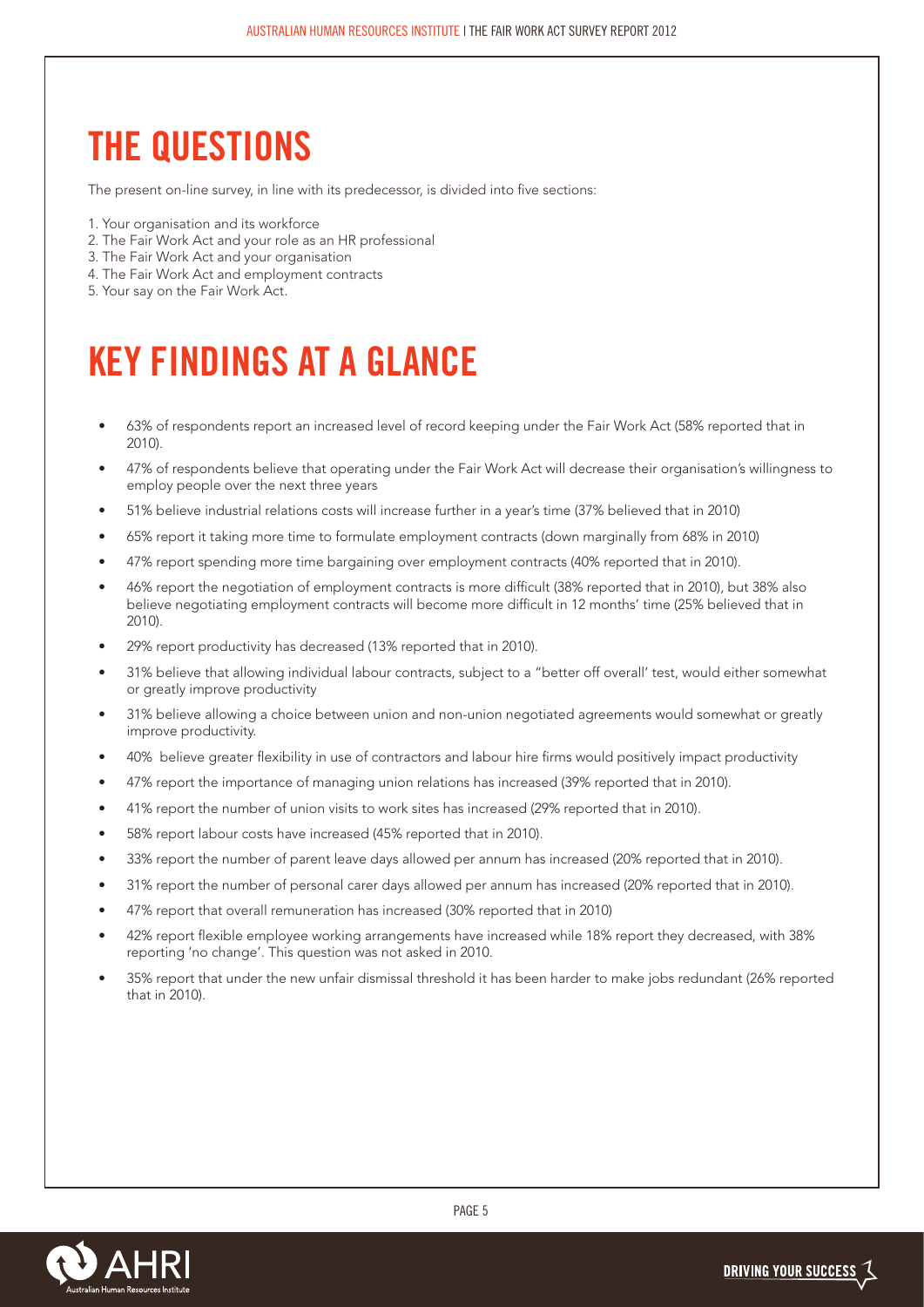# **YOUR ORGANISATION AND ITS WORKFORCE**

# **TABLE 1.** IN WHAT INDUSTRIAL SECTOR DOES YOUR ORGANISATION OPERATE?

|                                                 | %                | %              |
|-------------------------------------------------|------------------|----------------|
|                                                 | $(2010 n = 983)$ | $(2011 n=683)$ |
| Agriculture, Forestry and Fishing               | 1.8              | 1.9            |
| Mining                                          | 4.4              | 4.7            |
| Manufacturing                                   | 9.1              | 11.0           |
| Electricity, Gas, Water and Waste Services      | 2.6              | 2.2            |
| Construction                                    | 3.4              | 4.2            |
| Wholesale Trade                                 | 2.3              | 1.5            |
| Retail Trade                                    | 4.1              | 6.3            |
| Accommodation and Food Services                 | 3.3              | 1.9            |
| Transport, Postal and Warehousing               | 5.3              | 5.4            |
| Information Media and Telecommunications        | 3.6              | 2.6            |
| Financial and Insurance Services                | 7.6              | 8.5            |
| Rental, Hiring and Real Estate Services         | 0.7              | 1.0            |
| Professional, Scientific and Technical Services | 10.3             | n.a            |
| Administrative and Support Services             | 2.1              | n.a            |
| Public Administration and Safety                | 6.1              | 5.6            |
| <b>Education and Training</b>                   | 8.6              | 7.8            |
| Health Care and Social Assistance               | 11.2             | 12.3           |
| Arts and Recreation Services                    | 1.0              | 1.9            |
| Other Services                                  | 12.5             | 21.2           |

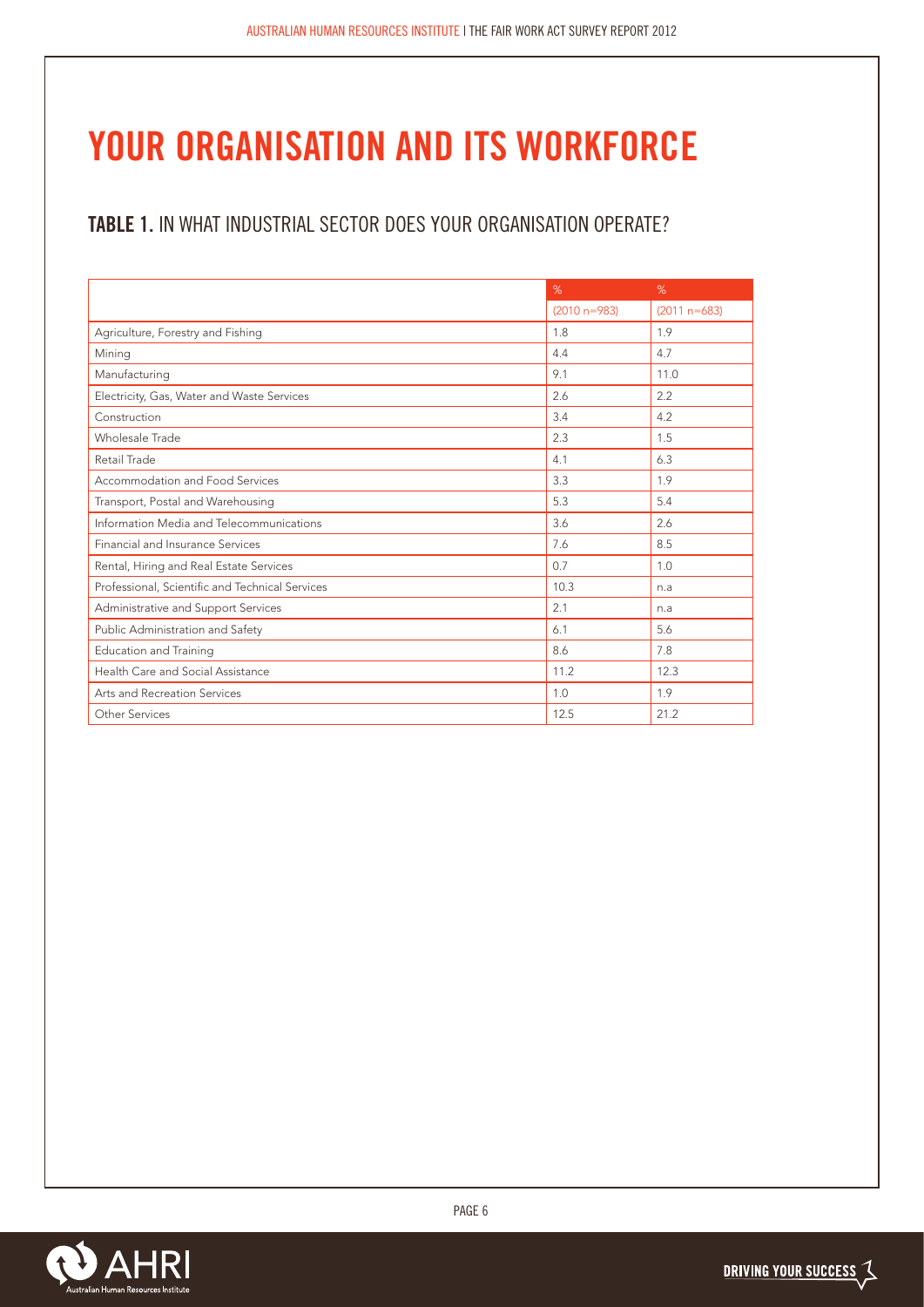# **TABLE 2.** WHAT CATEGORY BEST DESCRIBES THE STATUS OF YOUR ORGANISATION?

|                                                               | %                | %              |
|---------------------------------------------------------------|------------------|----------------|
|                                                               | $(2010 n = 961)$ | $(2011 n=684)$ |
| Private sector organisation                                   | 53.4             | 56.1           |
| Publicly listed company                                       | 17.1             | 16.7           |
| Government business enterprise/commercial statutory authority | 7.6              | 7.7            |
| Non-commercial statutory authority                            | 2.1              | n.a            |
| Federal public service department                             | 3.5              | 3.5            |
| State public service department                               | 3.9              | 3.2            |
| Other non-commercial                                          | 8.8              | 10.4           |
| Other commercial                                              | 3.4              | 2.4            |

# **TABLE 3.** IN WHICH STATE OR TERRITORY IS YOUR HEAD OFFICE REGISTERED?

|                              | %                | %              |
|------------------------------|------------------|----------------|
|                              | $(2010 n = 982)$ | $(2011 n=690)$ |
| New South Wales              | 28.8             | 30.7           |
| Victoria                     | 27.4             | 28.7           |
| Queensland                   | 13.8             | 10.4           |
| South Australia              | 8.8              | 9.0            |
| Western Australia            | 9.2              | 8.7            |
| Tasmania                     | 2.7              | 2.5            |
| Australian Capital Territory | 5.4              | 4.8            |
| Northern Territory           | 1.4              | 1.3            |
| Another country              | 2.3              | 2.9            |
| Other                        | 0.1              | 1.0            |

## **TABLE 4.** APPROXIMATELY HOW MANY EMPLOYEES ARE EMPLOYED BY YOUR ORGANISATION?

|                                 | %              | %              |
|---------------------------------|----------------|----------------|
|                                 | $(2010 n=975)$ | $(2011 n=689)$ |
| Less than 20 employees          | 7.6            | 8.6            |
| Between 20 and 49 employees     | 8.6            | 5.4            |
| Between 50 and 99 employees     | 9.1            | 9.7            |
| Between 100 and 499 employees   | 34.3           | 33.1           |
| Between 500 and 1,000 employees | 10.4           | 12.6           |
| Over 1,000 employees            | 29.9           | 30.2           |
| Don't know                      | 0.1            | 0.4            |

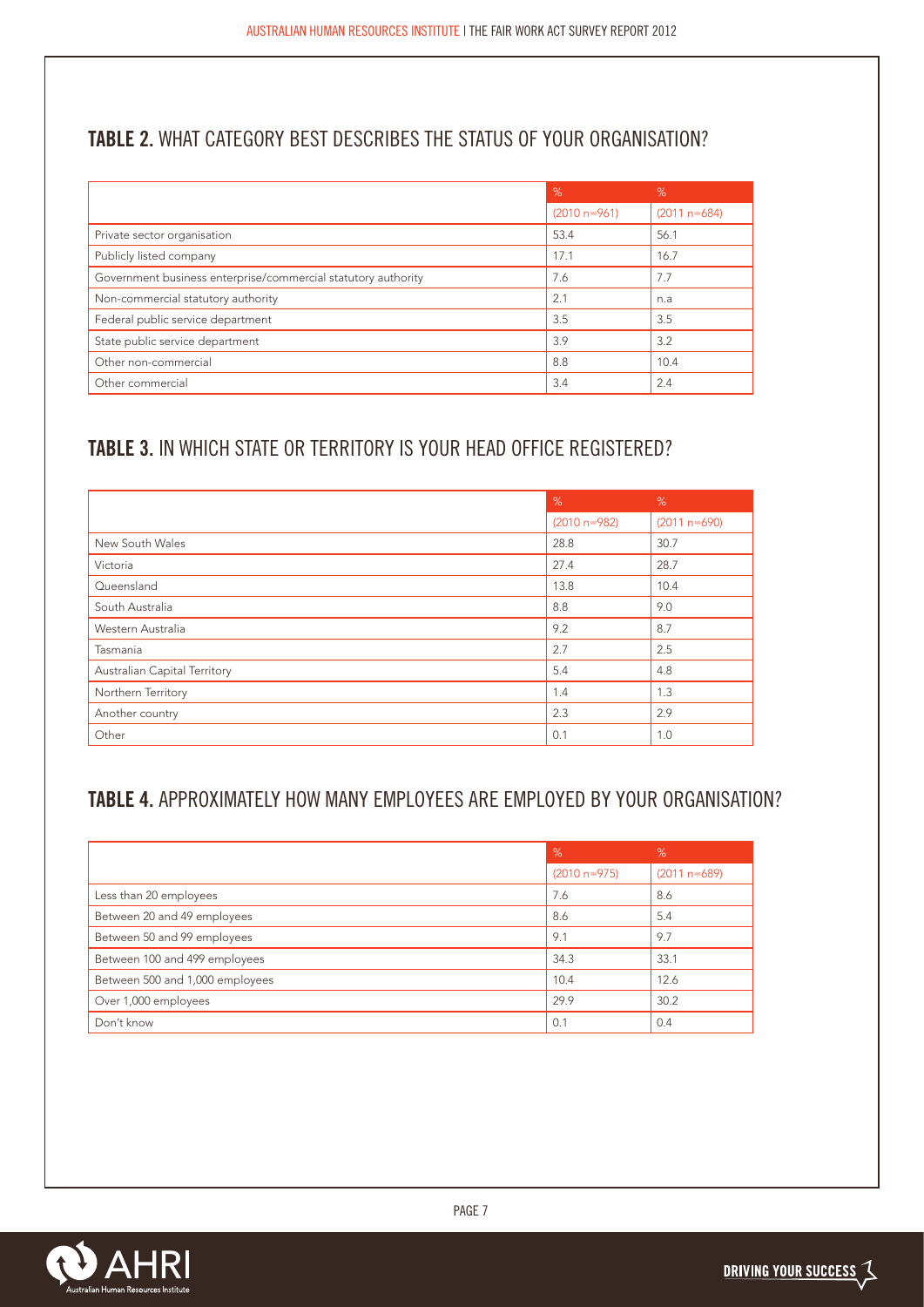## **TABLE 5.** WHAT PERCENTAGE OF YOUR ORGANISATION'S WORKFORCE ARE WOMEN?

|                                | %              | %              |
|--------------------------------|----------------|----------------|
|                                | $(2010 n=986)$ | $(2011 n=690)$ |
| Zero                           | 1.0            | 0.7            |
| More than 0% but less than 10% | 5.1            | 5.4            |
| Between 10-19%                 | 9.8            | 11.3           |
| Between 20-29%                 | 9.6            | 9.3            |
| Between 30-39%                 | 10.2           | 8.4            |
| Between 40-49%                 | 12.8           | 14.6           |
| Between 50-59%                 | 20.0           | 18.5           |
| Between 60-69%                 | 11.6           | 9.7            |
| Between 70-79%                 | 9.1            | 9.3            |
| Between 80-89%                 | 4.4            | 6.7            |
| Between 90-100%                | 3.7            | 4.1            |
| Don't know                     | 2.7            | 2.1            |

# **TABLE 6.** WHAT PERCENTAGE OF YOUR ORGANISATION'S WORKFORCE COULD BE CATEGORISED AS PHYSICALLY AND/OR MENTALLY DISABLED?

|                                | %                | %              |
|--------------------------------|------------------|----------------|
|                                | $(2010 n = 982)$ | $(2011 n=686)$ |
| Zero                           | 26.1             | 26.1           |
| More than 0% but less than 10% | 59.4             | 61.3           |
| Between 10-19%                 | 4.1              | 3.6            |
| Between 20-29%                 | 1.5              | 0.9            |
| Between 30-39%                 | 0.3              | 0.3            |
| Between 40-49%                 | 0.3              | n.a            |
| Between 50-59%                 | 0.2              | 0.1            |
| Between 60-69%                 | 0.3              | 0.1            |
| Between 70-79%                 | 0.2              | n.a            |
| Between 80-89%                 | n.a.             | n.a            |
| Between 90-100%                | n.a              | 0.1            |
| Don't know                     | 7.6              | 7.1            |

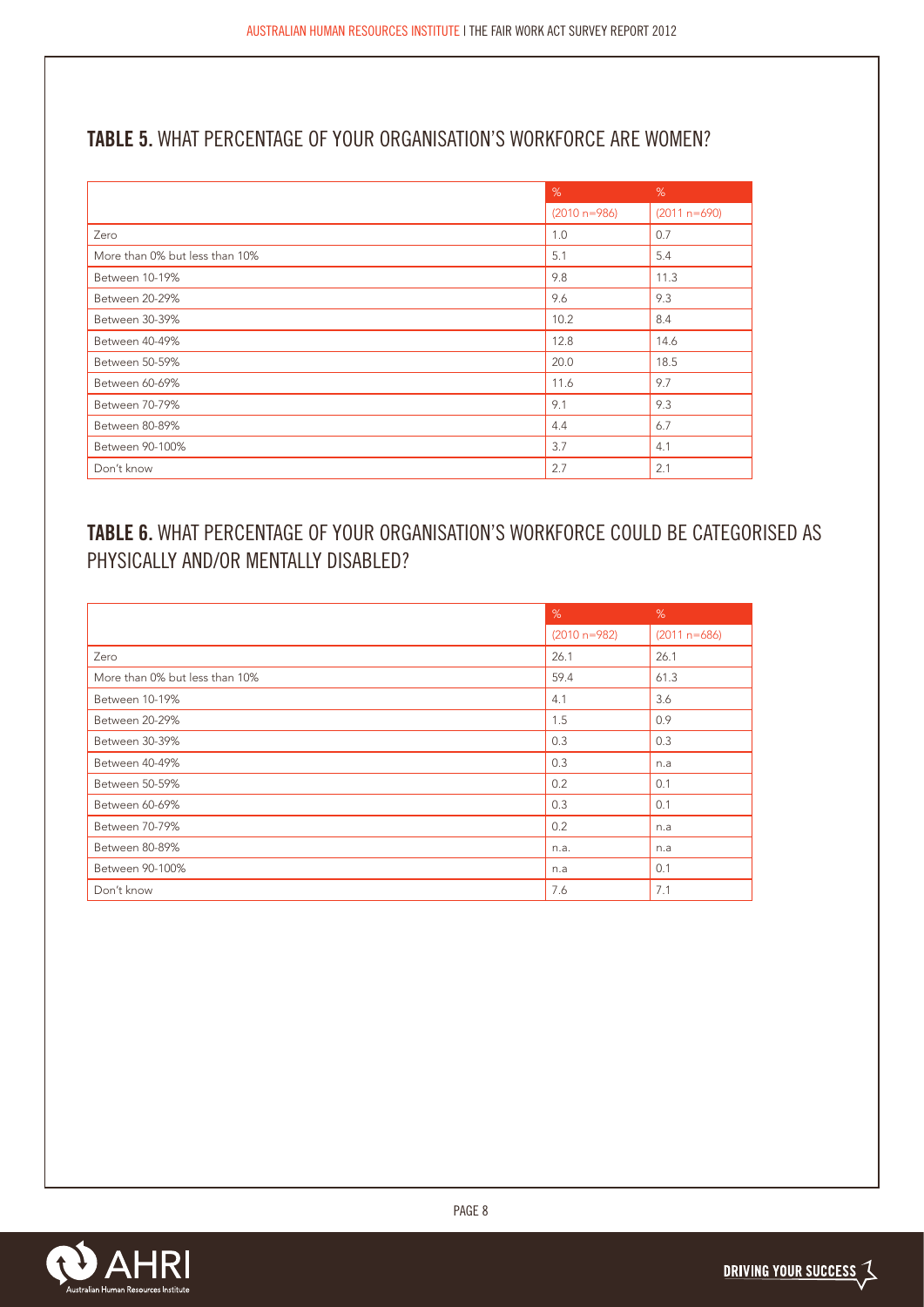## **TABLE 7.** WHAT PERCENTAGE OF YOUR ORGANISATION'S WORKFORCE HAS A NON-ENGLISH SPEAKING BACKGROUND?

|                                | %              |
|--------------------------------|----------------|
|                                | $(2011 n=690)$ |
| Zero                           | 9.9            |
| More than 0% but less than 10% | 34.3           |
| Between 10-19%                 | 17.5           |
| Between 20-29%                 | 12.6           |
| Between 30-39%                 | 8.4            |
| Between 40-49%                 | 4.6            |
| Between 50-59%                 | 3.0            |
| Between 60-69%                 | 1.7            |
| Between 70-79%                 | 1.0            |
| Between 80-89%                 | 0.4            |
| Between 90-100%                | 0.1            |
| Don't know                     | 6.2            |

## **TABLE 8.** WHAT PERCENTAGE OF YOUR ORGANISATION'S WORKFORCE IS COVERED BY A UNION OR UNIONS?

|                                | %              |
|--------------------------------|----------------|
|                                | $(2011 n=689)$ |
| Zero                           | 26.0           |
| More than 0% but less than 10% | 15.4           |
| Between 10-19%                 | 7.4            |
| Between 20-29%                 | 4.9            |
| Between 30-39%                 | 4.2            |
| Between 40-49%                 | 3.0            |
| Between 50-59%                 | 3.8            |
| Between 60-69%                 | 5.5            |
| Between 70-79%                 | 6.5            |
| Between 80-89%                 | 8.2            |
| Between 90-100%                | 10.5           |
| Don't know                     | 4.5            |

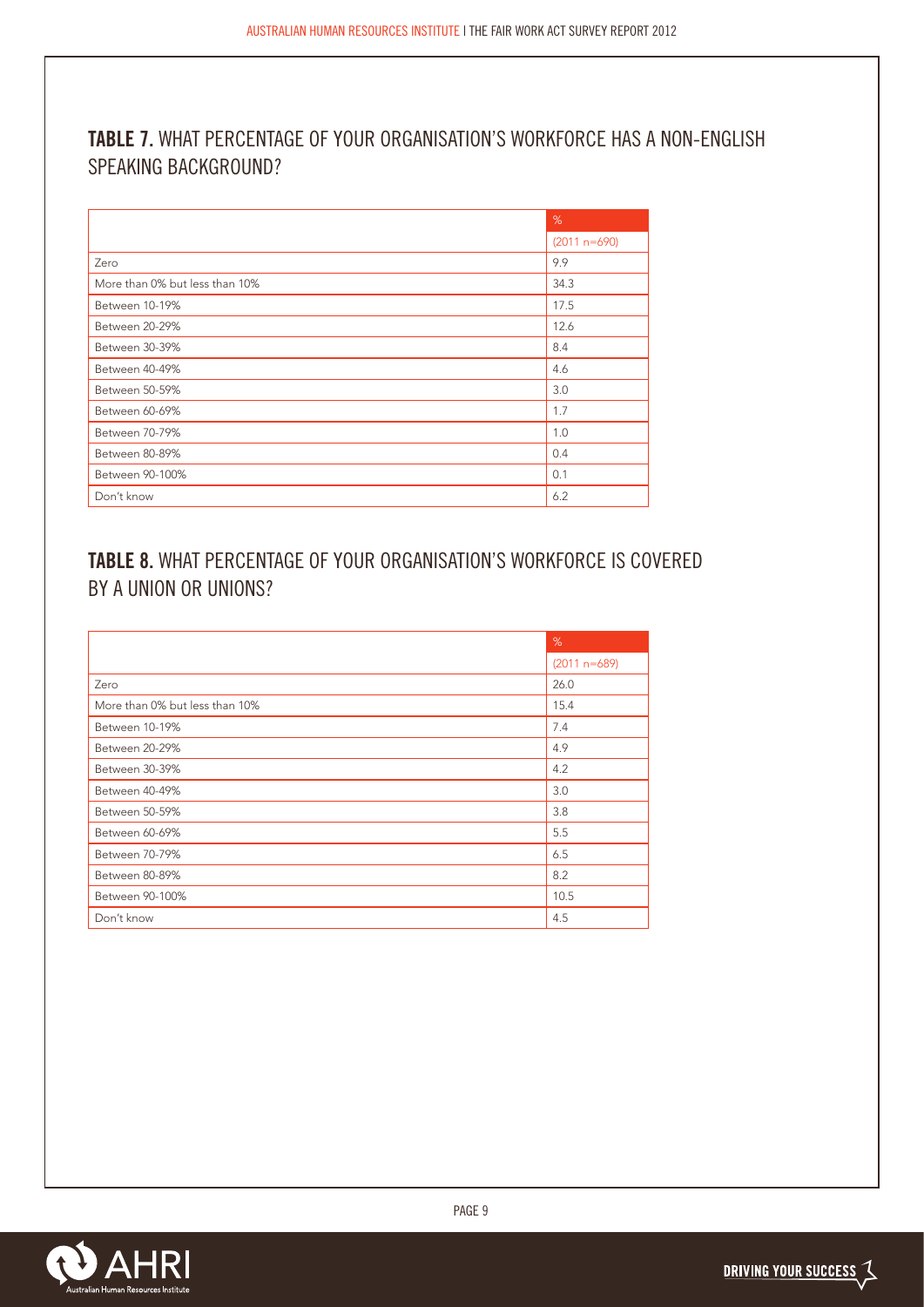### **TABLE 9A.** WHAT PERCENTAGE OF YOUR 'AWARD' WORKFORCE DO YOU ESTIMATE ARE UNION MEMBERS?

|                                | %              | %              |
|--------------------------------|----------------|----------------|
|                                | $(2010 n=937)$ | $(2011 n=676)$ |
| Zero                           | 28.6           | 27.5           |
| More than 0% but less than 10% | 22.1           | 22.2           |
| Between 10-19%                 | 7.8            | 8.9            |
| Between 20-29%                 | 8.1            | 7.5            |
| Between 30-39%                 | 5.5            | 6.8            |
| Between 40-49%                 | 3.6            | 3.7            |
| Between 50-59%                 | 3.4            | 4.4            |
| Between 60-69%                 | 3.0            | 3.7            |
| Between 70-79%                 | 3.0            | 3.6            |
| Between 80-89%                 | 3.1            | 3.3            |
| Between 90-100%                | 2.6            | 3.1            |
| Don't know                     | 9.2            | 5.3            |

## **TABLE 9B.** WHAT PERCENTAGE OF YOUR 'NON-AWARD' WORKFORCE DO YOU ESTIMATE ARE UNION MEMBERS?

|                                | %                | %              |
|--------------------------------|------------------|----------------|
|                                | $(2010 n = 837)$ | $(2011 n=669)$ |
| Zero                           | 51.0             | 49.8           |
| More than 0% but less than 10% | 24.7             | 31.6           |
| Between 10-19%                 | 4.7              | 5.7            |
| Between 20-29%                 | 3.2              | 1.5            |
| Between 30-39%                 | 1.0              | 0.9            |
| Between 40-49%                 | 0.5              | 0.4            |
| Between 50-59%                 | 1.1              | 0.4            |
| Between 60-69%                 | 0.7              | 0.3            |
| Between 70-79%                 | 0.5              | 0.6            |
| Between 80-89%                 | 0.8              | 0.3            |
| Between 90-100%                | 2.4              | 0.4            |
| Don't know                     | 9.4              | 8.1            |

The data contained in the Tables included in this section are broadly consistent across the 2010 and present surveys. The two exceptions are data listed in Tables 7 and 8, where the associated survey questions figure in the present (2011) survey only. The early Tables are essentially about establishing what types of organisations are represented by survey respondents.

Tables 1 to 3 closely reflect the make-up and location of Australian industry, with the distribution of respondents being broadly in accord with the well documented distribution of organisations across production and services, public and private sectors, and states and territories.

Table 4 indicates that the largest percentage of respondents are employed by middle-sized organisations employing between 100 and 499 employees (33%), closely followed by a sizable minority employed by large organisations with 1,000 or more employees (30%).

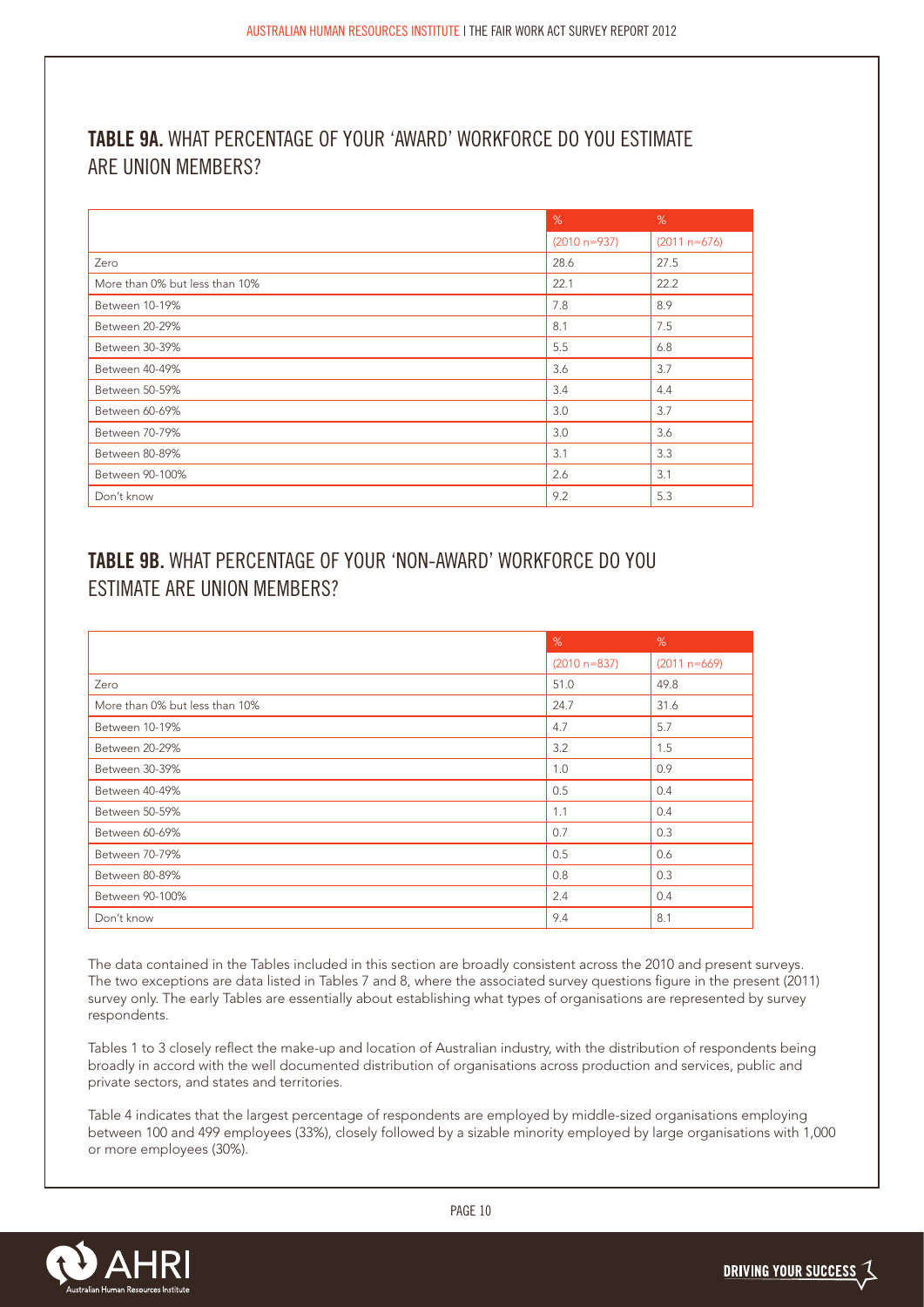Table 5 shows the employment of women as a percentage of the workforce. The distribution represented by respondents in this particular Table equates closely to a usual population bell curve, with the bulk of respondents (15% + 19%) congregating around organisations with 40% to 60% of women making up their workforces.

Table 6 indicates that the greatest percentage of respondents (26% + 61%) are from organisations that have between 0% and 20% of their workforces with some form of disability, whilst Table 7 suggests they are predominantly (34% + 17%) employed by organisations that have between 1% and 20% of their workforce made up of people from non-English speaking backgrounds.

Table 8 shows the percentage of respondents is highest from organisations where between 0% and 30% of the workforce has union coverage, the next highest claiming their workforces have between 80% and 100% coverage.

Tables 9a and 9b ask questions relating to the percentage of award and non-award workforces that are estimated to be union members. In the case of the 'award' workforce, the greatest percentage of respondents (28% + 22%) are from organisations where between 0% and 10% of the workforce are estimated to be union members. In the case of nonaward workforces, the greatest percentage (50% + 32%) is from similar organisations represented in the 0% to 10% range, but in far larger measure.

The point to be taken from this section is that the survey respondents are broadly representative of the full panoply of Australian industry, with no obvious bias being evident towards a given industrial sector or a specific segment of the labour market. The data they provide in answering the survey questions can thus be said to offer a broadly based insight into the day-to-day management of labour under the Fair Work Act 2009.

# **THE FAIR WORK ACT AND YOUR ROLE AS A HR PROFESSIONAL**

This section begins by identifying the position held by the respondents. The figures set out in Table 10 are consistent across the 2010 survey and the present survey, with the vast majority of respondents being practising HR professionals. The percentage holding HR positions in the 2010 survey was ('operational level practitioner' 15% + 'middle level practitioner' 23% + 'executive level practitioner' 32% + 'consultant' 10% + 'IR practitioner' 4% + 'IR consultant' 2%=) 86%, whereas in the current survey the percentage, respectively, is  $(16% + 20% + 39% + 7% + 3% + 2% =)$  87%.

#### **TABLE 10.** WHAT IS THE CURRENT POSITION YOU HOLD IN YOUR ORGANISATION?

|                                      | %                | %              |
|--------------------------------------|------------------|----------------|
|                                      | $(2010 n = 985)$ | $(2011 n=691)$ |
| Managing Director/CEO                | 5.4              | 6.2            |
| HR Practitioner at operational level | 14.5             | 15.5           |
| Middle level HR Practitioner         | 23.2             | 20.4           |
| Executive level HR Practitioner      | 32.2             | 38.8           |
| <b>HR</b> Consultant                 | 10.6             | 7.4            |
| Academic                             | 0.8              | 6.0            |
| Student                              | 0.4              | 0.1            |
| <b>IR Practitioner</b>               | 3.5              | 3.3            |
| IR Consultant                        | 2.3              | 2.0            |
| Other                                | n.a              | 5.4            |

Table 11 refers to where legal advice is principally sourced. The highest percentage of respondents listed external legal advisors (38%) as the principal source, followed by a combination of internal and external legal advisors (23%) and employer associations (18%). These figures do not show any notable difference with the percentages recorded in the 2010 survey.

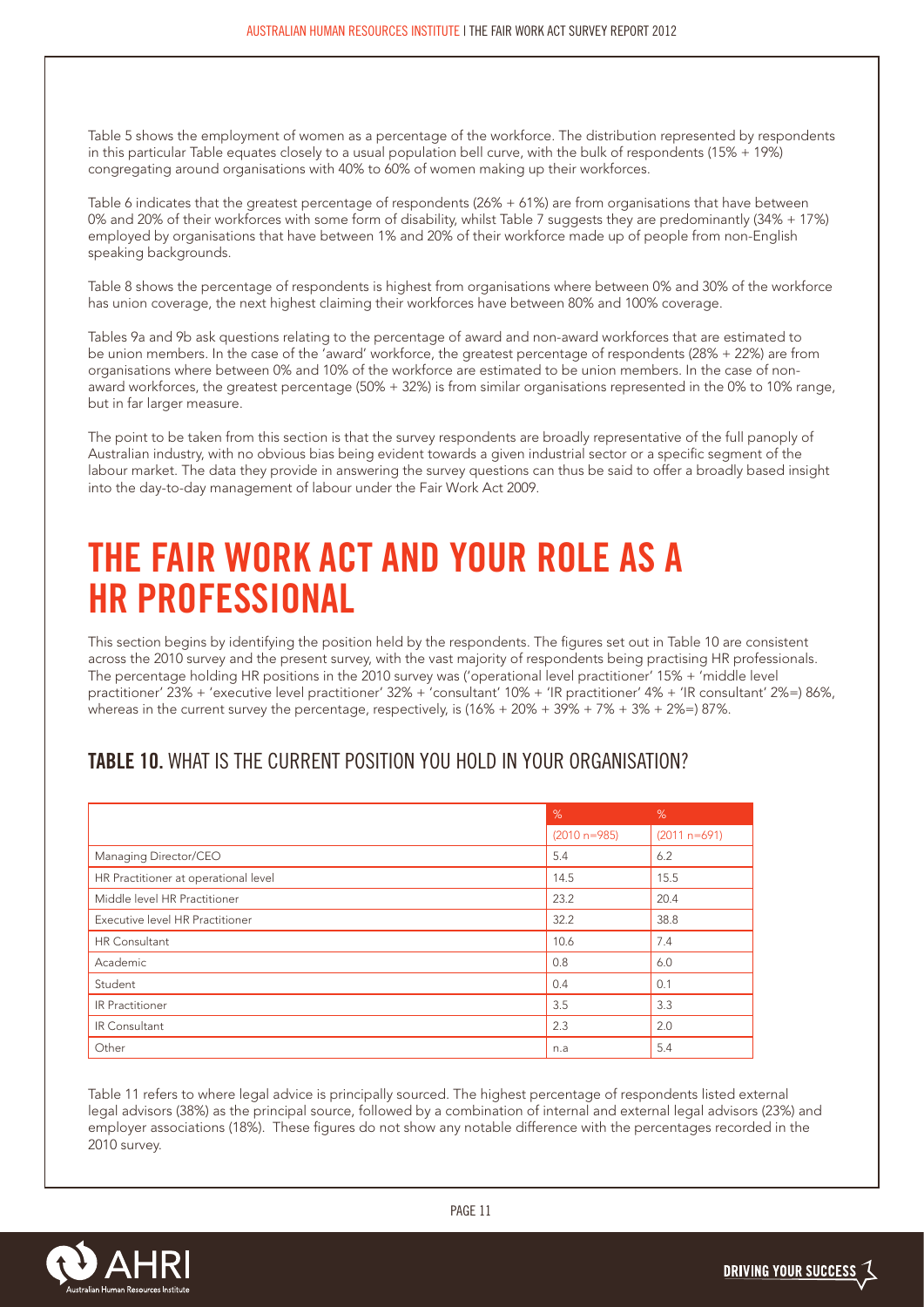## **TABLE 11.** WHEN DEALING WITH LEGAL ISSUES RELATING TO YOUR ROLE, WHAT SOURCE DO YOU MOST RELY UPON FOR LEGAL ADVICE?

|                                           | %                | %              |
|-------------------------------------------|------------------|----------------|
|                                           | $(2010 n = 986)$ | $(2011 n=690)$ |
| External legal advisors                   | 36.9             | 37.5           |
| Internal legal advisors                   | 10.6             | 7.3            |
| Both internal and external legal advisors | 20.0             | 23.3           |
| Employer association                      | 17.2             | 18.2           |
| Self-reliant                              | 12.6             | 11.6           |
| Not applicable to your organisation       | 0.3              | 1.0            |
| Not applicable to your role               | 1.8              | 0.1            |
| Other                                     | 0.5              | 1.0            |

Table 12 suggests that the vast majority of respondents come from organisations that fall within the jurisdiction of the Fair Work Act 2009, registering 96% of respondents, which is slightly higher than the 92% recorded in the 2010 survey.

## **TABLE 12.** DOES YOUR ORGANISATION FALL WITHIN THE JURISDICTION OF THE FAIR WORK ACT ?

|            | $\frac{9}{6}$    | %                     |
|------------|------------------|-----------------------|
|            | $(2010 n = 985)$ | $(2011 n=691)$        |
| Yes        | 91.9             | 96.1                  |
| No         | 4.3              | 2.6                   |
| Don't know | 3.7              | 1.3<br>$\overline{A}$ |

Table 13 asks a general question about the Fair Work Act 2009 and its impact on the respondents' role as HR professionals. The key finding here is that the majority of respondents claim that the Act was making their job 'more difficult'. Those asserting this view in the 2010 survey constituted 57% of respondents, a figure that has increased to 65% in the current survey.

### **TABLE 13.** WHAT IMPACT HAS THE FAIR WORK ACT HAD ON YOUR JOB?

|                               | $\%$           | %              |
|-------------------------------|----------------|----------------|
|                               | $(2010 n=862)$ | $(2011 n=684)$ |
| It has made it easier         | 8.6            | 8.8            |
| No change                     | 31.0           | 24.1           |
| It has made it more difficult | 57.3           | 64.7           |
| Not applicable to your role   | 0.9            | 1.8            |
| Don't know                    | 2.2            | 0.6            |

From here the next series of Tables refer to the impact the Fair Work Act 2009 has had on various industrial relations practices. Tables 14 to 17 refer to the 'time' and 'costs' associated with dealing with industrial relations issues as a result of the Act. These tables suggest that the trend is one of diminishing confidence across these indicators. Tables 14 and 16 show there has been a small increase in the percentage of respondents reporting that the time devoted to dealing with industrial relations issues as a result of the Act has increased, from 66% in 2010 to 67% in the current

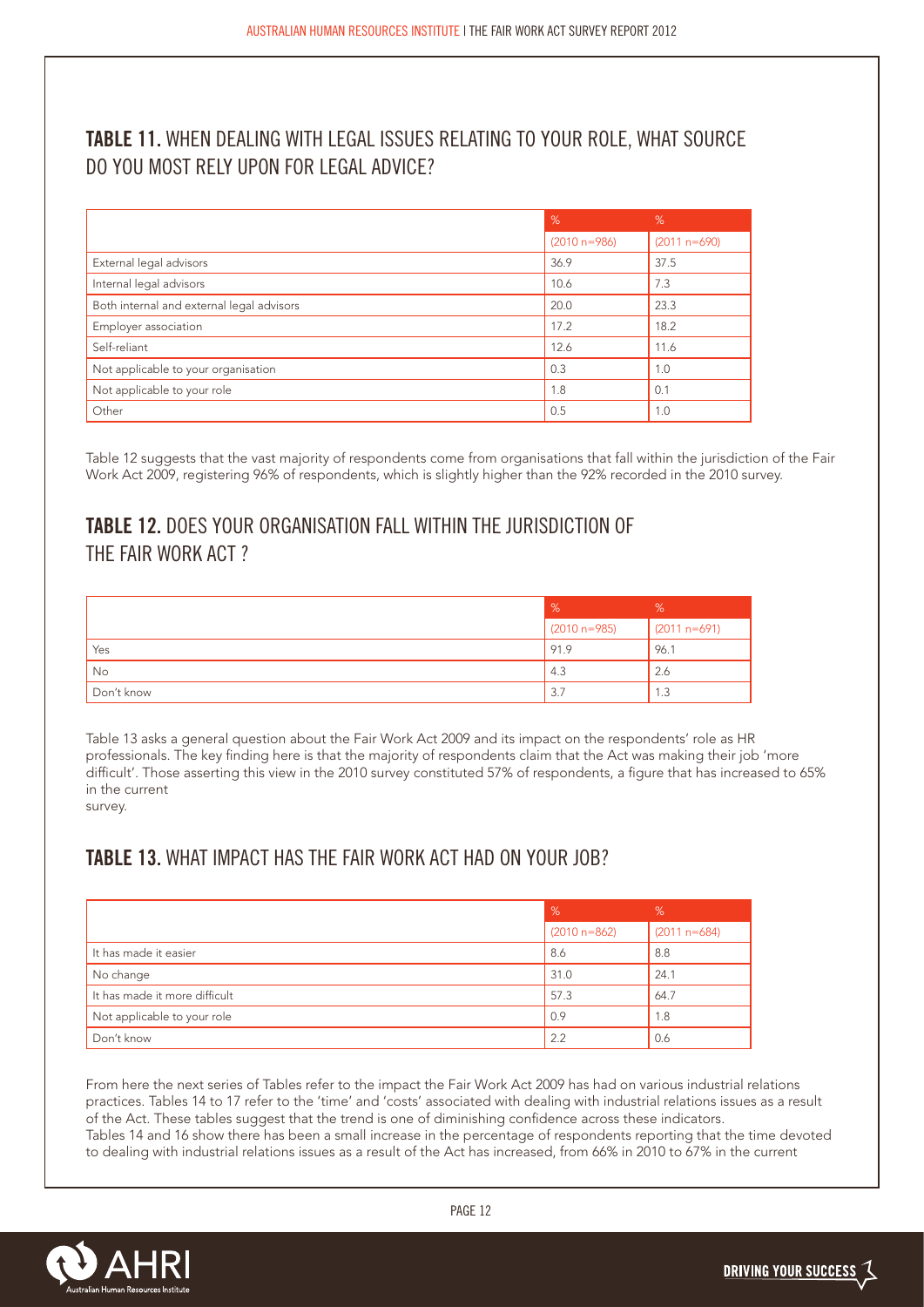survey, with a larger increase in the percentage of respondents reporting that it now costs more to do so, from 53% in 2010 to 62% in the current survey.

Tables 15 and 17 see far fewer respondents speculating that this will be the case in one year's time. Here there has been a significant increase in the percentage of respondents speculating that the Act will cause more time to be devoted to industrial relations issues in the future, rising from 37% in 2010 to 47% in 2011. The percentage of respondents speculating that it will cost more to do so in one year's time also increased significantly, from 37% in 2010 to 51% in the present survey.

## **TABLE 14.** WHAT IMPACT HAS THE FAIR WORK ACT HAD ON THE TIME YOU DEVOTE TO INDUSTRIAL RELATIONS ISSUES?

|                             | $\%$           | %              |
|-----------------------------|----------------|----------------|
|                             | $(2010 n=892)$ | $(2011 n=687)$ |
| It takes more time          | 66.0           | 67.0           |
| No change                   | 26.6           | 26.3           |
| It takes less time          | 3.4            | 3.4            |
| Not applicable to your role | 2.7            | 2.5            |
| Don't know                  | 1.3            | 0.8            |

## **TABLE 15.** IN ONE YEAR'S TIME, WHAT IMPACT DO YOU IMAGINE THE FAIR WORK ACT WILL HAVE ON THE TIME YOU DEVOTE TO INDUSTRIAL RELATIONS ISSUES?

|                             | $\%$             | %              |
|-----------------------------|------------------|----------------|
|                             | $(2010 n = 892)$ | $(2011 n=687)$ |
| It will take more time      | 37.1             | 46.6           |
| No change                   | 38.5             | 40.2           |
| It will take less time      | 16.3             | 7.1            |
| Not applicable to your role | 1.6              | 1.7            |
| Don't know                  | 6.5              | 4.4            |

## **TABLE 16.** WHAT IMPACT HAS THE FAIR WORK ACT HAD ON THE COSTS ASSOCIATED WITH INDUSTRIAL RELATIONS ISSUES?

|                             | %              | %              |
|-----------------------------|----------------|----------------|
|                             | $(2010 n=885)$ | $(2011 n=690)$ |
| It costs more               | 53.1           | 62.2           |
| No change                   | 35.0           | 27.2           |
| It costs less               | 2.4            | 2.6            |
| Not applicable to your role | 3.3            | 2.9            |
| Don't know                  | 6.2            | 5.1            |

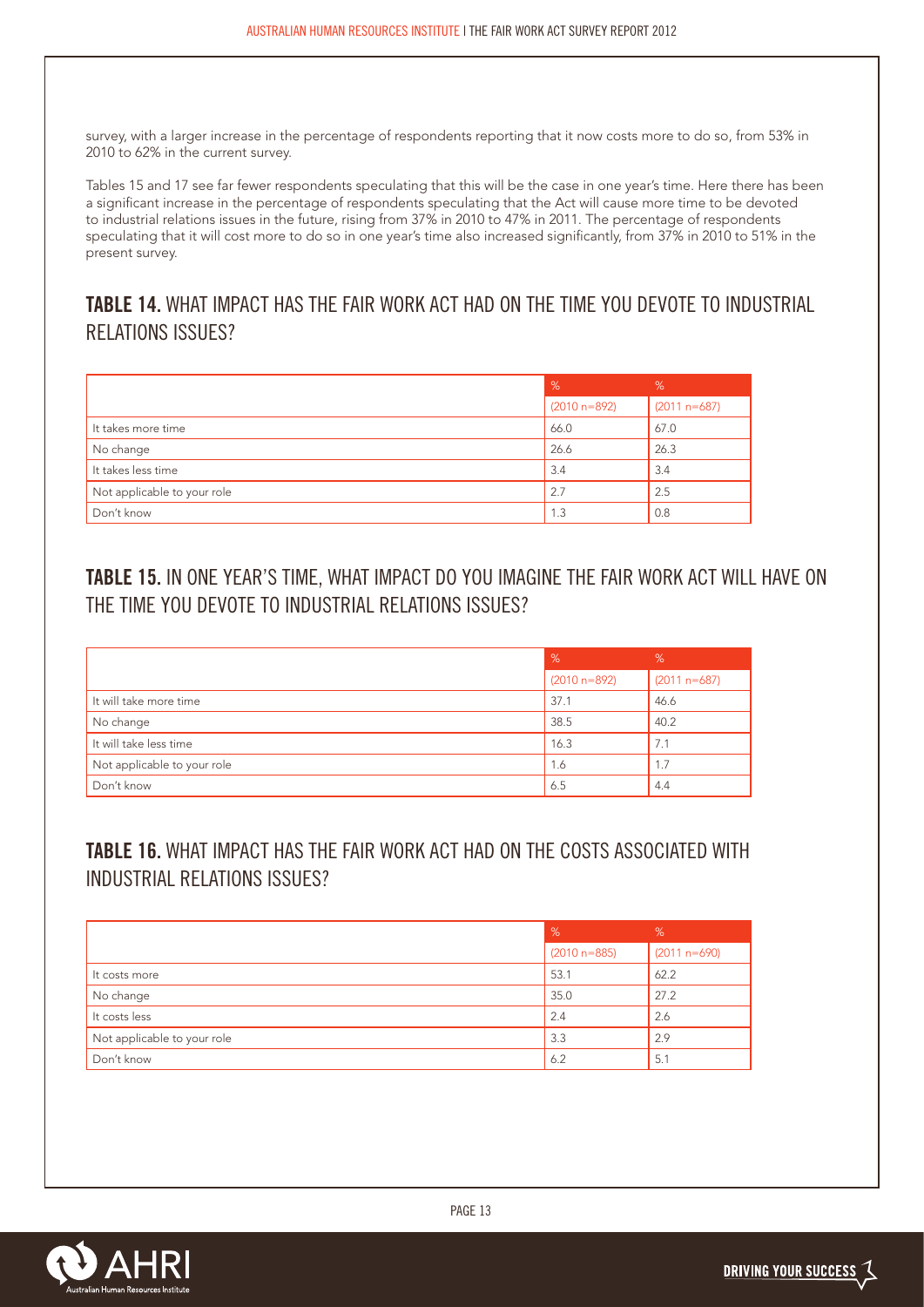## **TABLE 17.** IN ONE YEAR'S TIME, WHAT IMPACT DO YOU IMAGINE THE FAIR WORK ACT WILL HAVE ON THE COSTS ASSOCIATED WITH INDUSTRIAL RELATIONS ISSUES?

|                             | $\frac{9}{6}$  | %              |
|-----------------------------|----------------|----------------|
|                             | $(2010 n=873)$ | $(2011 n=689)$ |
| It will cost more           | 37.2           | 51.4           |
| No change                   | 43.4           | 35.8           |
| It will cost less           | 7.3            | 3.9            |
| Not applicable to your role | 2.9            | 2.4            |
| Don't know                  | 9.2            | 6.5            |

Tables 18 to 23 refer to the 'time' (i.e., more, less or no change) respondents spend on formulating, bargaining and managing employment contracts, both presently and in one year's time. These Tables suggest that a significant percentage of respondents in the current survey find formulating and managing employment contracts takes 'more time' as a result of the Fair Work Act 2009. The trend across the 2010 and present surveys is nonetheless one of a slight decline. The percentage of respondents suggesting that it takes 'more time' to formulate employment contracts eased from 68% in 2010 to 65% in 2011, whilst the percentage stating it takes 'more time' to manage employment contracts declined from 61% in 2010 to 56% in 2011.

The exception to these relatively stable figures is the time devoted to bargaining over employment contracts. Here there was an increase in the percentage of respondents claiming that it takes 'more time' to bargain, increasing from 41% in 2010 to 47% in 2011. The trend in speculating on the extent of time that will be devoted to formulating, bargaining and managing employment contracts in one year's time is consistent across the Tables. The percentage of those speculating that 'more time' will be spent on formulation grew from 30% in 2010 to 37% in 2011; on bargaining from 31% in 2010 to 42% in 2010; and on managing from 26% to 38%.

## **TABLE 18.** WHAT IMPACT HAS THE FAIR WORK ACT HAD ON THE TIME YOU SPEND FORMULATING **EMPLOYMENT CONTRACTS/LEGAL INSTRUMENTS?**

|                             | $\%$             | $\%$           |
|-----------------------------|------------------|----------------|
|                             | $(2010 n = 886)$ | $(2011 n=686)$ |
| It takes more time          | 67.7             | 64.9           |
| No change                   | 23.4             | 25.8           |
| It takes less time          | 4.2              | 4.7            |
| Not applicable to your role | 3.7              | 3.8            |
| Don't know                  | 1.0              | 0.8            |

**TABLE 19.** IN ONE YEAR'S TIME, WHAT IMPACT DO YOU IMAGINE THE FAIR WORK ACT WILL HAVE ON THE TIME SPENT FORMULATING EMPLOYMENT CONTRACTS/LEGAL INSTRUMENTS?

|                             | %              | %              |
|-----------------------------|----------------|----------------|
|                             | $(2010 n=872)$ | $(2011 n=689)$ |
| It will take more time      | 29.6           | 36.7           |
| No change                   | 46.6           | 47.8           |
| It will take less time      | 16.4           | 9.0            |
| Not applicable to your role | 3.1            | 3.0            |
| Don't know                  | 4.4            | 3.5            |

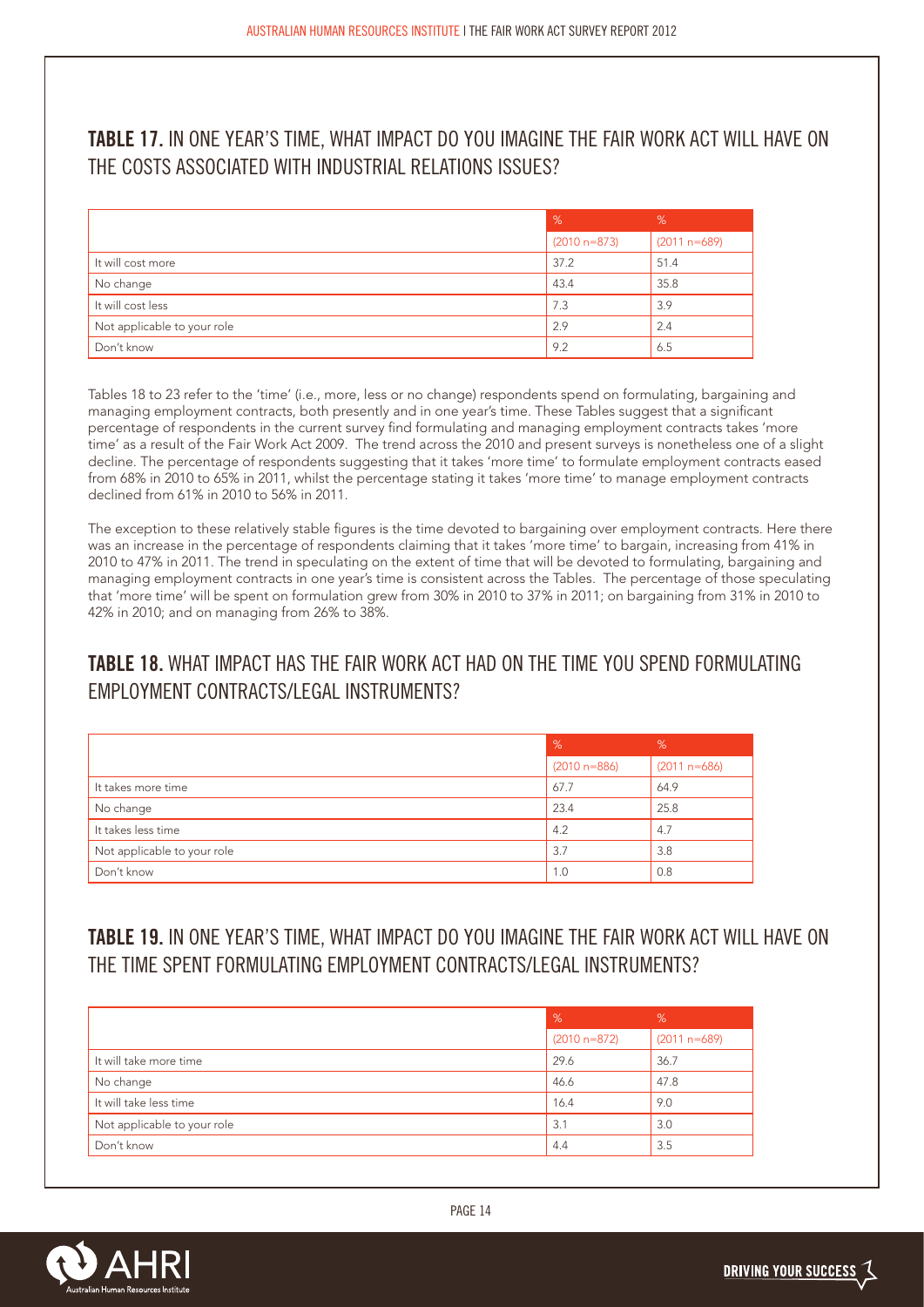## **TABLE 20.** WHAT IMPACT HAS THE FAIR WORK ACT HAD ON THE TIME SPENT BARGAINING OVER EMPLOYMENT CONTRACTS/LEGAL INSTRUMENTS?

|                             | $\%$             | %              |
|-----------------------------|------------------|----------------|
|                             | $(2010 n = 884)$ | $(2011 n=668)$ |
| It takes more time          | 40.5             | 46.7           |
| No change                   | 41.8             | 39.8           |
| It takes less time          | 2.9              | 3.7            |
| Not applicable to your role | 10.5             | 7.7            |
| Don't know                  | 4.3              | 2.1            |

## **TABLE 21.** IN ONE YEAR'S TIME, WHAT IMPACT DO YOU IMAGINE THE FAIR WORK ACT WILL HAVE ON THE TIME SPENT BARGAINING OVER EMPLOYMENT CONTRACTS/LEGAL INSTRUMENTS?

|                             | %              | %              |
|-----------------------------|----------------|----------------|
|                             | $(2010 n=862)$ | $(2011 n=679)$ |
| It will take more time      | 31.4           | 42.4           |
| No change                   | 44.4           | 40.4           |
| It will take less time      | 7.1            | 6.5            |
| Not applicable to your role | 8.7            | 6.5            |
| Don't know                  | 8.4            | 4.2            |

## **TABLE 22.** WHAT IMPACT HAS THE FAIR WORK ACT HAD ON THE TIME SPENT MANAGING EMPLOYMENT CONTRACTS/LEGAL INSTRUMENTS?

|                             | $\frac{9}{6}$  | %              |
|-----------------------------|----------------|----------------|
|                             | $(2010 n=875)$ | $(2011 n=689)$ |
| It takes more time          | 61.4           | 55.7           |
| No change                   | 30.3           | 34.8           |
| It takes less time          | 3.3            | 5.5            |
| Not applicable to your role | 3.1            | 2.6            |
| Don't know                  | 1.9            | 1.4            |

## **TABLE 23.** IN ONE YEAR'S TIME, WHAT IMPACT DO YOU IMAGINE THE FAIR WORK ACT WILL HAVE ON THE TIME SPENT MANAGING EMPLOYMENT CONTRACTS/LEGAL INSTRUMENTS?

|                             | %                | $\%$           |
|-----------------------------|------------------|----------------|
|                             | $(2010 n = 885)$ | $(2011 n=688)$ |
| It will take more time      | 25.6             | 38.1           |
| No change                   | 54.0             | 50.4           |
| It will take less time      | 7.4              | 5.7            |
| Not applicable to your role | 6.1              | 2.2            |
| Don't know                  | 6.9              | 3.6            |

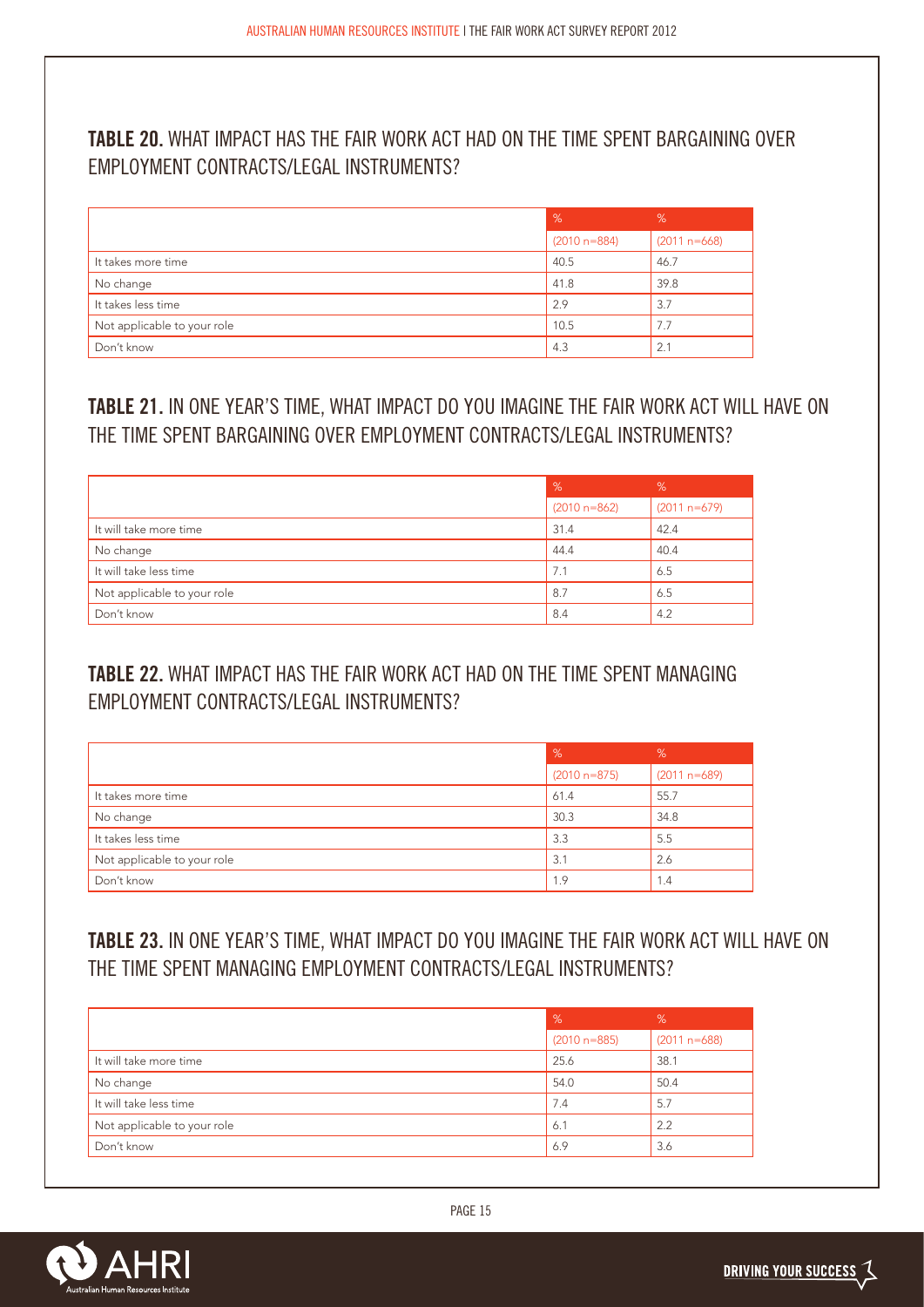Tables 24 to 27 refer to the degree of 'difficulty' respondents found in negotiating employment contracts and managing workplace disputes. Here there have been some sizable shifts, with all the indicators suggesting the Fair Work Act 2009 is creating difficulty for a growing number of organisations. The percentage of respondents claiming the Act has made negotiating employment contracts 'more difficult' has increased from 39% in 2010 to 46% in 2011, with the percentage of those speculating that such negotiations will become 'more difficult' in the coming year increasing from 26% in 2010 to 38% in 2011. In the case of managing industrial disputes, the percentage of respondents reporting that the Act made this task 'more difficult' grew from 30% to 50%, whereas those speculating that it will be 'more difficult' in the future grew from 25% to 41%.

# **TABLE 24.** WHAT IMPACT HAS THE FAIR WORK ACT HAD ON THE NEGOTIATION OF EMPLOYMENT CONTRACTS/LEGAL INSTRUMENTS?

|                               | %                | $\%$           |
|-------------------------------|------------------|----------------|
|                               | $(2010 n = 860)$ | $(2011 n=680)$ |
| It has made it more difficult | 38.5             | 45.6           |
| No change                     | 46.4             | 41.6           |
| It has made it easier         | 5.1              | 5.9            |
| Not applicable to your role   | 6.6              | 5.0            |
| Don't know                    | 3.4              | 1.9            |

## **TABLE 25.** IN ONE YEAR'S TIME, WHAT IMPACT DO YOU IMAGINE THE FAIR WORK ACT WILL HAVE ON NEGOTIATING EMPLOYMENT CONTRACTS/LEGAL INSTRUMENTS?

|                                | $\%$             | %              |
|--------------------------------|------------------|----------------|
|                                | $(2010 n = 885)$ | $(2011 n=682)$ |
| It will make it more difficult | 25.6             | 37.8           |
| No change                      | 54.0             | 49.1           |
| It will make it easier         | 7.4              | 4.7            |
| Not applicable to your role    | 6.1              | 4.1            |
| Don't know                     | 6.9              | 4.3            |

## **TABLE 26.** WHAT IMPACT HAS THE FAIR WORK ACT HAD ON HOW WORKPLACE DISPUTES ARE MANAGED?

|                               | $\frac{9}{6}$  | %              |
|-------------------------------|----------------|----------------|
|                               | $(2010 n=852)$ | $(2011 n=681)$ |
| It has made it more difficult | 29.5           | 50.7           |
| No change                     | 53.9           | 35.7           |
| It has made it easier         | 7.7            | 9.3            |
| Not applicable to your role   | 3.6            | 2.6            |
| Don't know                    | 5.3            | 1.7            |

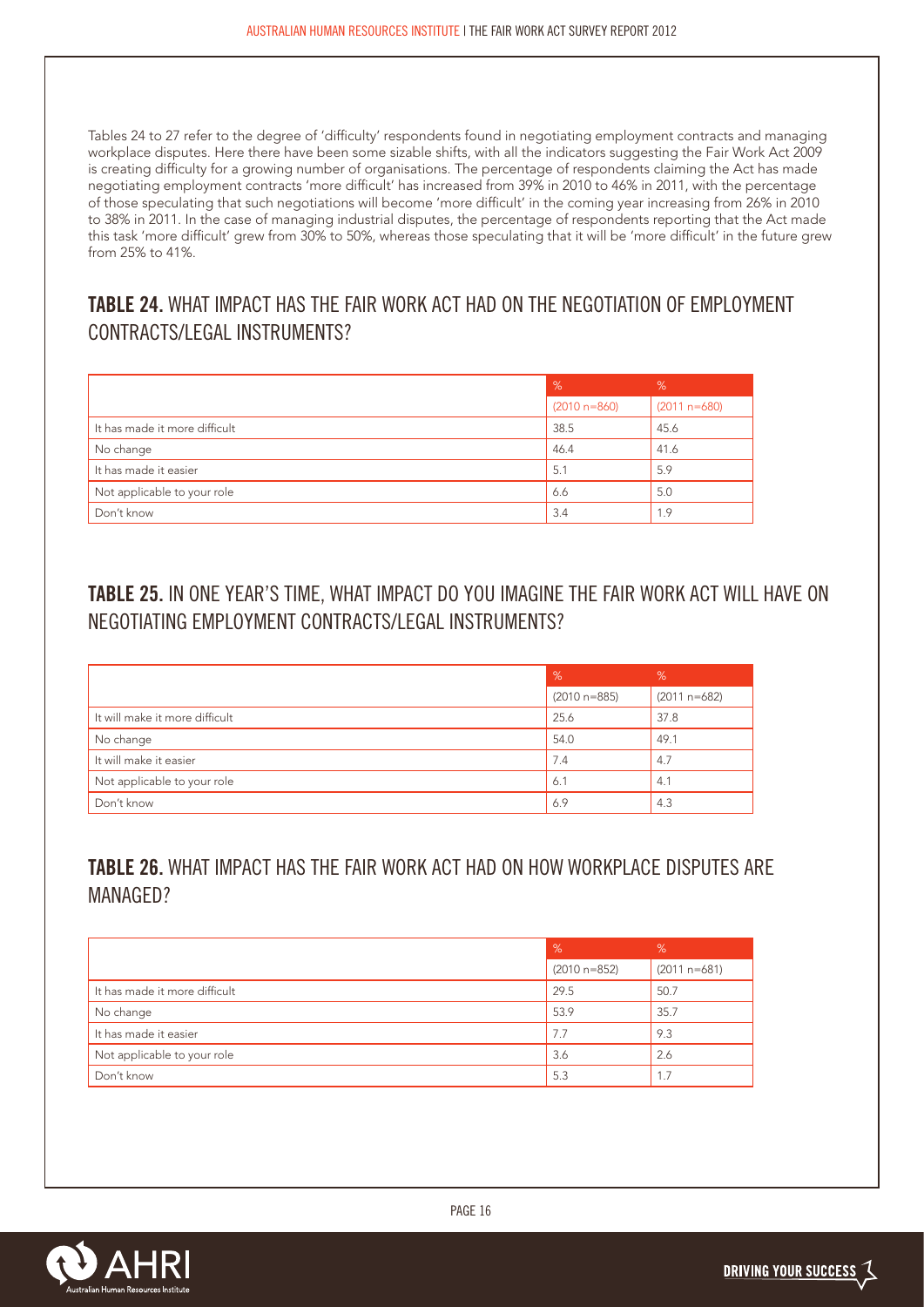## **TABLE 27.** IN ONE YEAR'S TIME, WHAT IMPACT DO YOU IMAGINE THE FAIR WORK ACT WILL HAVE ON HOW WORKPLACE DISPUTES WILL BE MANAGED?

|                                | %                | %              |
|--------------------------------|------------------|----------------|
|                                | $(2010 n = 887)$ | $(2011 n=684)$ |
| It will make it more difficult | 25.0             | 41.4           |
| No change                      | 55.3             | 46.3           |
| It will make it easier         | 7.8              | 5.3            |
| Not applicable to your role    | 3.3              | 2.0            |
| Don't know                     | 8.6              | 5.0            |

Tables 28 to 36 contain a mixture of items.

Tables 30, 31 and 32, respectively, refer to the impact of the Fair Work Act 2009 on determining the content of employment contracts, the complexity of employment arrangements and the importance of managing union relations. In relation to the first, the percentage of respondents stating that the impact of the Act made determining the content of employment contracts 'more difficult' changed only slightly across the two surveys, from 54% in 2010 to 53% in 2011. In relation to the second, the percentage of respondents stating that the Act had created 'more complexity' in employment arrangements increased from 49% of respondents in 2010 to 56% in 2011. And in relation to the third, the percentage of respondents stating that the Act had made the management of union relations 'more important' increased from 39% in 2010 to 47% in 2011.

Tables 28, 29, 33, 35 and 36 refer to the use of outside agencies in the conduct of industrial relations.

Table 28 finds a sizeable percentage of respondents listing the Fair Work Act 2009 as having 'increased the need' for legal advice, a percentage that remained relatively steady across the two surveys, with 74% being recorded in 2010 and 77% being recorded in 2011. The trend listed in Table 29 shows that the percentage of respondents believing the Act will 'increase the need' for legal advice over the coming year increased considerably, from 40% in 2010 to 51% in 2011. Table 33 finds the percentage of respondents believing the Act caused an 'increased use' of private mediators almost doubled across the two surveys, but from a very low base, recording 13% in 2010 and 22% in 2011. The majority of respondents recorded no change in this regard at around 60%.

Table 35 indicates the percentage of respondents who held the Act had increased the use of services provided by employer associations remained relatively stable, recording 48% in both the 2010 and 2011 surveys.

Table 36 indicates a marginally higher percentage of respondents drawing on the services of AHRI as a result of the Act, with the figures remaining relatively constant at 22% in 2010 and 24% in 2011.

Overall the figures in these Tables show no real change, with large percentages of respondents listing 'no change', the only exception being the case of employer associations, where their increased use as a result of the Act dominated across the two surveys.

Table 34 refers to the impact the Act has had on organisational status of HR professionals. Here the allocation of respondents across the listings has remained broadly the same across the 2010 and 2011 surveys, with a slight increase in the percentage of respondents indicating that it has 'increased' their status, from 42% in 2010 to 45% in 2010. The 'no change' entry remains the dominant choice of respondents.

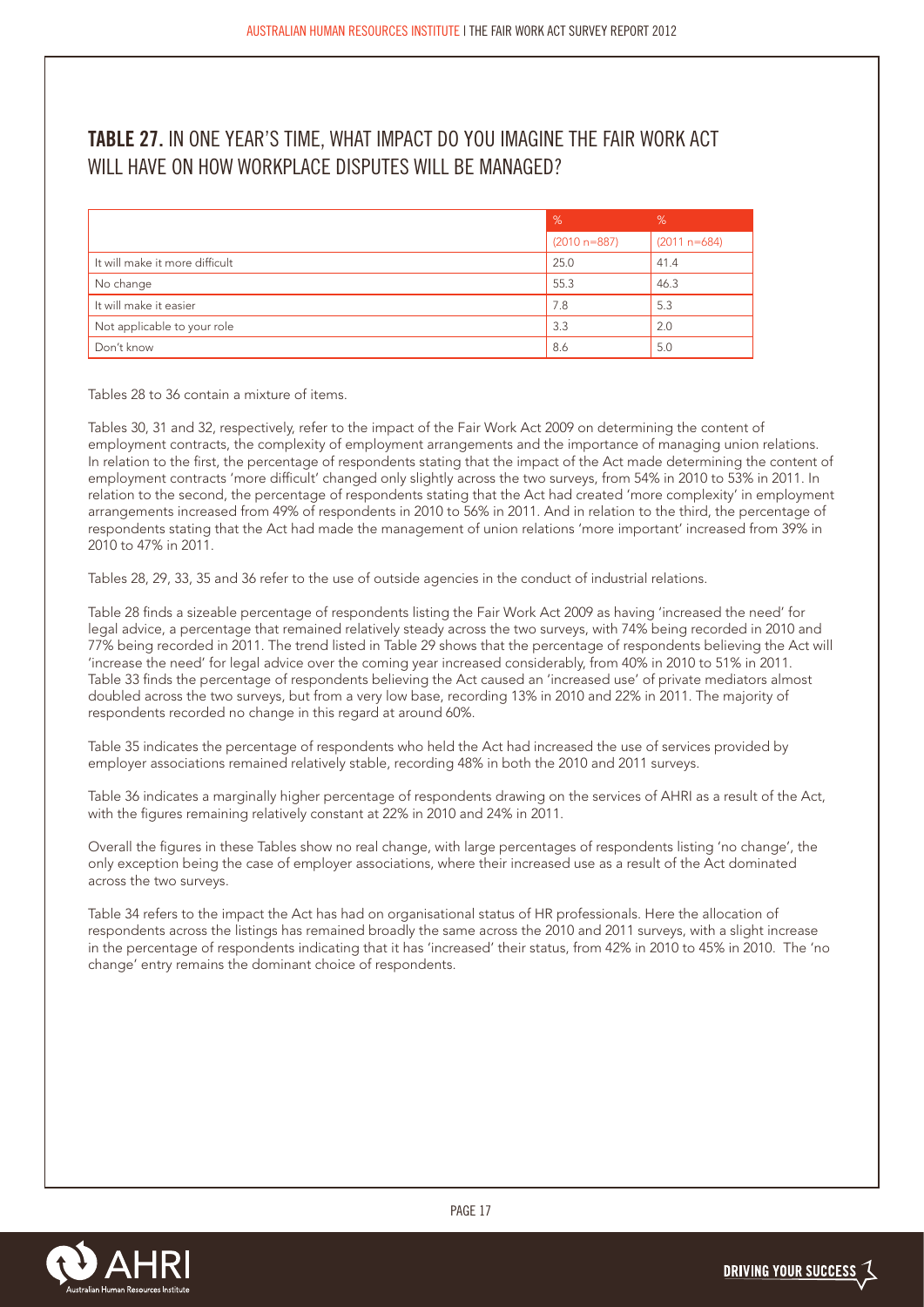## **TABLE 28.** WHAT IMPACT HAS THE FAIR WORK ACT HAD ON THE NEED FOR LEGAL ADVICE?

|                             | $\frac{9}{6}$  | %              |
|-----------------------------|----------------|----------------|
|                             | $(2010 n=872)$ | $(2011 n=690)$ |
| It has increased the need   | 74.1           | 76.5           |
| No change                   | 18.3           | 17.6           |
| It has decreased the need   | 4.6            | 4.2            |
| Not applicable to your role | 1.6            | 1.0            |
| Don't know                  | 1.4            | 0.6            |

# **TABLE 29.** IN ONE YEAR'S TIME, WHAT IMPACT DO YOU IMAGINE THE FAIR WORK ACT WILL HAVE ON THE NEED FOR LEGAL ADVICE?

|                             | $\%$           | %              |
|-----------------------------|----------------|----------------|
|                             | $(2010 n=877)$ | $(2011 n=689)$ |
| It will increase the need   | 40.1           | 50.7           |
| No change                   | 41.5           | 38.1           |
| It will decrease the need   | 10.7           | 7.4            |
| Not applicable to your role | 1.6            | 1.0            |
| Don't know                  | 6.0            | 2.8            |

# **TABLE 30.** WHAT IMPACT HAS THE FAIR WORK ACT HAD ON THE CONTENT OF EMPLOYMENT CONTRACTS/LEGAL INSTRUMENTS?

|                               | $\%$             | %              |
|-------------------------------|------------------|----------------|
|                               | $(2010 n = 849)$ | $(2011 n=683)$ |
| It has made it more difficult | 53.5             | 52.9           |
| No change                     | 28.6             | 32.1           |
| It has made it easier         | 10.7             | 10.0           |
| Not applicable to your role   | 4.1              | 2.9            |
| Don't know                    | 3.1              | 2.1            |

# **TABLE 31.** WHAT IMPACT HAS THE FAIR WORK ACT HAD ON THE COMPLEXITY OF EMPLOYMENT ARRANGEMENTS?

|                             | $\%$           | %              |
|-----------------------------|----------------|----------------|
|                             | $(2010 n=866)$ | $(2011 n=687)$ |
| It has made it more complex | 49.2           | 56.2           |
| No change                   | 32.3           | 31.9           |
| It has made it less complex | 12.6           | 9.8            |
| Not applicable to your role | 2.8            | 1.5            |
| Don't know                  | 3.1            | 0.6            |

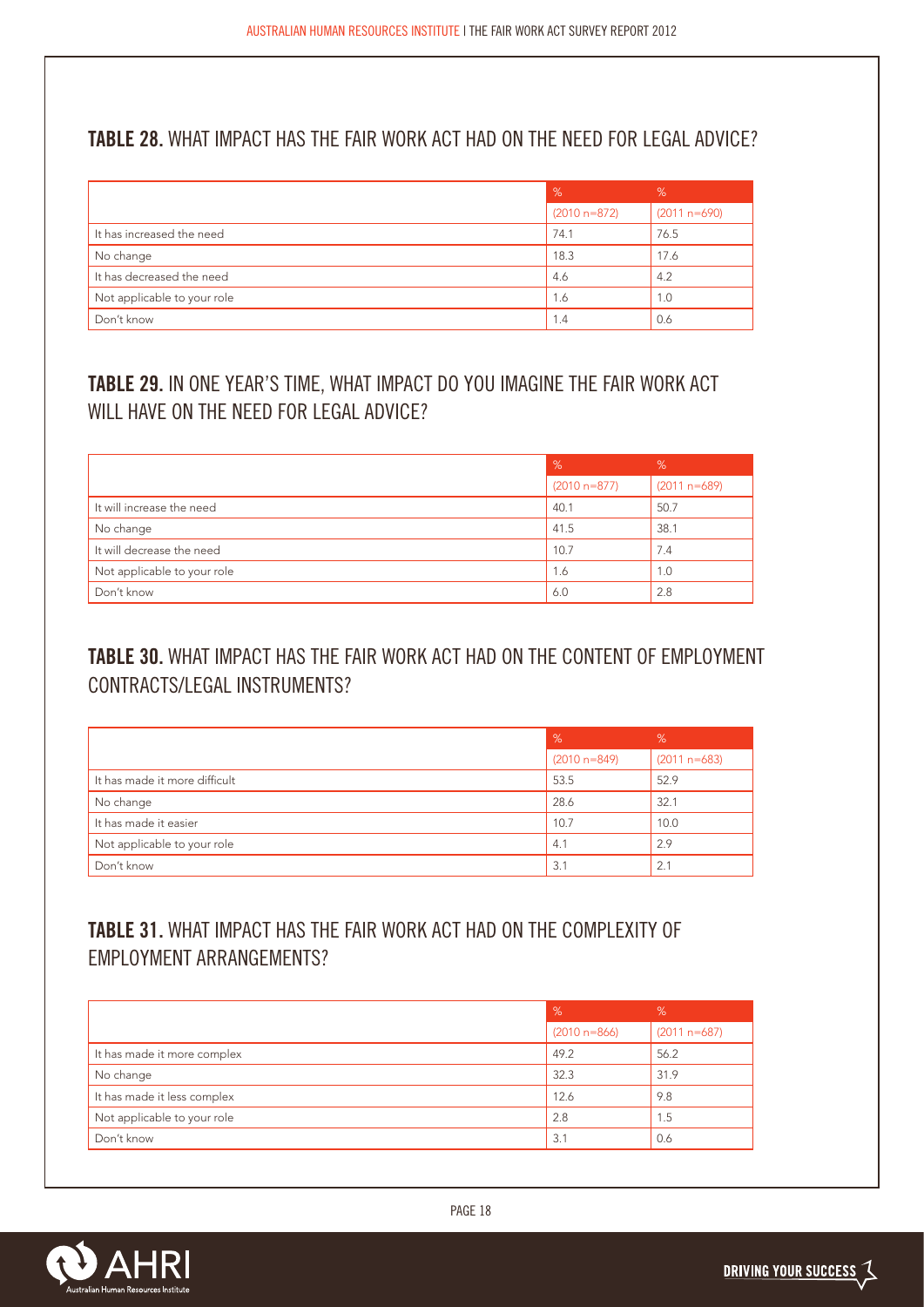## **TABLE 32.** WHAT IMPACT HAS THE FAIR WORK ACT HAD ON THE IMPORTANCE OF MANAGING UNION RELATIONS?

|                             | $\%$             | %              |
|-----------------------------|------------------|----------------|
|                             | $(2010 n = 842)$ | $(2011 n=665)$ |
| It is more important        | 38.8             | 47.2           |
| No change                   | 42.6             | 35.9           |
| It is less important        | 0.5              | 0.6            |
| Not applicable to your role | 13.8             | 13.4           |
| Don't know                  | 4.3              | 2.9            |

# **TABLE 33.** WHAT IMPACT HAS THE FAIR WORK ACT HAD ON THE USE OF PRIVATE MEDIATORS TO SETTLE WORKPLACE DISPUTES?

|                             | $\%$             | %              |
|-----------------------------|------------------|----------------|
|                             | $(2010 n = 835)$ | $(2011 n=662)$ |
| It has increased their use  | 13.1             | 22.1           |
| No change                   | 62.4             | 58.0           |
| It has descreased their use | 2.3              | 3.6            |
| Not applicable to your role | 10.9             | 8.9            |
| Don't know                  | 11.4             | 7.4            |

## **TABLE 34.** WHAT IMPACT HAS THE FAIR WORK ACT HAD ON THE STATUS OF HRM PROFESSIONALS WITHIN THE ORGANISATION?

|                             | $\%$           | %              |
|-----------------------------|----------------|----------------|
|                             | $(2010 n=871)$ | $(2011 n=683)$ |
| It has increased            | 42.3           | 45.4           |
| No change                   | 52.1           | 47.1           |
| It has decreased            | 1.1            | 3.4            |
| Not applicable to your role | 1.3            | 2.3            |
| Don't know                  | 3.2            | 1.8            |

# **TABLE 35.** WHAT IMPACT HAS THE FAIR WORK ACT HAD ON THE USE OF SERVICES PROVIDED BY AN EMPLOYER ASSOCIATION?

|                             | $\%$           | %              |
|-----------------------------|----------------|----------------|
|                             | $(2010 n=871)$ | $(2011 n=683)$ |
| It has increased            | 47.7           | 48.3           |
| No change                   | 38.1           | 38.6           |
| It has decreased            | 1.5            | 2.2            |
| Not applicable to your role | 6.9            | 6.6            |
| Don't know                  | 5.8            | 4.3            |

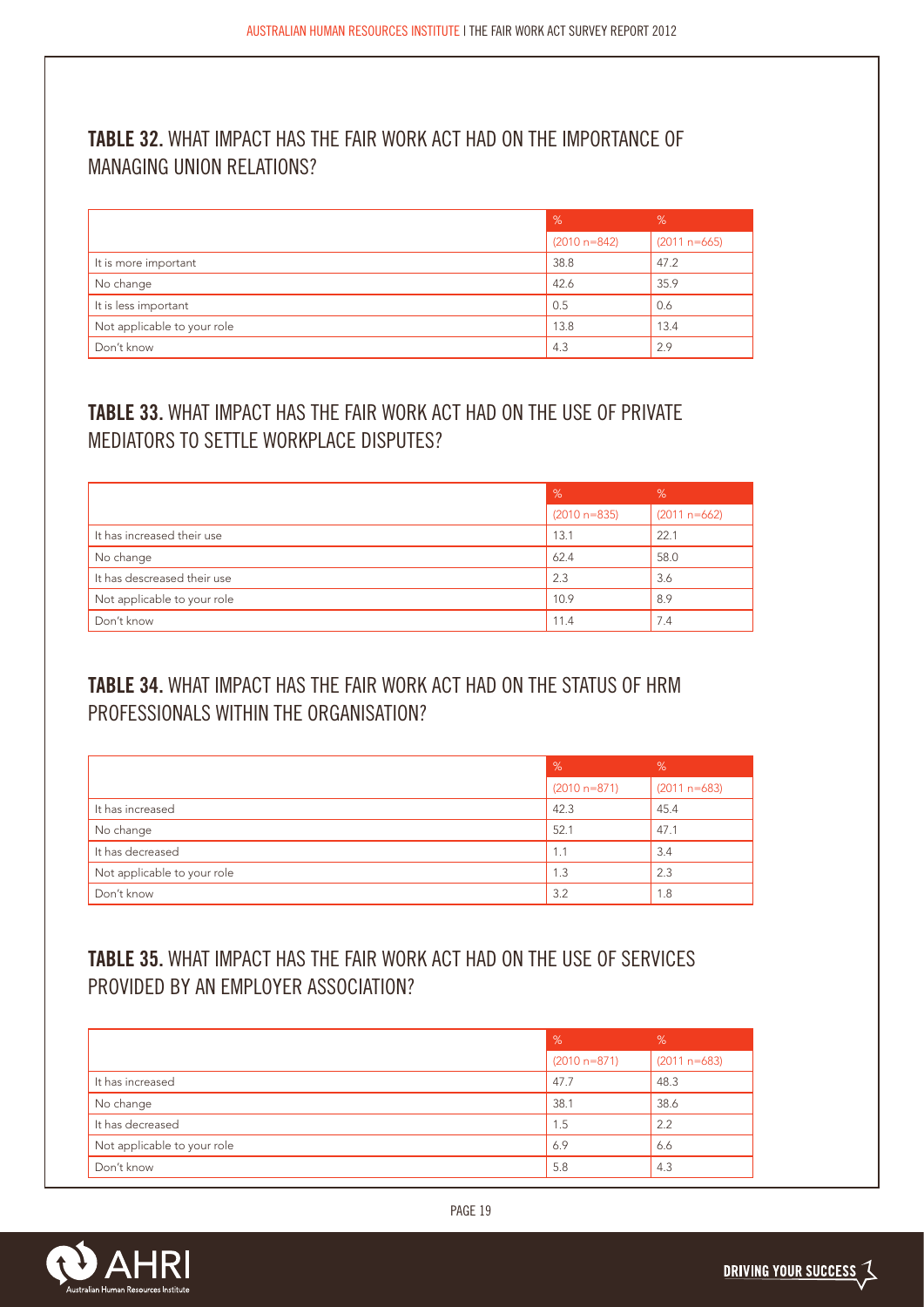## **TABLE 36.** WHAT IMPACT HAS THE FAIR WORK ACT HAD ON THE USE OF SERVICES PROVIDED BY THE AUSTRALIAN HUMAN RESOURCE INSTITUTE (AHRI)?

|                             | $\frac{9}{6}$  | %              |
|-----------------------------|----------------|----------------|
|                             | $(2010 n=851)$ | $(2011 n=641)$ |
| It has increased            | 21.9           | 23.7           |
| No change                   | 65.0           | 70.7           |
| It has decreased            | 0.2            | 1.2            |
| Not applicable to your role | 2.9            | 4.4            |
| Don't know                  | 10.0           | n.a            |

Before leaving this section it is worth noting the following statement from the 2010 survey under this section:

Many of the questions about present practice were followed by an identical question about the respondents' expectations in a year's time. In general, the answers to those questions suggested that respondents thought the implementation of the Fair Work Act in their workplaces would be less complex or difficult, require less time, less external advice, and be less expensive than it is now.

Some of the most sizable movements across the 2010 survey and the present survey have been in those categories of question that speculate about the future, with the results recorded moving in the opposite direction to those referred to in the above quote. Respondents, with another year of experience about how the Fair Work Act 2009 operates, appear to hold less favourable expectations, believing it will make the management of labour 'more complex' and 'more difficult', and the management of industrial relations and employment contracts requiring 'more time' and 'more expensive' than is presently the case. Hence the confidence of respondents in dealing with the workplace ramifications of the Act appears to be waning.

# **THE FAIR WORK ACT AND YOUR ORGANISATION**

Table 37 leads this section and refers to a wide range of industrial relations issues that are open to influence by the Fair Act 2009. The elaboration of this Table in the 2010 survey concluded that 'change as a "direct consequence" of the Act had been far from pervasive, with most respondents stating "no change" had occurred across the listed [entries].' The same comment can be applied to the data presented in Table 37 in the present survey. In all but five entries (v labour costs; vi labour flexibility-financial; xvi level of record keeping; xxix overall remuneration; xxxii flexible working arrangements), the percentage of respondents claiming no change had occurred as a result of the Act was 50% or more. There is however a significant trend of decline in the 'no change' criteria across all but one entry (ix annual leave loading). (Note: entry number xxxii flexible working arrangements is only asked in the 2011 survey and is not considered here). In other words, the percentage of respondents claiming that no change had occurred across the listed entries declined in almost all cases between the 2010 and 2011 surveys. This is a curious finding, for it suggests more change has occurred between the first and second years of the Fair Work Act 2009, than between the preceding Work Choices Act 2005 and the establishment of the current Act.

The following compares the 2010 and 2011 survey figures set out in Table 37, identifying the significant movements (10% or more) in the percentage of respondents claiming an increase or decrease had occurred in the listed entries as a direct result of the Fair Work Act 2009.

(ii) 'cashing out' of annual leave had increased – 23% of respondents in 2010 to 33% of respondents in 2011.

(To elaborate on how to read the above entry and others like it below: In the 2010 survey, 23% of respondents stated that the practice of 'cashing out' annual leave had increased as a result of the Fair Work Act 2009. In the 2011 survey, 33% of respondents claimed this practice had increased as a result of the Act. Hence the number of respondents claiming this outcome rose by 10% across the two surveys).

(v) labour costs had increased – 45% of respondents in 2010 to 59% of respondents in 2011.

(vi) labour flexibility-financial (i.e. flexibility to determine pay rates) had decreased – 25% of respondents in 2010 to 35% of respondents in 2011.

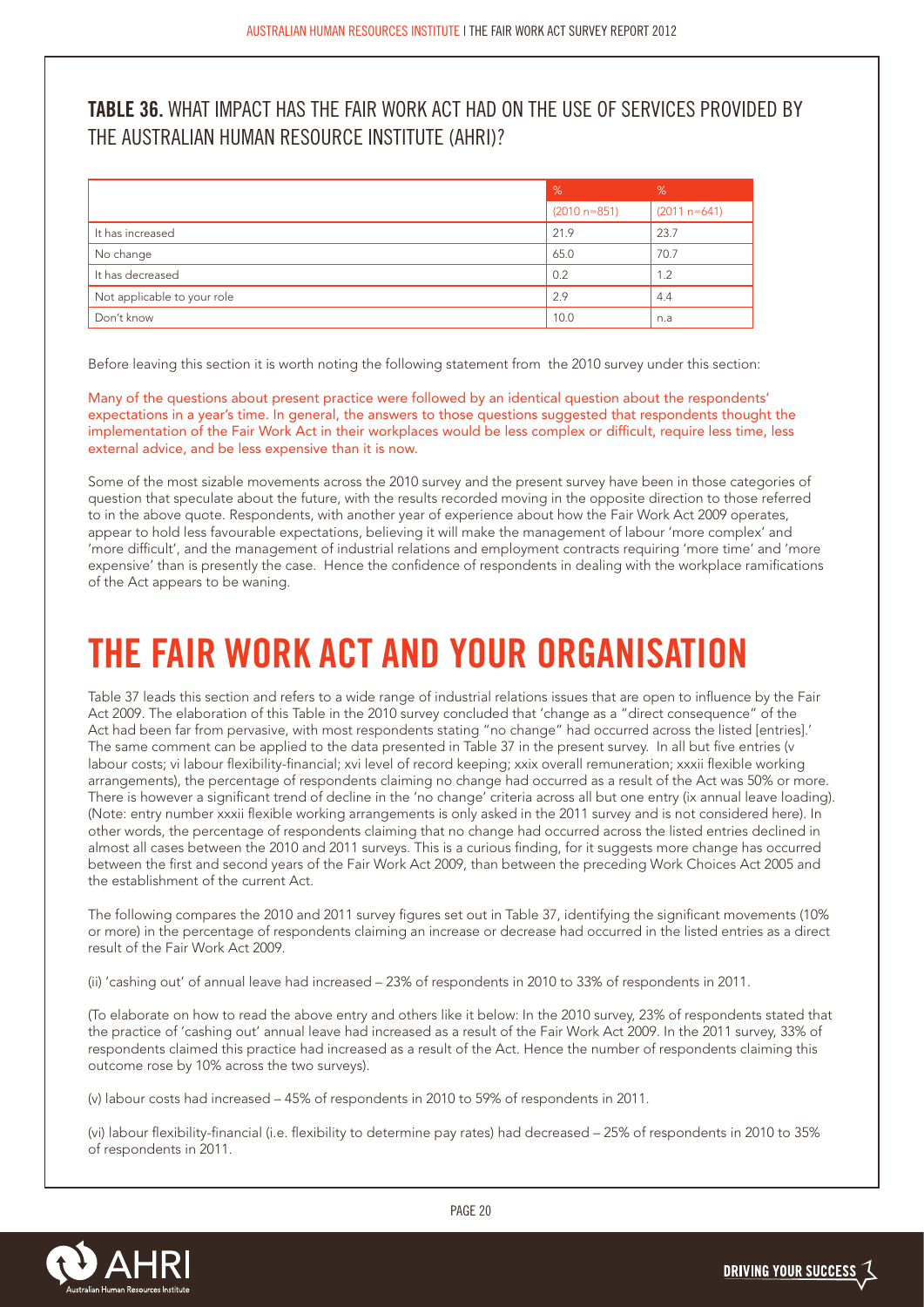(vii) labour flexibility - functional (i.e. flexibility to determine the allocation of labour) had decreased – 21% of respondents in 2010 to 32% of respondents in 2010.

(x) level of absenteeism had increased – 13% of respondents in 2010 to 26% of respondents in 2011.

(xiii) level of direct negotiation over pay and conditions between management and (groups of) employees had increased – 22% of respondents in 2010 to 32% of respondents in 2011.

(xv) level of industrial disputes had increased – 23% of respondents in 2010 to 36% of respondents in 2011.

(xvii) level of union involvement in bargaining had increased – 29% of respondents in 2010 to 39% of respondents in 2011.

(xx) level of workforce morale had decreased - 17% of respondents in 2010 to 27% of respondents in 2011.

(xxv) number of parental leave days allowed per annum had increased – 20% of respondents in 2010 to 33% of respondents in 2011.

(xxvi) number of personal carers' days allowed per annum had increased – 20% of respondents in 2010 to 31% of respondents in 2011.

(xxviii) number of union visits to work-sites had increased - 29% of respondents in 2010 to 41% of respondents in 2011.

(xxix) overall remuneration had increased – 31% of respondents in 2010 to 47% of respondents in 2011.

(xxxi) productivity decreased – 13% of respondents in 2010 to 29% of respondents in 2011.

## **TABLE 37.** HAS YOUR ORGANISATION EXPERIENCED EITHER AN INCREASE OR DECREASE IN THE FOLLOWING OUTCOMES THAT, IN YOUR VIEW, HAS DIRECTLY DUE TO THE INTRODUCTION OF THE FAIR WORK ACT?

| (i) 'averaging out' of employee hours | $\%$           | %              |
|---------------------------------------|----------------|----------------|
|                                       | $(2010 n=788)$ | $(2011 n=610)$ |
| Increased                             | 19.5           | 23.4           |
| Decreased                             | 3.8            | 3.8            |
| No change                             | 69.5           | 67.0           |
| Don't know                            | 7.1            | 5.8            |

| (ii) 'cashing out' of annual leave | $\sqrt{2}$     | %              |
|------------------------------------|----------------|----------------|
|                                    | $(2010 n=768)$ | $(2011 n=625)$ |
| Increased                          | 23.4           | 33.3           |
| Decreased                          | 6.6            | 6.9            |
| No change                          | 67.2           | 56.8           |
| Don't know                         | 2.7            | 3.0            |

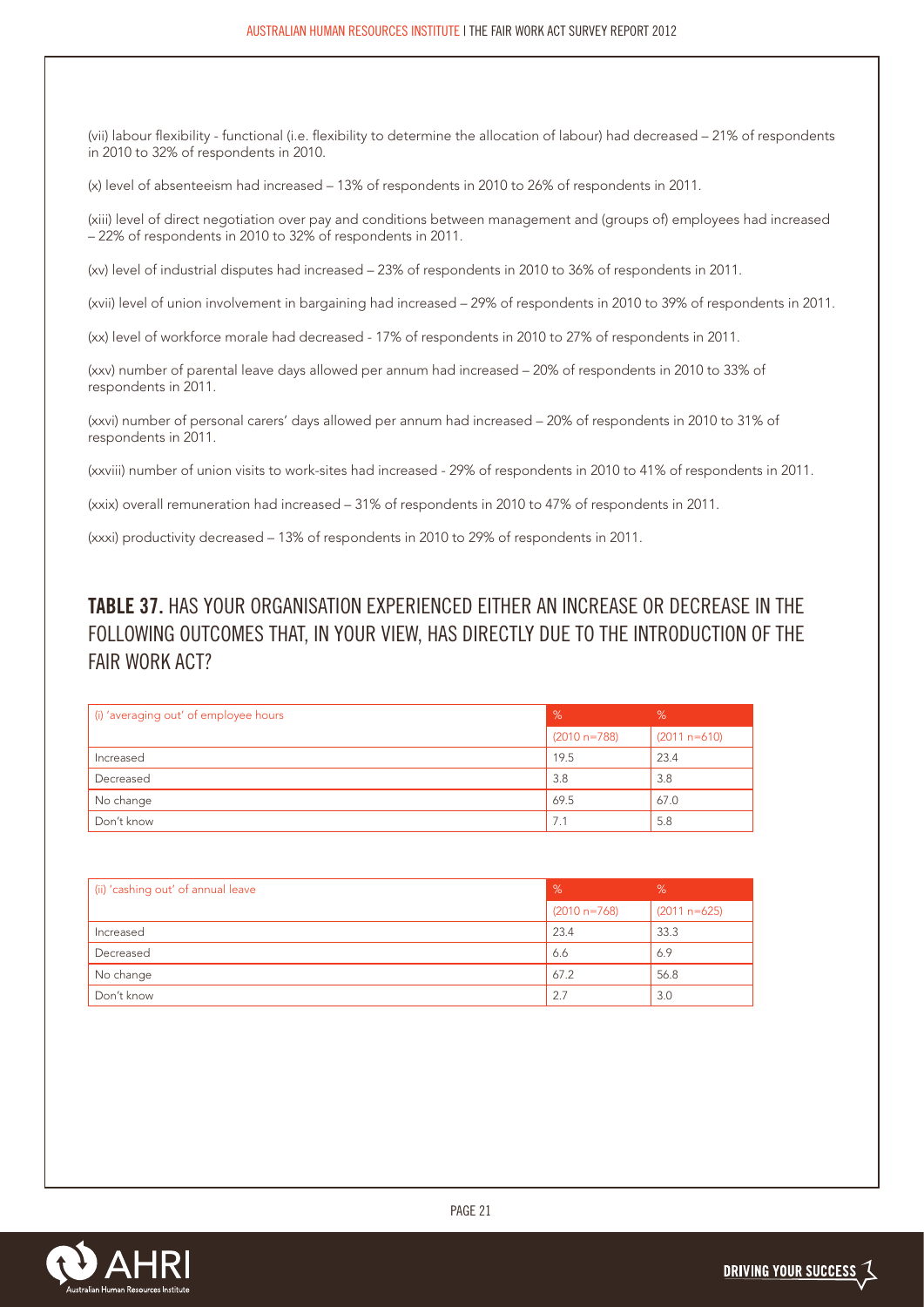| (iii) average hours worked by employees | $\frac{9}{6}$  | %              |
|-----------------------------------------|----------------|----------------|
|                                         | $(2010 n=767)$ | $(2011 n=609)$ |
| Increased                               | 9.8            | 14.1           |
| Decreased                               | 8.0            | 13.0           |
| No change                               | 80.1           | 70.8           |
| Don't know                              | 2.2            | 2.1            |

| (iv) employment numbers | %              | %              |
|-------------------------|----------------|----------------|
|                         | $(2010 n=750)$ | $(2011 n=608)$ |
| Increased               | 6.5            | 12.7           |
| Decreased               | 9.1            | 16.8           |
| No change               | 82.4           | 67.1           |
| Don't know              | 2.0            | 3.4            |

| (v) labour costs | %              | %              |
|------------------|----------------|----------------|
|                  | $(2010 n=760)$ | $(2011 n=626)$ |
| Increased        | 45.3           | 58.5           |
| Decreased        | 1.1            | 2.2            |
| No change        | 50.7           | 35.9           |
| Don't know       | 3.0            | 3.4            |

| (vi) labour flexibility-financial (i.e. flexibility to determine pay rates) | %              | %              |
|-----------------------------------------------------------------------------|----------------|----------------|
|                                                                             | $(2010 n=757)$ | $(2011 n=617)$ |
| Increased                                                                   | 14.4           | 16.0           |
| Decreased                                                                   | 24.7           | 34.5           |
| No change                                                                   | 58.8           | 46.2           |
| Don't know                                                                  | 2.1            | 3.3            |

| (vii) labour flexibility - functional (i.e. flexibility to determine the allocation of labour) | %              | $\%$           |
|------------------------------------------------------------------------------------------------|----------------|----------------|
|                                                                                                | $(2010 n=750)$ | $(2011 n=613)$ |
| Increased                                                                                      | 12.7           | 12.4           |
| Decreased                                                                                      | 21.3           | 32.0           |
| No change                                                                                      | 62.9           | 51.9           |
| Don't know                                                                                     | 3.1            | 3.7            |

| (viii) labour flexibility - numerical (i.e. flexibility to determine employment numbers) | %              | %              |
|------------------------------------------------------------------------------------------|----------------|----------------|
|                                                                                          | $(2010 n=740)$ | $(2011 n=596)$ |
| Increased                                                                                | 7.8            | 10.1           |
| Decreased                                                                                | 13.5           | 20.3           |
| No change                                                                                | 75.9           | 65.4           |
| Don't know                                                                               | 2.7            | 4.2            |

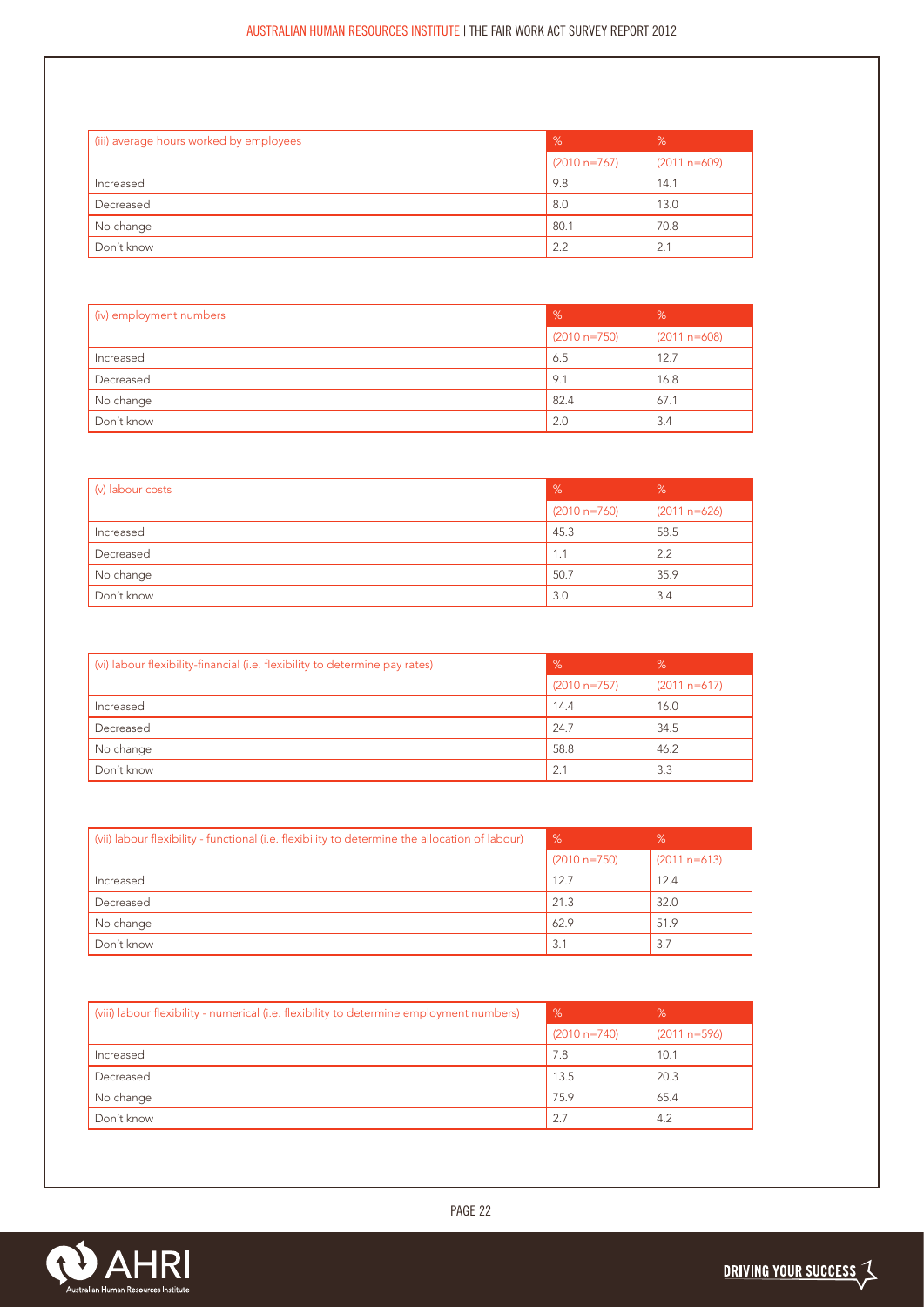| (ix) labour turnover | $\frac{9}{6}$  | %              |
|----------------------|----------------|----------------|
|                      | $(2010 n=740)$ | $(2011 n=597)$ |
| Increased            | 9.1            | 17.1           |
| Decreased            | 2.7            | 5.9            |
| No change            | 84.9           | 71.7           |
| Don't know           | 3.4            | 5.4            |

| (x) level of absenteeism | %              | %              |
|--------------------------|----------------|----------------|
|                          | $(2010 n=745)$ | $(2011 n=607)$ |
| Increased                | 13.3           | 25.9           |
| Decreased                | 1.9            | 3.6            |
| No change                | 80.0           | 64.9           |
| Don't know               | 4.8            | 5.6            |

| (xi) level of annual leave loading | $\%$           | %              |
|------------------------------------|----------------|----------------|
|                                    | $(2010 n=746)$ | $(2011 n=599)$ |
| Increased                          | 12.2           | 12.0           |
| Decreased                          | 5.0            | 4.0            |
| No change                          | 80.6           | 81.3           |
| Don't know                         | 2.3            | 2.7            |

| (xii) level of direct communication and consultation between management | $\frac{9}{6}$  | %              |
|-------------------------------------------------------------------------|----------------|----------------|
| and employee                                                            | $(2010 n=778)$ | $(2011 n=619)$ |
| Increased                                                               | 39.2           | 40.5           |
| Decreased                                                               | 3.2            | 7.4            |
| No change                                                               | 56.9           | 49.9           |
| Don't know                                                              | 0.6            | 2.1            |

| (xiii) level of direct negotiation over pay and conditions between management and | %              | %              |
|-----------------------------------------------------------------------------------|----------------|----------------|
| (groups of) employees                                                             | $(2010 n=750)$ | $(2011 n=600)$ |
| Increased                                                                         | 22.3           | 32.2           |
| Decreased                                                                         | 5.2            | 8.5            |
| No change                                                                         | 70.8           | 57.3           |
| Don't know                                                                        | 1.7            | 2.0            |

| (xiv) level of direct negotiation over pay and conditions between management and | %              | %              |
|----------------------------------------------------------------------------------|----------------|----------------|
| (individual) employees                                                           | $(2010 n=759)$ | $(2011 n=602)$ |
| Increased                                                                        | 22.1           | 26.2           |
| Decreased                                                                        | 8.6            | 15.0           |
| No change                                                                        | 68.1           | 57.0           |
| Don't know                                                                       | 1.2            | 1.8            |

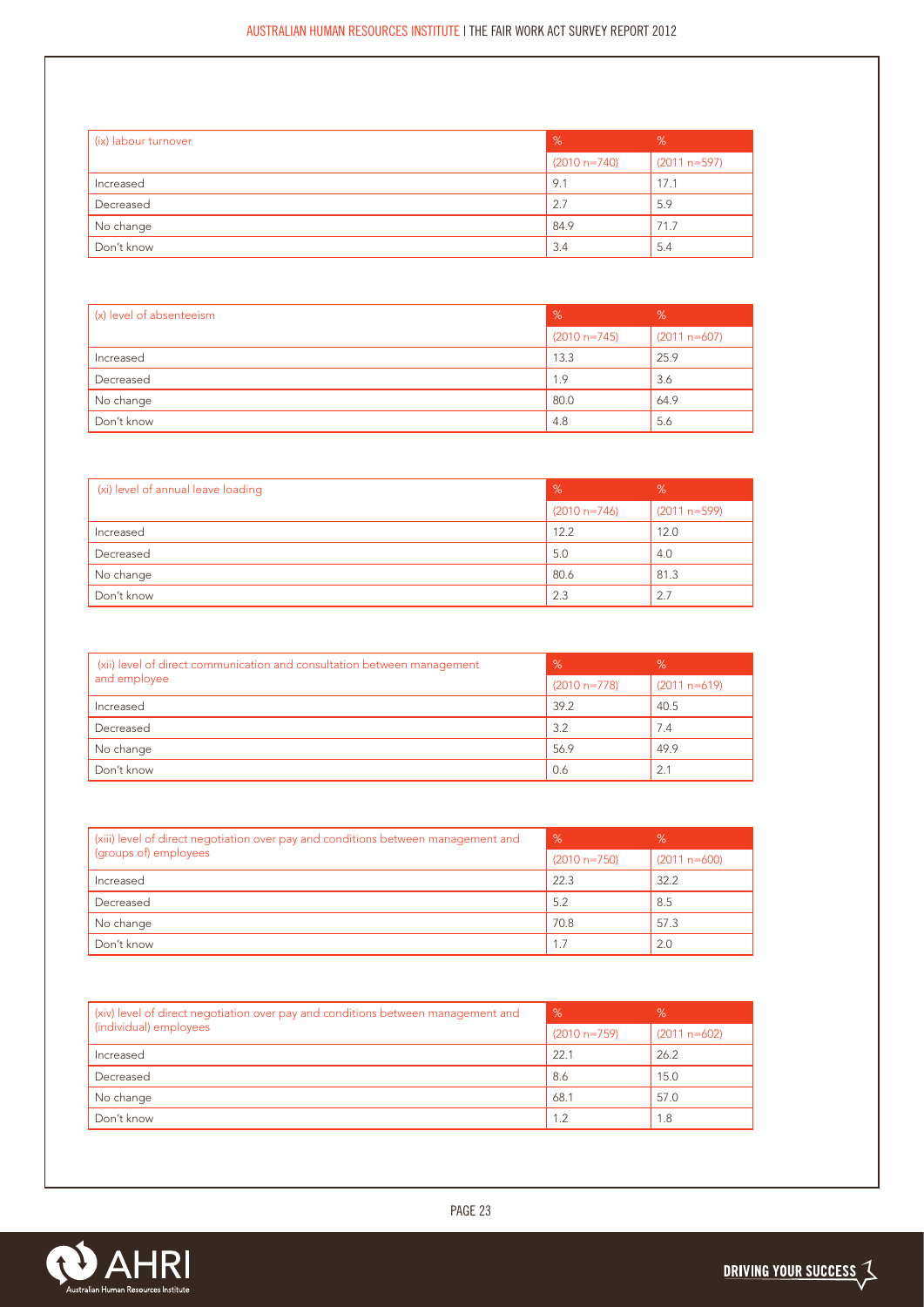| (xv) level of industrial disputes | $\frac{9}{6}$  | %              |
|-----------------------------------|----------------|----------------|
|                                   | $(2010 n=740)$ | $(2011 n=608)$ |
| Increased                         | 23.1           | 36.3           |
| Decreased                         | 1.9            | 2.0            |
| No change                         | 72.7           | 59.7           |
| Don't know                        | 2.3            | 2.0            |

| (xvi) level of record keeping | %              | %              |
|-------------------------------|----------------|----------------|
|                               | $(2010 n=779)$ | $(2011 n=631)$ |
| Increased                     | 58.0           | 63.4           |
| Decreased                     | 1.2            | 1.1            |
| No change                     | 39.4           | 33.8           |
| Don't know                    | 1.4            | 1.7            |

| (xvii) level of union involvement in bargaining | $\%$           | %              |
|-------------------------------------------------|----------------|----------------|
|                                                 | $(2010 n=714)$ | $(2011 n=600)$ |
| Increased                                       | 28.9           | 38.7           |
| Decreased                                       | 0.8            | 2.1            |
| No change                                       | 67.6           | 55.7           |
| Don't know                                      | 2.7            | 3.5            |

| (xviii) level of union involvement in dispute resolution | $\frac{9}{6}$  | %              |
|----------------------------------------------------------|----------------|----------------|
|                                                          | $(2010 n=716)$ | $(2011 n=598)$ |
| Increased                                                | 27.1           | 33.4           |
| Decreased                                                | 0.8            | 1.3            |
| No change                                                | 68.7           | 60.9           |
| Don't know                                               | 3.4            | 4.3            |

| (xix) level of union involvement in settling employee grievances | $\frac{9}{6}$  | %              |
|------------------------------------------------------------------|----------------|----------------|
|                                                                  | $(2010 n=715)$ | $(2011 n=596)$ |
| Increased                                                        | 26.4           | 33.9           |
| Decreased                                                        | 1.0            | 2.9            |
| No change                                                        | 69.0           | 59.4           |
| Don't know                                                       | 3.6            | 3.8            |

| (xx) level of workforce morale | $\%$           | %              |
|--------------------------------|----------------|----------------|
|                                | $(2010 n=755)$ | $(2011 n=613)$ |
| Increased                      | 7.3            | 7.5            |
| Decreased                      | 17.2           | 26.6           |
| No change                      | 72.5           | 59.7           |
| Don't know                     | 3.0            | 6.2            |

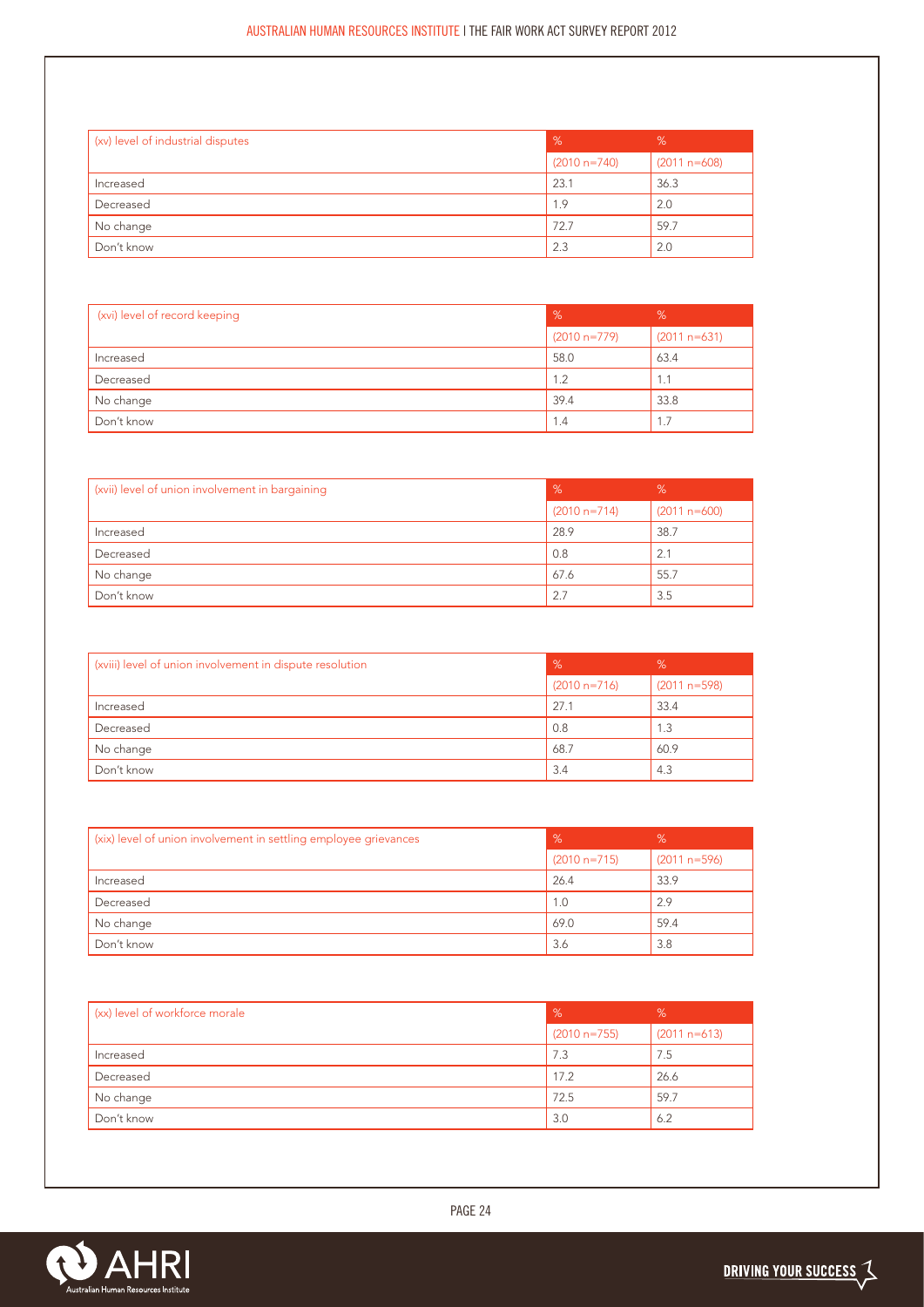| (xxi) level of overtime | $\frac{9}{6}$  | %              |
|-------------------------|----------------|----------------|
|                         | $(2010 n=759)$ | $(2011 n=599)$ |
| Increased               | 9.4            | 17.5           |
| Decreased               | 11.1           | 13.2           |
| No change               | 77.5           | 65.5           |
| Don't know              | 2.1            | 3.8            |

| (xxii) number of annual leave days allowed per annum | %              | %              |
|------------------------------------------------------|----------------|----------------|
|                                                      | $(2010 n=759)$ | $(2011 n=596)$ |
| Increased                                            | 5.5            | 7.1            |
| Decreased                                            | 0.8            | 1.1            |
| No change                                            | 92.9           | 88.9           |
| Don't know                                           | 0.8            | 2.9            |

| (xxiii) number of dismissals | %              | %              |
|------------------------------|----------------|----------------|
|                              | $(2010 n=752)$ | $(2011 n=598)$ |
| Increased                    | 7.4            | 11.9           |
| Decreased                    | 3.5            | 8.9            |
| No change                    | 87.5           | 75.4           |
| Don't know                   | 1.6            | 3.8            |

| (xxiv) number of new appointments | %              | %              |
|-----------------------------------|----------------|----------------|
|                                   | $(2010 n=740)$ | $(2011 n=599)$ |
| Increased                         | 7.8            | 16.7           |
| Decreased                         | 6.2            | 11.2           |
| No change                         | 84.6           | 68.9           |
| Don't know                        | 1.4            | 3.2            |

| (xxv) number of parental leave days allowed per annum | %              | %              |
|-------------------------------------------------------|----------------|----------------|
|                                                       | $(2010 n=756)$ | $(2011 n=607)$ |
| Increased                                             | 20.1           | 33.4           |
| Decreased                                             | 0.4            | 0.8            |
| No change                                             | 77.5           | 62.6           |
| Don't know                                            | 2.0            | 3.2            |

| (xxvi) number of personal carers' days allowed per annum | $\frac{9}{6}$  | $\%$           |
|----------------------------------------------------------|----------------|----------------|
|                                                          | $(2010 n=773)$ | $(2011 n=605)$ |
| Increased                                                | 20.4           | 30.6           |
| Decreased                                                | 1.6            | 0.3            |
| No change                                                | 76.2           | 66.3           |
| Don't know                                               | 1.8            | 2.8            |

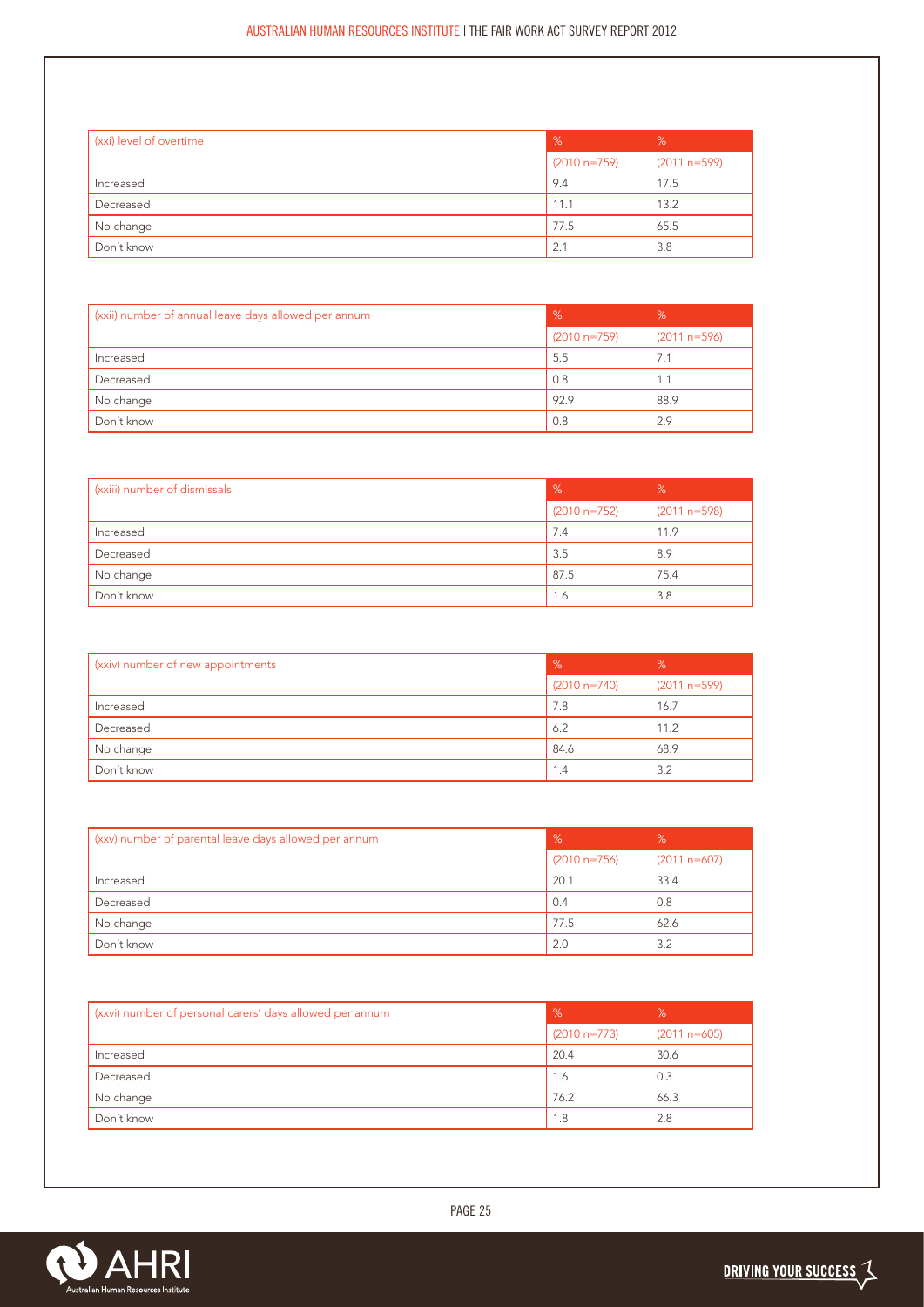| (xxvii) number of sick days allowed per annum | $\%$           | %              |
|-----------------------------------------------|----------------|----------------|
|                                               | $(2010 n=762)$ | $(2011 n=590)$ |
| Increased                                     | 7.6            | 14.9           |
| Decreased                                     | 2.4            | 0.8            |
| No change                                     | 89.2           | 81.4           |
| Don't know                                    | 0.8            | 2.9            |

| (xxviii) union visits to work sites | %              | %              |
|-------------------------------------|----------------|----------------|
|                                     | $(2010 n=745)$ | $(2011 n=607)$ |
| Increased                           | 29.1           | 40.9           |
| Decreased                           | 0.8            | 1.2            |
| No change                           | 65.4           | 52.9           |
| Don't know                          | 4.7            | 5.0            |

| (xxix) overall remuneration | %              | %              |
|-----------------------------|----------------|----------------|
|                             | $(2010 n=751)$ | $(2011 n=608)$ |
| Increased                   | 30.5           | 46.7           |
| Decreased                   | 1.9            | 2.5            |
| No change                   | 65.9           | 48.7           |
| Don't know                  | 1.7            | 2.1            |

| (xxx) penalty rates for overtime | $\frac{9}{6}$  | %              |
|----------------------------------|----------------|----------------|
|                                  | $(2010 n=749)$ | $(2011 n=593)$ |
| Increased                        | 24.7           | 30.5           |
| Decreased                        | 2.4            | 2.9            |
| No change                        | 71.4           | 64.1           |
| Don't know                       | 1.5            | 2.5            |

| (xxxi) productivity | $\%$           | %              |
|---------------------|----------------|----------------|
|                     | $(2010 n=752)$ | $(2011 n=604)$ |
| Increased           | 4.4            | 5.6            |
| Decreased           | 12.6           | 29.3           |
| No change           | 78.2           | 61.1           |
| Don't know          | 4.8            | 4.0            |

| (xxxii) flexible working arrangements | %              |
|---------------------------------------|----------------|
|                                       | $(2011 n=636)$ |
| Increased                             | 42.5           |
| Decreased                             | 18.4           |
| No change                             | 37.7           |
| Don't know                            | 1.4            |

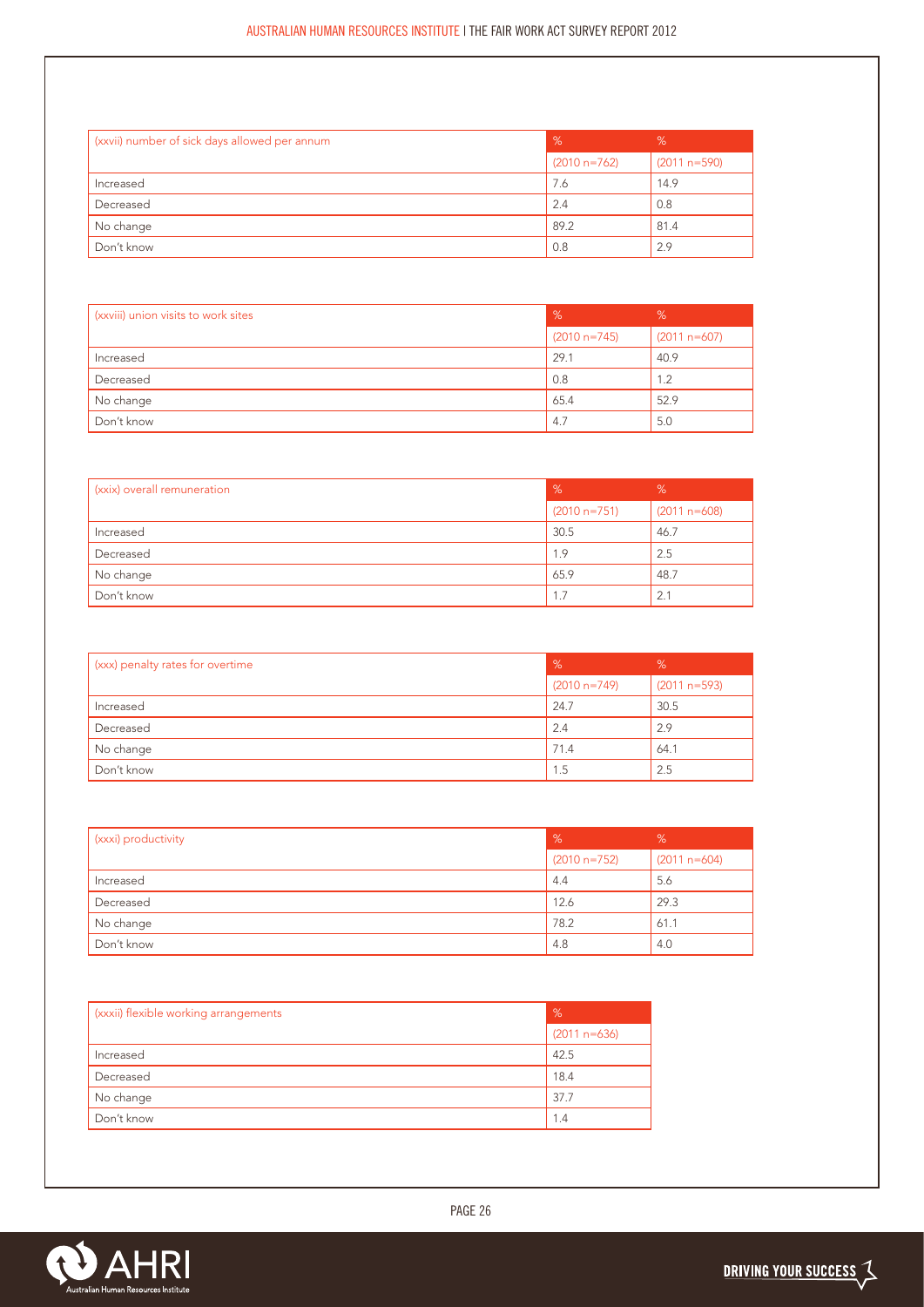Tables 38 to 47 and Question 45 are concerned with industrial action, and in particular authorised secret ballots and the use of 'section 418 orders' when action is taken without a ballot.

Table 38 leads off by asking what was the main institution turned to when industrial disputes were unresolved, with the order of percentages favouring private legal advisors (41% of respondents), followed by Fair Work Australia (29%) and employer associations (20%). These figures demonstrate a broadly consistent trend in relation to the percentages recorded in the 2010 survey.

Table 39 then refers to a question seeking to ascertain which respondents were involved in negotiating collective agreements. The percentage of respondents involved in such negotiations was 53%, which is a significant increase on the 42% recorded in the 2010 survey.

The remaining Tables refer to questions that are only asked in the present survey, so no trend can be determined. Of the respondents identifying themselves as having participated in the negotiation of a collective agreement, 30% stated that the process had involved industrial action being taken by employees (Table 40), and 44% stated that the action had involved an authorised secret ballot (Table 41).There is a quirk in the figures here, since there are more respondents saying that industrial action had taken place with or without a secret ballot (re: Table 41. 44% + 41% = 85% of n=238) than the number of respondents saying that industrial action had taken place (re: Table 40. 30% of n=358). This quirk can be linked in part to the set-up of the survey 'gates', and in part to a likely misreading of the Questions by survey respondents. If read correctly and answered accordingly, the quirk in the survey gate is less of a problem. If this is assumed, then Tables 42, 43 and 44 are at least indicative of the extent to which 'section 418 orders' are being used, and they appear to be used very little. Only four of the 107 respondents applied to Fair Work Australia for orders to have un-balloted industrial action stopped (Table 42); three of these four were granted a 'section 418 order' (Table 43), none of which were complied with by those taking industrial action (Table 44).

# **TABLE 38.** WHAT INSTITUTIONS DOES YOUR ORGANISATION PRINCIPALLY TURN TO (OR WOULD TURN TO) IF A DISPUTE CANNOT (OR COULD NOT) BE RESOLVED AT THE LEVEL OF THE WORKPLACE?

|                                     | %              | %              |
|-------------------------------------|----------------|----------------|
|                                     | $(2010 n=805)$ | $(2011 n=667)$ |
| Fair Work Australia                 | 25.5           | 28.6           |
| Employer association                | 23.4           | 19.8           |
| Private legal advisors              | 37.6           | 40.9           |
| Private Dispute Resolution Provider | 8.6            | 6.2            |
| Don't know                          | 3.6            | 2.5            |
| Other                               | 1.4            | 1.8            |

## **TABLE 39.** HAS THE ORGANISATION BEEN INVOLVED IN NEGOTIATING A COLLECTIVE EMPLOYMENT CONTRACT/LEGAL INSTRUMENT SINCE THE INTRODUCTION OF THE FAIR WORK ACT?

|            | $\frac{9}{6}$    | %              |
|------------|------------------|----------------|
|            | $(2010 n = 818)$ | $(2011 n=690)$ |
| Yes        | 41.7             | 52.8           |
| No         | 56.0             | 45.5           |
| Don't know | 2.3              | 1.7            |

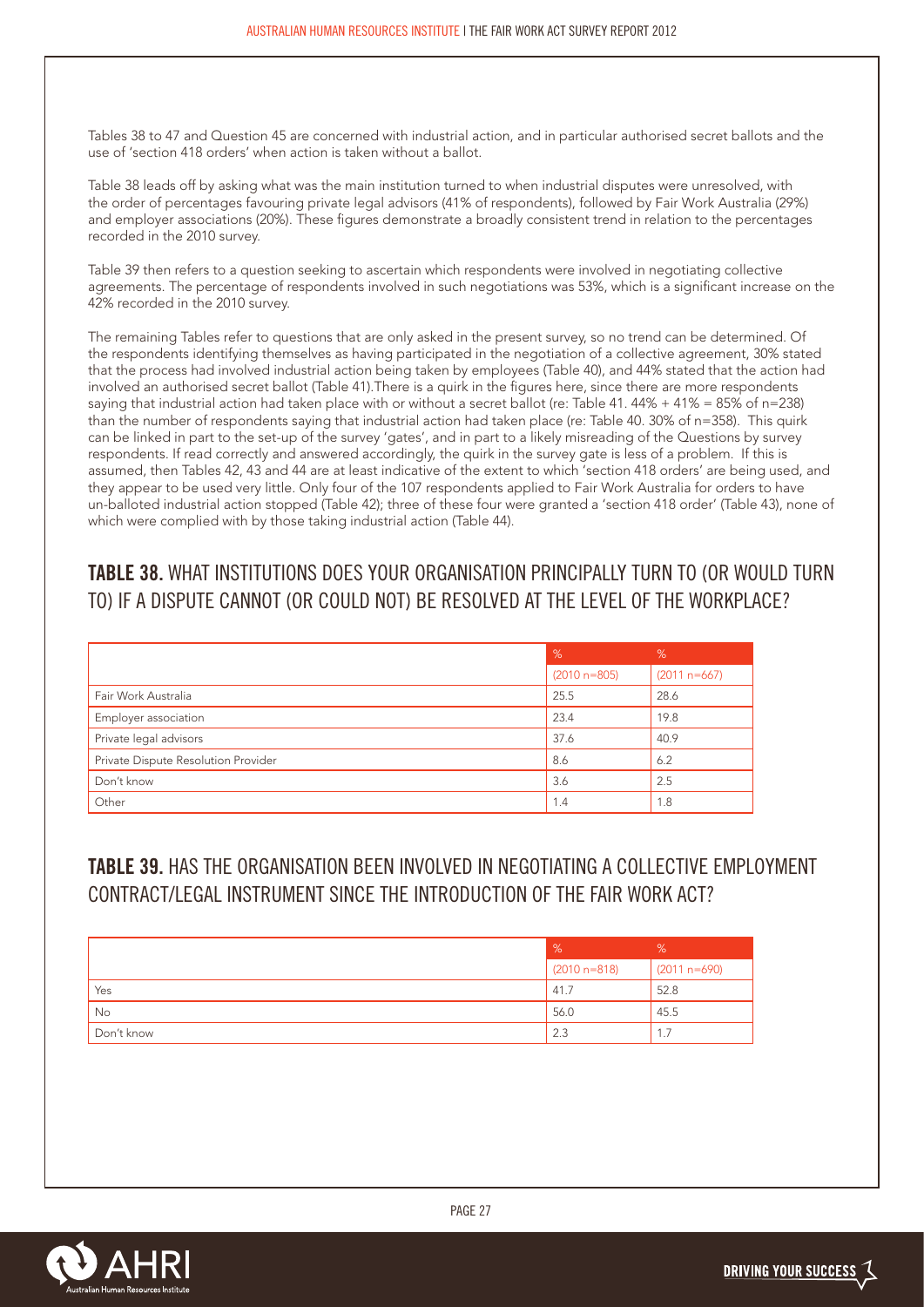## **TABLE 40.** DID INDUSTRIAL ACTION BY EMPLOYEES OCCUR DURING THE NEGOTIATION PROCESS?

|            | %              |
|------------|----------------|
|            | $(2011 n=358)$ |
| Yes        | 29.6           |
| No         | 69.3           |
| Don't know | 1.1            |

## **TABLE 41.** DID THAT INDUSTRIAL ACTION INVOLVE AN AUTHORISED SECRET BALLOT?

|            | $\%$           |
|------------|----------------|
|            | $(2011 n=238)$ |
| Yes        | 44.1           |
| No         | 41.3           |
| Don't know | 4.6            |

## **TABLE 42.** DID YOUR ORGANISATION APPLY TO FAIR WORK AUSTRALIA FOR A 'SECTION 418 ORDER' TO HAVE THE INDUSTRIAL ACTION STOPPED?

|            | %              |
|------------|----------------|
|            | $(2011 n=107)$ |
| Yes        | 3.7            |
| No         | 93.5           |
| Don't know | 2.6            |

# **TABLE 43.** DID YOUR ORGANISATION GAIN FROM FAIR WORK AUSTRALIA FOR A 'SECTION 418 ORDER' TO HAVE THE INDUSTRIAL ACTION STOPPED?

|            | %            |
|------------|--------------|
|            | $(2011 n=4)$ |
| Yes        | 75.0         |
| No         | 25.0         |
| Don't know | 0.0          |



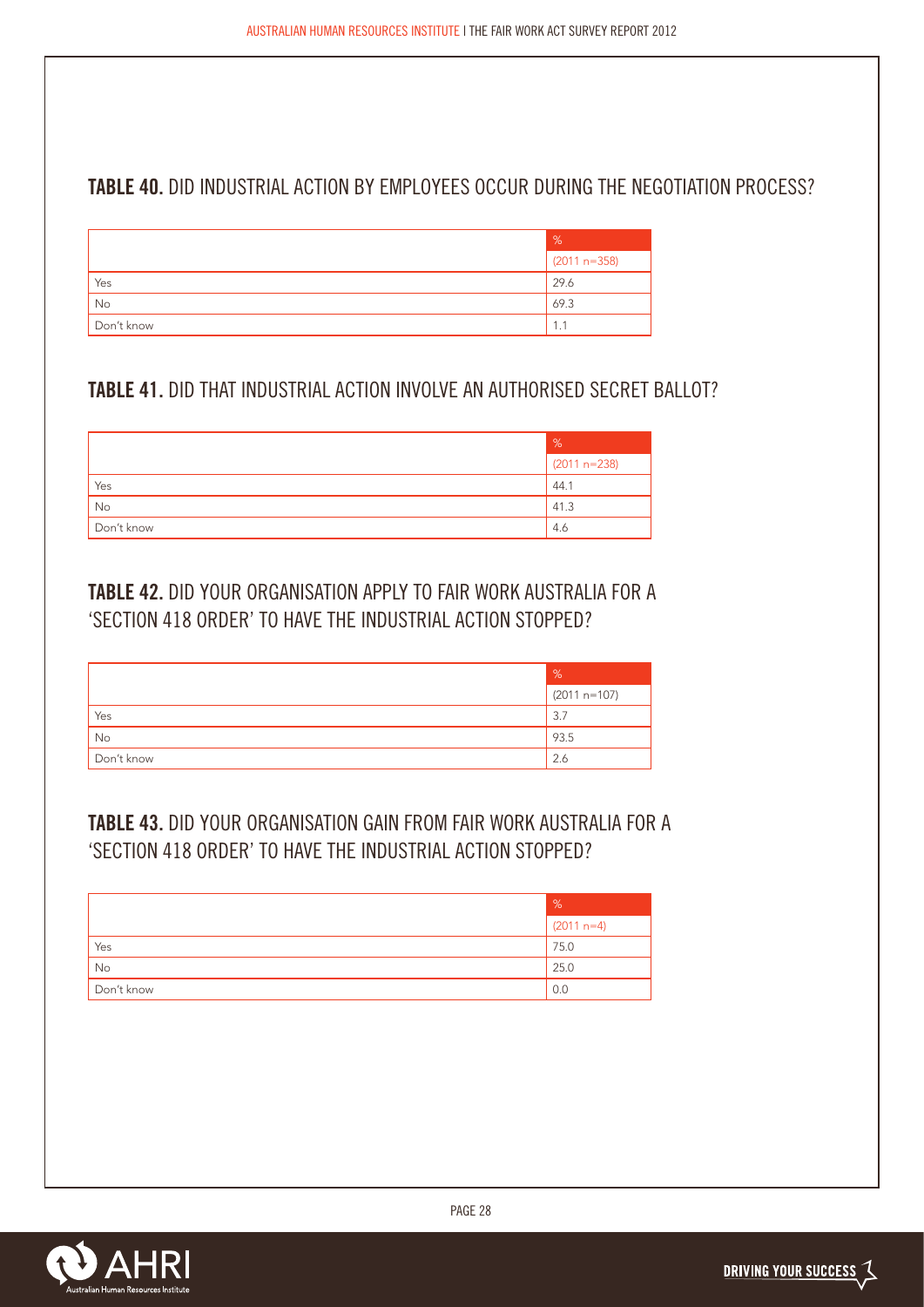## **TABLE 44.** WAS THE 'SECTION 418 ORDER' GAINED FROM FAIR WORK AUSTRALIA COMPLIED WITH BY THOSE TAKING INDUSTRIAL ACTION?

|            | %            |
|------------|--------------|
|            | $(2011 n=3)$ |
| Yes        | 0.0          |
| No         | 100.0        |
| Don't know | 0.0          |

Question 45 is an open ended question asking respondents what action was taken for non-compliance with a 'section 418 order'. This question gained only a few responses, the sum of which are listed in the following (n=3):

- Return to Fair Work Australia x2
- Escalated the action by reference to the Federal Court

### **QUESTION 45.** WHAT ACTION DID YOUR ORGANISATION TAKE FOR NON-COMPLIANCE WITH THE 'SECTION 418 ORDER'?

Nothing can be gained from Tables 46 and 47, which refer to the outcomes of secret ballots and their impact on negotiation processes. This is because any respondent answering 'yes' to industrial action involving an authorised secret ballot at Question 41, was automatically taken to Question 48, thereby passing the questions relating to these two Tables.

#### **TABLE 46.** WHAT WAS THE OUTCOME OF THE BALLOT IN SUPPORT OF INDUSTRIAL ACTION?

|                                               | %            |
|-----------------------------------------------|--------------|
|                                               | $(2011 n=8)$ |
| The outcome supported industrial action       | 37.5         |
| The outcome did not support industrial action | 37.5         |
| Don't know                                    | 25.0         |

### **TABLE 47.** HOW DID THE RESULT OF THE BALLOT IMPACT ON THE NEGOTIATION PROCESS?

|                                      | $\%$         |
|--------------------------------------|--------------|
|                                      | $(2011 n=8)$ |
| It has no impact                     | 25.0         |
| It restarted the negotiation process | 50.0         |
| Don't know                           | 25.0         |

Tables 48 to 51 are concerned with unfair dismissal laws.

Table 48 shows the percentage of respondents falling within the jurisdiction of these laws (i.e., workplaces employing over 15 employees) is high; recording 94% in the present survey, which is similar to the percentage (95%) recorded in the 2010 survey. The dominant figure across the remaining three Tables is the 'no change' entry. There have nonetheless been some sizable shifts (10% or more) in other entries.

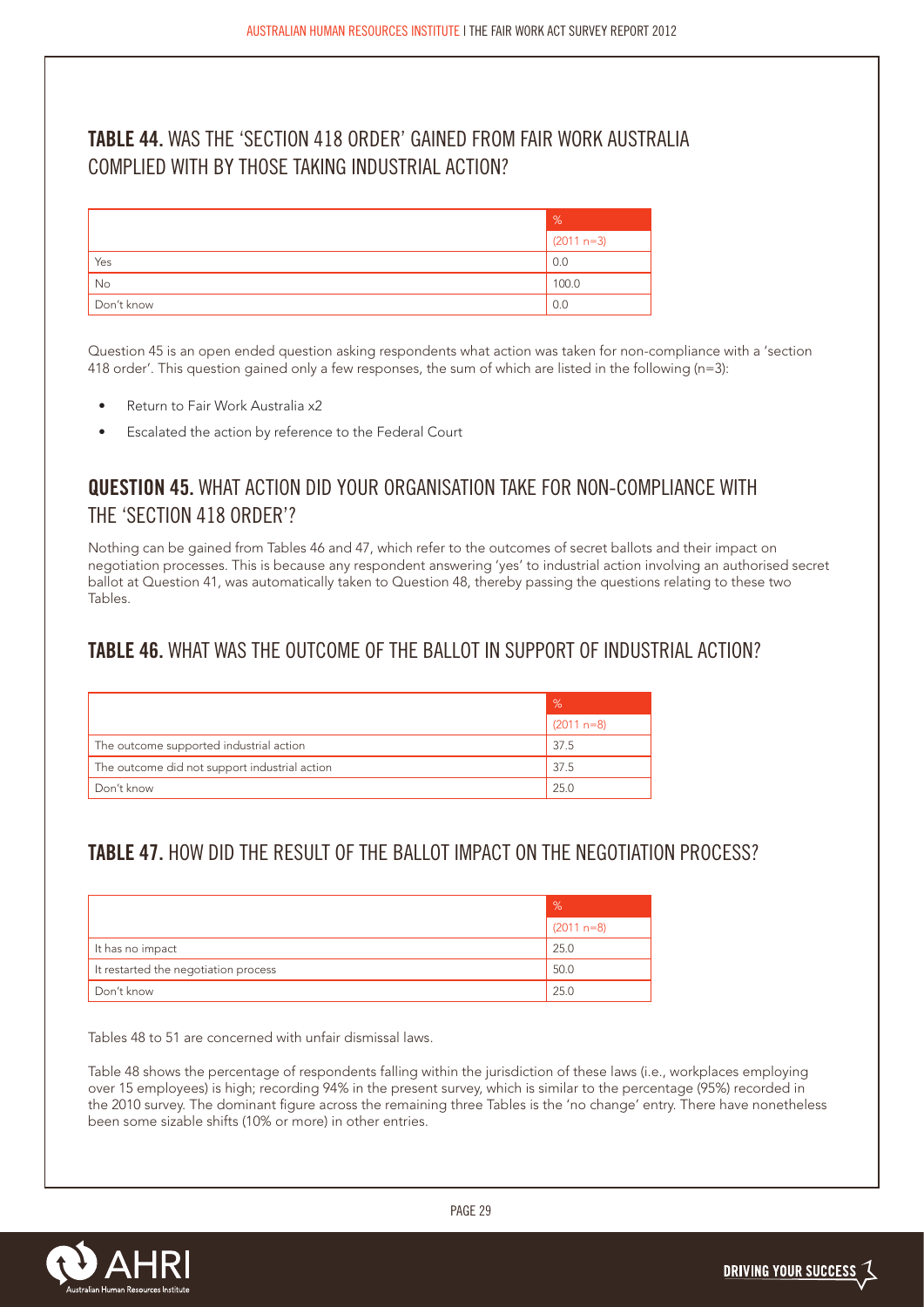Table 49 indicates that the percentage of respondents claiming that the number of unfair dismissal claims had 'increased' as a result of unfair dismissal laws has risen, from 16% in 2010 to 26% in 2011.

Table 50 shows that unfair dismissal laws are increasingly acting to discourage employment, with the percentage of respondents making this claim moving from 8% in the 2010 to 15% in 2011. Interestingly, this is quite a low number given the often damaging speculation made about these laws.

### **TABLE 48.** DOES YOUR ORGANISATION EMPLOY MORE THAN 15 EMPLOYEES?

|     | $\frac{9}{6}$  | 70             |
|-----|----------------|----------------|
|     | $(2010 n=821)$ | $(2011 n=688)$ |
| Yes | 95.0           | 93.5           |
| No  | 5.0            | 6.5            |

## **TABLE 49.** IN TERMS OF UNFAIR DISMISSAL CLAIMS, WHAT HAS CHANGED AS A RESULT OF THE NEW THRESHOLD APPLIED IN UNFAIR DISMISSAL LAW?

|                                                         | $\%$             | %              |
|---------------------------------------------------------|------------------|----------------|
|                                                         | $(2010 n = 809)$ | $(2011 n=679)$ |
| It has diminished the number of unfair dismissal claims | 0.9              | 3.1            |
| No change                                               | 71.6             | 60.7           |
| It has increased the number of unfair dismissal claims  | 16.1             | 25.8           |
| Not applicable                                          | 6.2              | 6.8            |
| Don't know                                              | 5.3              | 3.6            |

# **TABLE 50.** IN TERMS OF PROVIDING EMPLOYMENT, WHAT HAS CHANGED AS A RESULT OF THE NEW THRESHOLD APPLIED IN UNFAIR DISMISSAL LAWS?

|                                                  | $\frac{9}{6}$    | %              |
|--------------------------------------------------|------------------|----------------|
|                                                  | $(2010 n = 809)$ | $(2011 n=679)$ |
| It has encouraged the employment of more people  | 1.0              | 2.9            |
| No change                                        | 82.8             | 72.5           |
| It has discouraged the employment of more people | 8.2              | 14.6           |
| Not applicable                                   | 3.6              | 5.0            |
| Don't know                                       | 4.4              | 5.0            |

# **TABLE 51.** IN TERMS OF MAKING JOBS REDUNDANT, WHAT HAS CHANGED AS A RESULT OF THE NEW THRESHOLD APPLIED IN UNFAIR DISMISSAL LAW?

|                                              | %              | %              |
|----------------------------------------------|----------------|----------------|
|                                              | $(2010 n=816)$ | $(2011 n=684)$ |
| It has made it easier to make jobs redundant | 2.6            | 4.1            |
| No change                                    | 64.7           | 53.3           |
| It has made it harder to make jobs redundant | 25.9           | 34.9           |
| Not applicable                               | 3.4            | 3.9            |
| Don't know                                   | 3.4            | 3.4            |

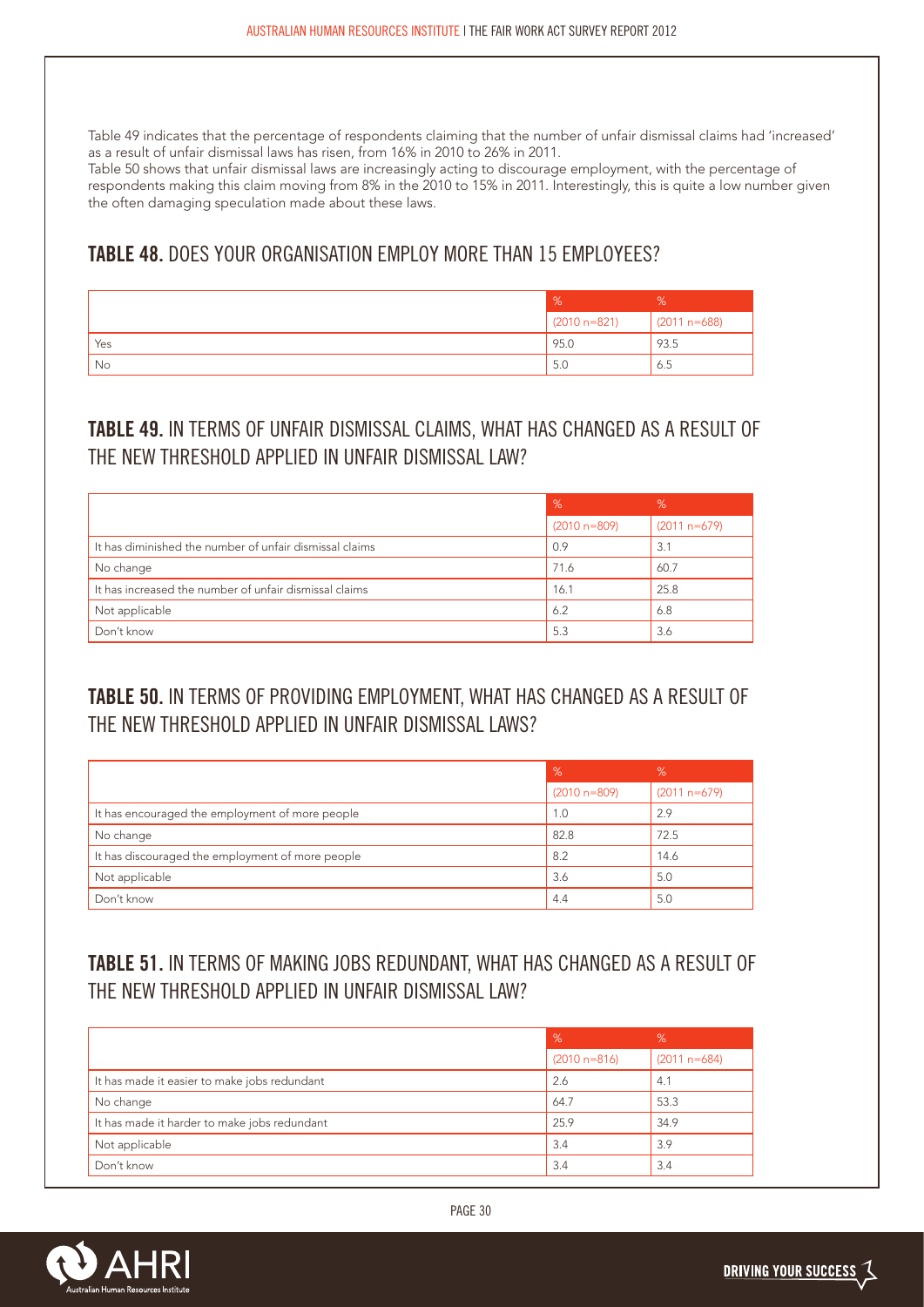The last two Tables refer to what might be considered as miscellaneous questions.

Table 52 shows a small decline in the percentage of respondents stating that their organisations provide managers and employees with information regarding their rights and responsibilities under the Fair Work Act 2009, with 88% being recorded in the present survey as opposed to 93% in the 2010 survey.

The question associated with Table 53 allowed for multiple responses to a question asking why no employment management practices had been changed since the introduction of the Fair Work Act 2009. This question is only asked in the present survey, so no trend can be determined. Most respondents to this question claimed the entries listed were 'not applicable' (61%) - in short, change had been implanted and so the question did not apply – or that there was 'no need for change' (22%). The next highest percentages on entries seeking substantive reasons for why changes have not been implemented were: 'waiting for the next round of bargaining' (7%) and 'Fair Work Act is too difficult' (6%).

## **TABLE 52.** DOES YOUR ORGANISATION PROVIDE INFORMATION TO MANAGERS AND EMPLOYEES ABOUT THE CHANGED RIGHTS AND RESPONSIBILITIES ARISING OUT OF THE FAIR WORK ACT?

|            | %                | %              |
|------------|------------------|----------------|
|            | $(2010 n = 810)$ | $(2011 n=683)$ |
| Yes        | 92.8             | 87.8           |
| No         | 5.8              | 9.3            |
| Don't know | 1.4              | 2.9            |

## **TABLE 53.** IF YOUR ORGANISATION HAS NOT IMPLEMENTED ANY CHANGES IN EMPLOYMENT MANAGEMENT PRACTICES SINCE THE INTRODUCTION OF THE FAIR WORK ACT, WHICH OF THE FOLLOWING BEST EXPLAINS WHY?

|                                                          | %              |
|----------------------------------------------------------|----------------|
|                                                          | $(2011 n=555)$ |
| Waiting until after the next Federal election is settled | 3.2            |
| Waiting until the next round of bargaining negotiations  | 7.0            |
| No need for change                                       | 22.3           |
| Fearful of employee reaction                             | 2.9            |
| Fair Work Act is too difficult                           | 5.9            |
| Not applicable                                           | 60.9           |
| Other                                                    | 3.0            |

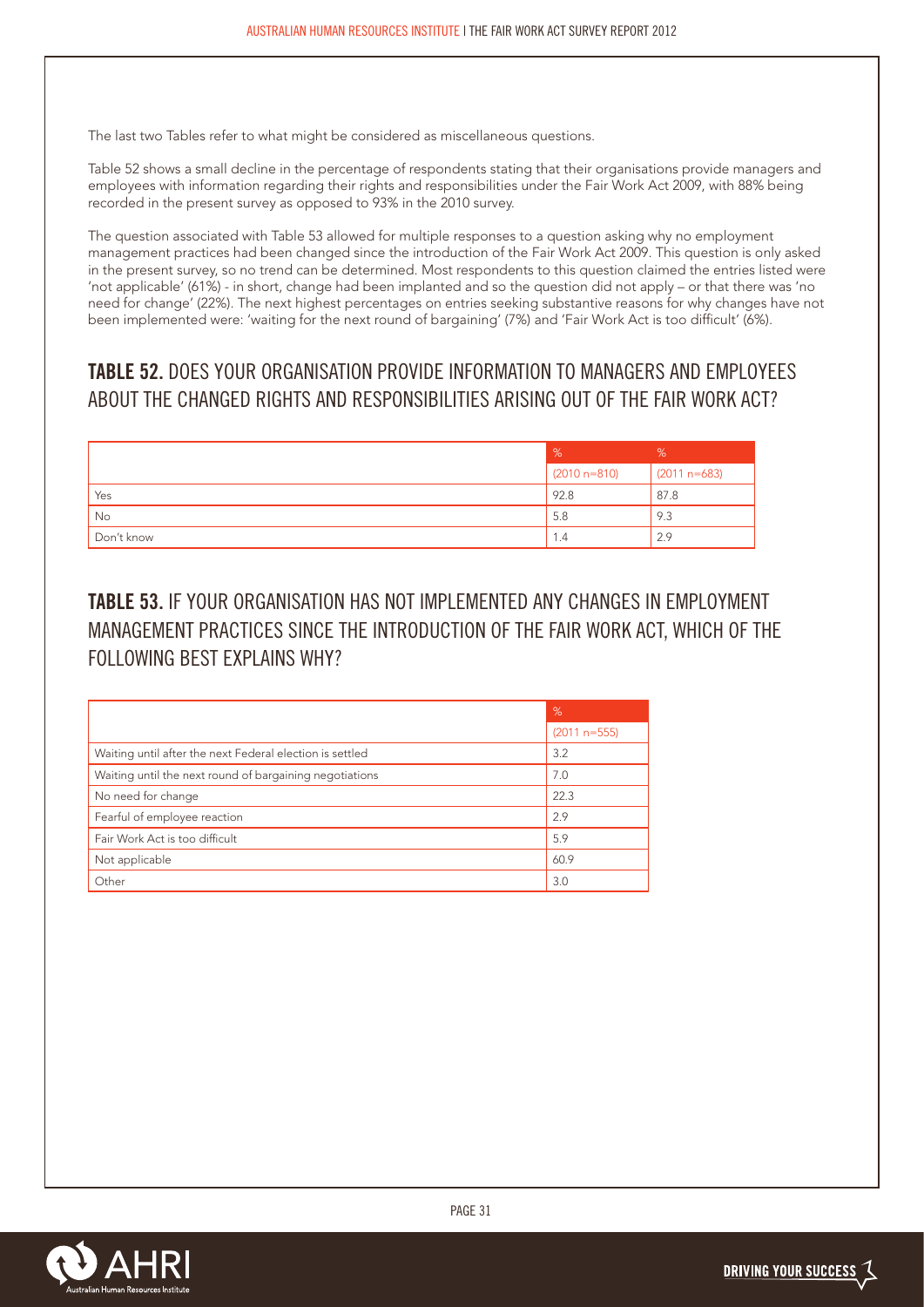# **THE FAIR WORK ACT AND EMPLOYMENT CONTRACTS**

This section starts with Table 54, which lists the percentage of respondents involved in the negotiation and settlement of employment contracts. Here the percentages show a small increase, from 72% in 2010 to 78% in 2011.

## **TABLE 54.** ARE YOU DIRECTLY INVOLVED IN THE NEGOTIATION AND SETTLEMENT OF EMPLOYMENT CONTRACTS/LEGAL INSTRUMENTS IN YOUR ORGANISATION?

|                | $\frac{9}{6}$  | %              |
|----------------|----------------|----------------|
|                | $(2010 n=785)$ | $(2011 n=676)$ |
| Yes            | 72.2           | 77.7           |
| No             | 24.2           | 20.6           |
| Not applicable | 3.6            | 1.7            |

Tables 55 to 57 are concerned with the type of employment contracts being used by organisations.

Tables 55 and 57 refer to the type of employment contracts used before and after the Fair Work Act 2009 became operable, with respondents allowed to choose multiple responses to the various entries listed. By making this allowance the possibility of comparing percentages across the two surveys is negated. This is because the 2010 survey asked respondents to list the principal employment contract only. Also making for difficulty in comparing figures across these two tables is the different types of agreements on offer. That said, some indicative measures can be discerned. Across the two tables the highest percentage of respondents centred on 'common law contracts', recording 63% before the Act passed into law and 55% after. These common law contracts co-exist with other entries listed by respondents. If awards prior to the Act are considered to have their counterpart in modern awards after the Act, then one of the more significant findings is that there has been a considerable increase the number of organisation using them. Here the percentage of respondents claiming their use has risen from 34% prior to the Act, to 64% after.

Table 56 yields uncertain information since it is referring to the 'principal' employment contract not identified in Question 55, which allowed for multiple responses.

## **TABLE 55.** WHAT TYPE OF EMPLOYMENT CONTRACT/LEGAL INSTRUMENT WERE USED IMMEDIATELY PRIOR TO THE FAIR WORK ACT BECOMING OPERABLE? (MORE THAN ONE OPTION WAS ALLOWED)

|                                                                               | %              |
|-------------------------------------------------------------------------------|----------------|
|                                                                               | $(2011 n=651)$ |
| Federal award (transitional or otherwise)                                     | 33.8           |
| State award ('notional or otherwise')                                         | 32.7           |
| State award or certified agreement (or enterprise bargaining agreement)       | 15.0           |
| Union negotiated certified agreement (or enterprise bargaining agreement)     | 38.4           |
| Non-union negotiated certified agreement (or enterprise bargaining agreement) | 16.7           |
| Union negotiated greenfields agreement                                        | 3.5            |
| Non-union negotiated greenfields agreement                                    | 2.5            |
| Multi-employer certified agreement                                            | 1.7            |
| Australian workplace agreement                                                | 26.1           |
| Common law contract                                                           | 62.7           |
| Other                                                                         | 2.0            |

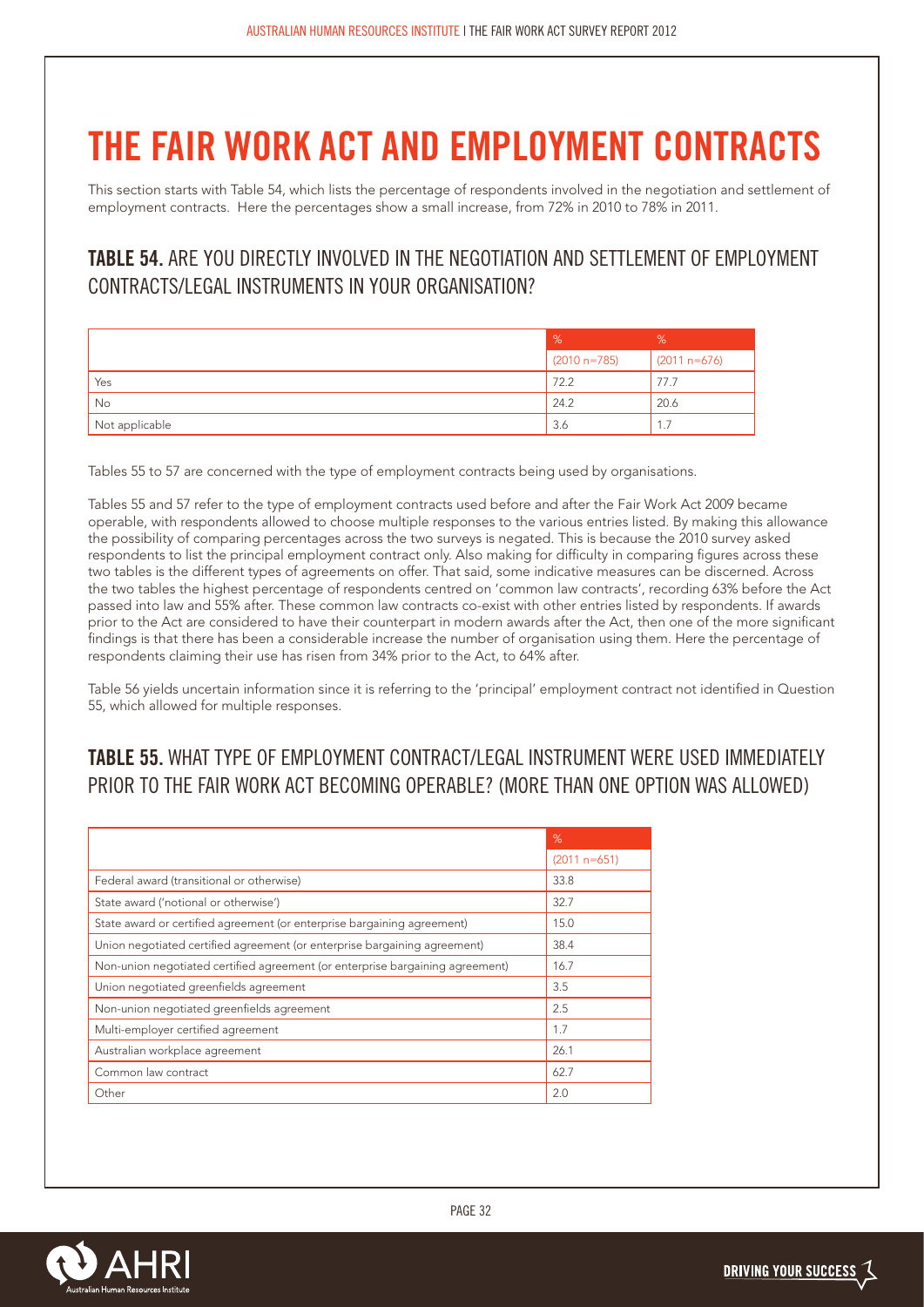### **TABLE 56.** IS THE SAME PRINCIPAL EMPLOYMENT CONTRACT/LEGAL INSTRUMENT STILL OPERATING?

|            | $\frac{9}{6}$    | %              |
|------------|------------------|----------------|
|            | $(2010 n = 549)$ | $(2011 n=659)$ |
| Yes        | 76.1             | 64.6           |
| No         | 23.3             | 31.9           |
| Don't know | 0.5              | 3.5            |

## **TABLE 57.** WHAT TYPE OF EMPLOYMENT CONTRACTS/LEGAL INSTRUMENTS NOW USED WITHIN YOUR ORGANISATION HAVE COME INTO OPERATION SINCE THE FAIR WORK ACT BECAME OPERATIVE?

|                             | %              |
|-----------------------------|----------------|
|                             | $(2011 n=367)$ |
| Modern award                | 64.1           |
| Modern enterprise award     | 13.0           |
| Single-enterprise agreement | 13.5           |
| Greenfields agreement       | 3.7            |
| Multi-enterprise agreement  | 6.1            |
| Workplace determination     | 1.9            |
| Common law contract         | 54.5           |
| Other                       | 8.8            |

Tables 58 and 59 refer to the various 'orders' issued by Fair Work Australia to settle the provisions of employment contracts.

In Table 58 the percentage of respondents stating that such orders were part of the negotiation process rose from 8% in 2010 to 13% in 2011.

In Table 59, the dominance of 'good faith bargaining' orders in the process is apparent, recording 44% of respondents in 2010 and 46% in 2011. Two things are worth noting from the figures. The first is the far larger number of respondents in the 2011 survey by comparison to those in 2010 survey; this is in spite of the smaller 2011 total sample size. The second is the curious and unusually high percentage of respondents who 'don't know' which orders were used in negotiation processes to which they were presumably a party.

## **TABLE 58.** WERE FAIR WORK AUSTRALIA 'ORDERS' PART OF THE NEGOTIATION PROCESS USED TO SETTLE THE PROVISIONS IN THESE CONT EMPLOYMENT CONTRACT/LEGAL INSTRUMENTS?

|            | $\frac{9}{6}$  | %              |
|------------|----------------|----------------|
|            | $(2010 n=112)$ | $(2011 n=411)$ |
| Yes        | 8.0            | 12.9           |
| No         | 83.0           | 77.1           |
| Don't know | 8.9            | 10.0           |

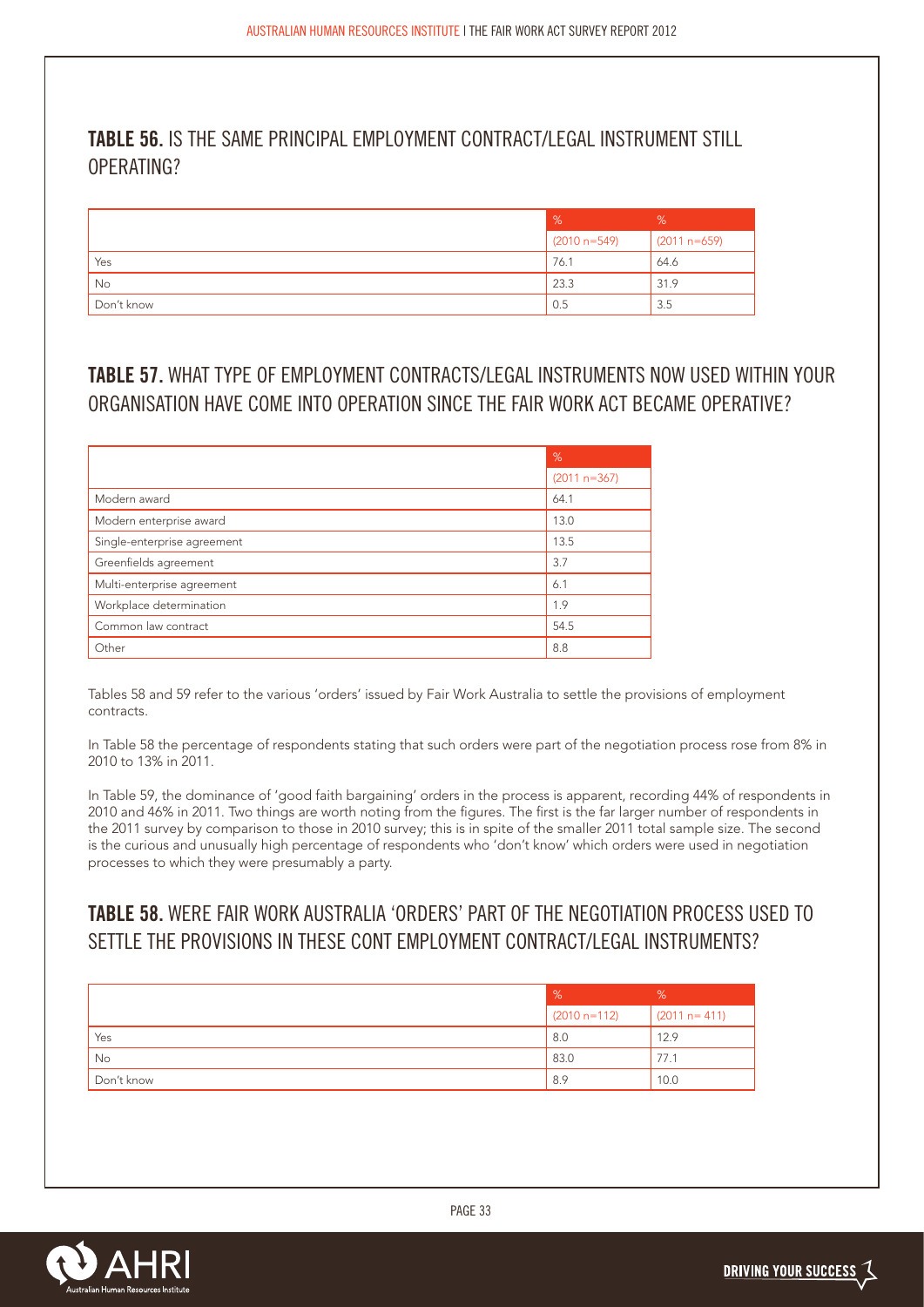## **TABLE 59.** WHICH 'ORDERS' WERE APPLIED AS PART OF THE NEGOTIATION PROCESS?

|                              | %            | %               |
|------------------------------|--------------|-----------------|
|                              | $(2010 n=9)$ | $(2011 n = 48)$ |
| Scope orders                 | 22.2         | 10.4            |
| Majority support orders      | 11.1         | 10.4            |
| Good faith bargaining orders | 44.4         | 45.8            |
| Don't know                   | 22.2         | 33.4            |

Tables 60 to 62 looked at National Employment Standards.

Tables 60 and 61 questioned respondents about what practices listed in the National Employment Standards 'applied' in their organisation before the Fair Work Act 2009 became operable, and what practices applied once these Standards became law. Here the greatest movement in the percentage of respondents answering the various entries relate to the 'information statement', with 47% being recorded before the Act became law, and 82% after. The next greatest movement is in relation to 'requests for flexible working arrangements', from 47% prior to the Act, to 76% after, followed by 'community service leave', from 47% to 72%.

Table 62 sought information about how widely 'used' these Standards were by employees. Here the percentage of respondents suggest that the most widely used Standards were 'parental and related entitlements' (84%), followed by 'requests for flexible working arrangements' (83%) and public holidays (80%). The least used standards were 'community service leave' (59%) and 'hours of work' (71%) (Note: One of the ten Standards was not listed in these Tables for some inexplicable reason - i.e., personal/carer's leave and compassionate leave, so its place in the percentages cannot be reckoned.)

## **TABLE 60.** PRIOR TO THE FAIR WORK ACT BECOMING LAW, WHICH OF THE FOLLOWING 10 NATIONAL EMPLOYMENT STANDARDS WERE CONTAINED IN YOUR ORGANISATION'S PRINCIPAL EMPLOYMENT CONTRACTS/LEGAL INSTRUMENTS? (MORE THAN ONE ANSWER WAS ALLOWED)

|                                                | %                  |
|------------------------------------------------|--------------------|
|                                                | $(2011 n = 664)$   |
| Hours of work                                  | 82.8               |
| Requests for flexible working arrangements     | 46.8               |
| Parental leave and related entitlements        | 71.8               |
| Annual leave                                   | 83.1               |
| Personal/carer's leave and compassionate leave | data not collected |
| Community service leave                        | 46.5               |
| Long service leave                             | 89.9               |
| Public holidays                                | 85.4               |
| Notice of termination and redundancy pay       | 86.1               |
| <b>Information Statement</b>                   | 46.7               |

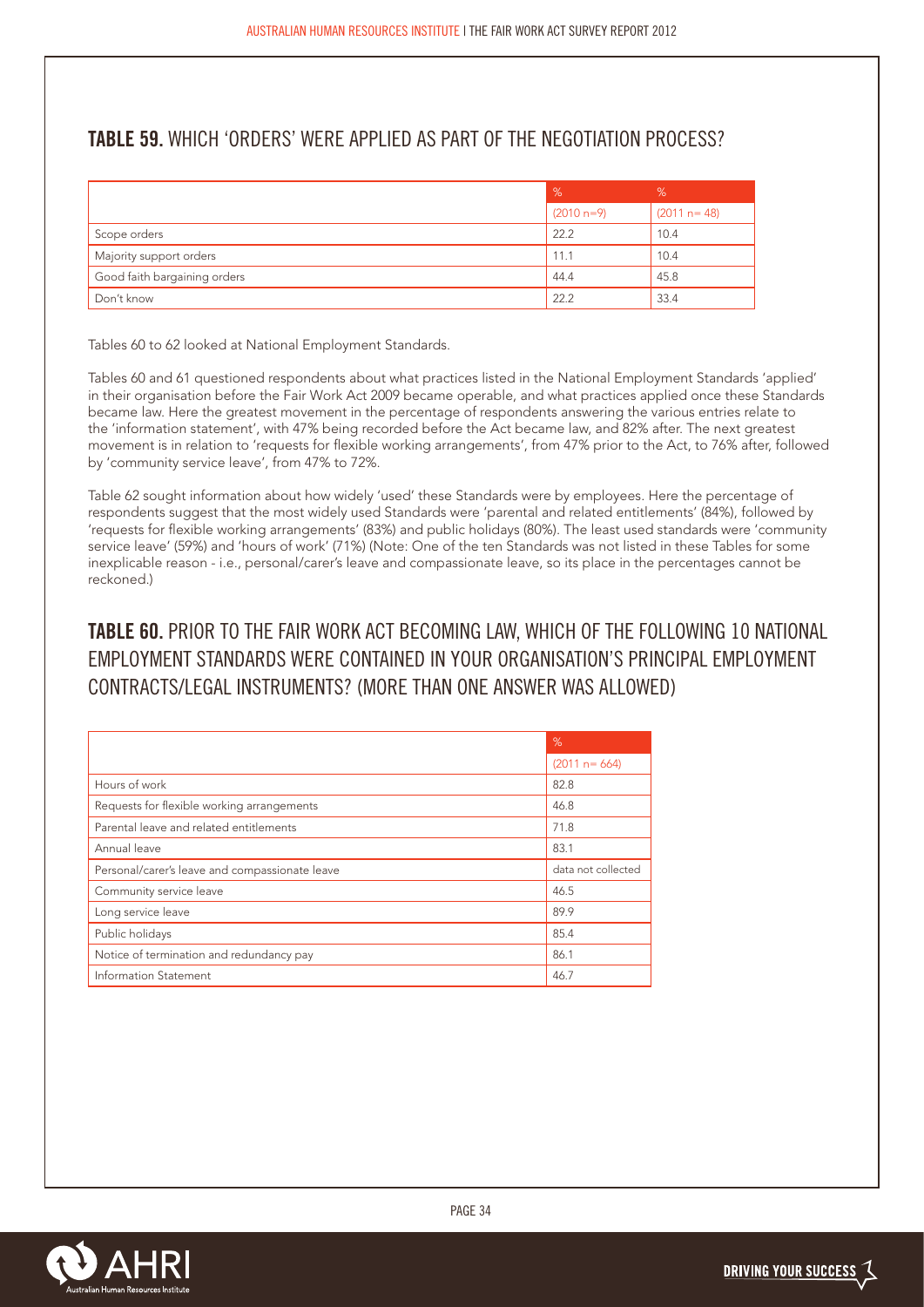**TABLE 61.** SINCE THE FAIR WORK ACT BECAME LAW, WHICH OF THE FOLLOWING 10 NATIONAL EMPLOYMENT STANDARDS ARE CONTAINED IN YOUR ORGANISATION'S PRINCIPAL EMPLOYMENT CONTRACTS/LEGAL INSTRUMENTS? (MORE THAN ONE ANSWER WAS ALLOWED)

|                                                | %                  |
|------------------------------------------------|--------------------|
|                                                | $(2011 n = 657)$   |
| Hours of work                                  | 89.0               |
| Requests for flexible working arrangements     | 75.5               |
| Parental leave and related entitlements        | 85.4               |
| Annual leave                                   | 90.0               |
| Personal/carer's leave and compassionate leave | data not collected |
| Community service leave                        | 72.1               |
| Long service leave                             | 91.3               |
| Public holidays                                | 86.9               |
| Notice of termination and redundancy pay       | 91.3               |
| Information Statement                          | 82.3               |

**TABLE 62.** SINCE THE FAIR WORK ACT BECAME LAW, WHICH OF THE FOLLOWING 10 NATIONAL EMPLOYMENT STANDARDS HAVE BEEN APPLIED TO, OR UTILISED BY YOUR ORGANISATION'S WORKFORCE? (MORE THAN ONE ANSWER WAS ALLOWED)

|                                                | %                | %                  |
|------------------------------------------------|------------------|--------------------|
|                                                | $(2010 n = 546)$ | $(2011 n = 645)$   |
| Hours of work                                  | 71.6             | 71.3               |
| Requests for flexible working arrangements     | 73.1             | 83.1               |
| Parental leave and related entitlements        | 78.2             | 84.5               |
| Annual leave                                   | 79.1             | 78.1               |
| Personal/carer's leave and compassionate leave | 88.1             | data not collected |
| Community service leave                        | 53.8             | 58.6               |
| Long service leave                             | 76.0             | 79.7               |
| Public holidays                                | 82.1             | 80.3               |
| Notice of termination and redundancy pay       | 7.8              | 79.1               |
| Information Statement                          | 72.7             | 75.7               |

Tables 63a and 64, and Question 63b, refer specifically to 'flexible working arrangements'.

Table 63a shows the percentage of respondents stating their organisations applied such arrangements is high and growing, with 83% being recorded in 2010 and 90% being recorded 2011.

From Table 64, the most widely used arrangements are 'part-time work' (91%), followed by 'flex start and finish times' (84%) and 'working from home' (77%), the least used being 'working four days per week' (18%) and the so-called '48/52' (19%).

Question 63b is an open ended question asking respondents why their organisation either 'offered' or 'did not offer' 'flexible working arrangements'. A summary of their responses (n=490) is given in the following:

This question elicited a wide number of explanations as to why respondents' organisations chose to offer 'flexible

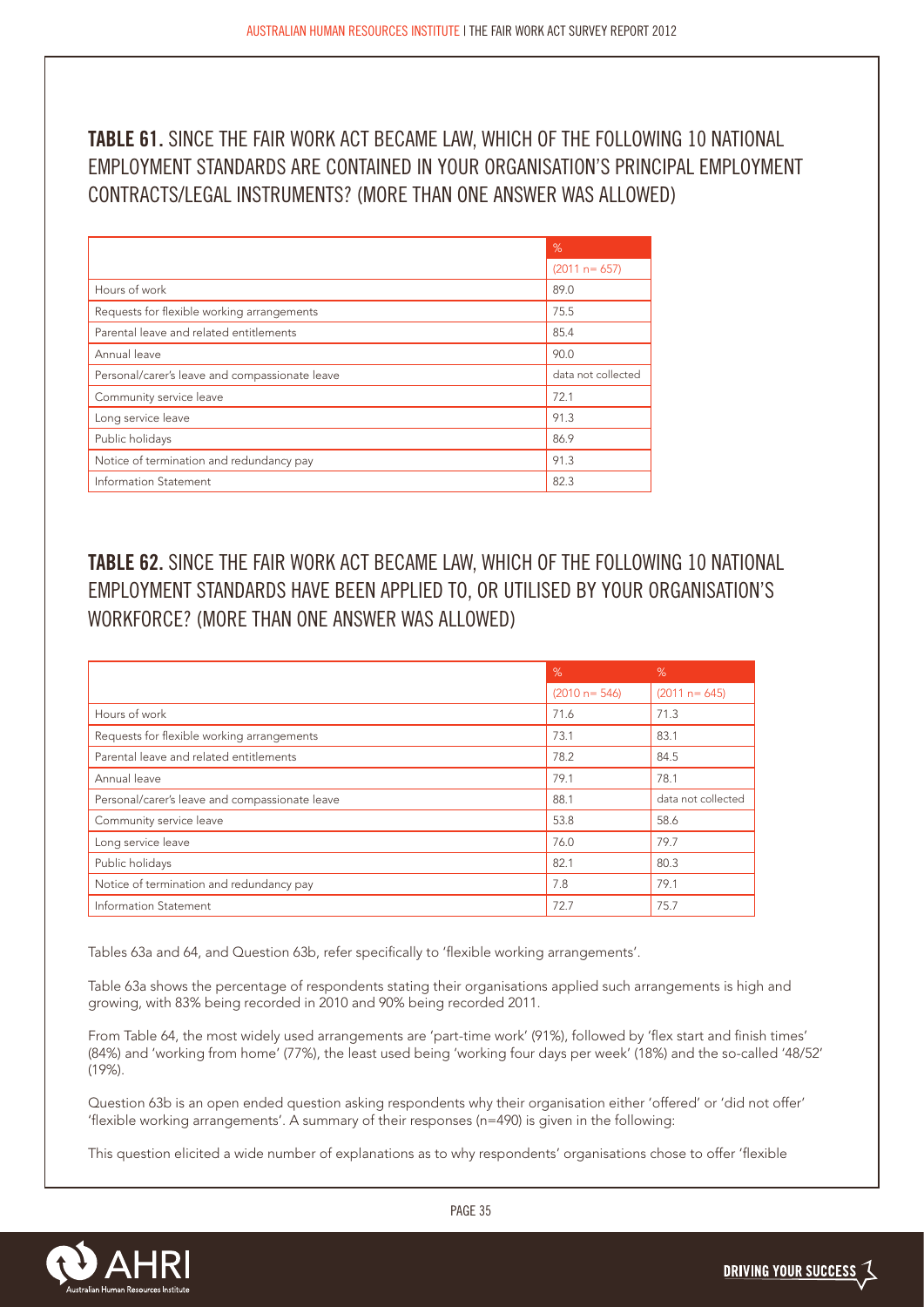working arrangements' to their staff. A handful of respondents indicated that their organisations offered 'flexible working arrangements' simply because the Act 'legally obliged' them to do so (7%) or because the Act had obliged them to formalise existing 'customs and practices' (4%). For a large number of respondents the implementation of flexible working arrangements was considered a 'key factor in attracting and retaining staff' (43%). In the same vein a smaller number indicated that 'flexible working arrangements' were offered to assist employees achieve a 'balance between their work commitments and their personal/family needs' (13%). In such cases, many of the respondents indicated that this was aimed at improving employee engagement, morale, satisfaction and commitment with the fairly typical expectation that this would improve productivity .

Other explanations provided for offering of flexible working arrangements included:

- Compliance with the Act\*
- Compliance with the award/enterprise agreement
- Source of competitive advantage/match the competition
- Aides diversity management in staffing
- To meet staff needs/preferences\*
- Custom and practice\*
- Employer of choice status\*
- Female-dominated workforce\*
- Industry standard
- Good business sense to meet the needs of both parties\*
- It is the right thing to do/organisation values
- Fits the needs of the business
- Supports aging workforce/ assists in transition to retirement
- Assists mother/parent returning from parental leave
- Allow employees flexibilities they had under Australian Workplace Agreements
- To vary award/enterprise agreement provisions
- Best practice/good HR practice

(Those 'explanations' asterisked (\*) were those most frequently cited by survey respondents, with the exception of those discussed in more detail above).

Further to the comments offered to explain why their organisation offered 'flexible working arrangements', many respondents chose to describe the 'process' used if an employee requested 'flexible working arrangements'. The responses revealed that the process for employees to 'request' 'flexible working arrangements' varied between organisations, with some having more formal arrangements than others. Most responses suggest that requests are typically 'negotiated on a case by case basis', with 'acceptance of any change being… subject to …operational need[s].' The responses also indicated that requests most commonly came from employees returning from maternity or paternity leave, those with childcare responsibilities, and older workers who either have carer responsibilities for aging parents or are seeking transition to retirement. Many respondents also indicated that their organisations allowed all employees to request 'flexible working arrangements', rather than restricting access to parents with children under school age (the minimum requirement established by the Act).

Whilst most of the respondents endeavoured to explain why their organisations were offering flexible working arrangements, a small number of respondents (8%) endeavoured to explain why 'flexible working arrangements' were not offered. The most commonly cited explanations included:

- Nature of the work/industry\*
- Not requested\*
- Lack of management support
- Union hostility to flexible working arrangements/individual flexibility arrangements

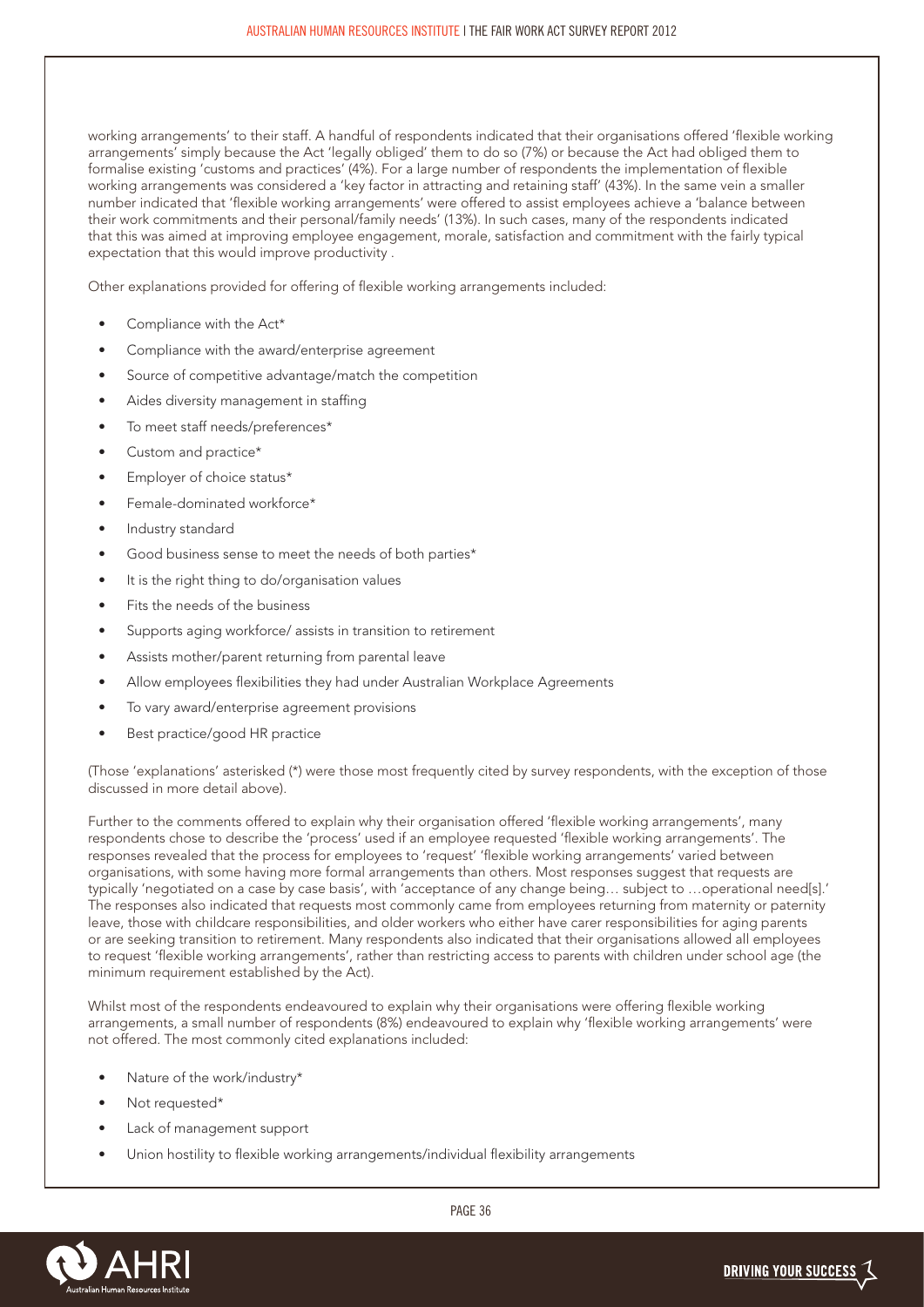- Operational requirements
- Predominantly casual workforce
- Set rosters make it difficult
- Too hard
- Costly to administer
- Individual Flexibility arrangement provisions too limited in scope
- • Not needed

(Those 'explanations' asterisked (\*) were those most frequently cited by survey respondents)

A sample of comments follows Table 64.

#### **TABLE 63A.** ARE FLEXIBLE WORKING ARRANGEMENTS BEING APPLIED IN YOUR ORGANISATION?

|            | %              | %                |
|------------|----------------|------------------|
|            | $(2010 n=771)$ | $(2011 n = 683)$ |
| Yes        | 83.3           | 90.0             |
| No         | 14.4           | 8.5              |
| Don't know | 2.3            | 1.5              |

### **QUESTION 63B.** PLEASE COMMENT ON WHY YOUR ORGANISATION EITHER OFFERS OR DOES NOT OFFER FLEXIBLE WORKING ARRANGEMENTS

This Question invited open-ended commentary from the respondents, a summary of which is provided at the conclusion of this section (n=490).

## **TABLE 64.** WHICH OF THE FOLLOWING FLEXIBLE WORKING ARRANGEMENTS ARE BEING APPLIED IN YOUR ORGANISATION? (MORE THAN ONE ANSWER WAS ALLOWED)

|                                           | %                |
|-------------------------------------------|------------------|
|                                           | $(2011 n = 657)$ |
| Purchase additional 4 weeks annually      | 29.8             |
| Deferred salary schemes                   | 5.4              |
| Working from home                         | 77.1             |
| Banking hours                             | 17.7             |
| Flex start and finish times               | 84.1             |
| Telecommuting                             | 27.6             |
| Part time work                            | 90.6             |
| Job sharing                               | 48.8             |
| Additional year off after maternity leave | 48.6             |
| 48/52                                     | 19.2             |
| Core hours                                | 27.3             |
| Work four days, fifth day off             | 18.4             |
| Time off in lieu/Rostered days off        | 72.4             |
| Other                                     | 4.4              |

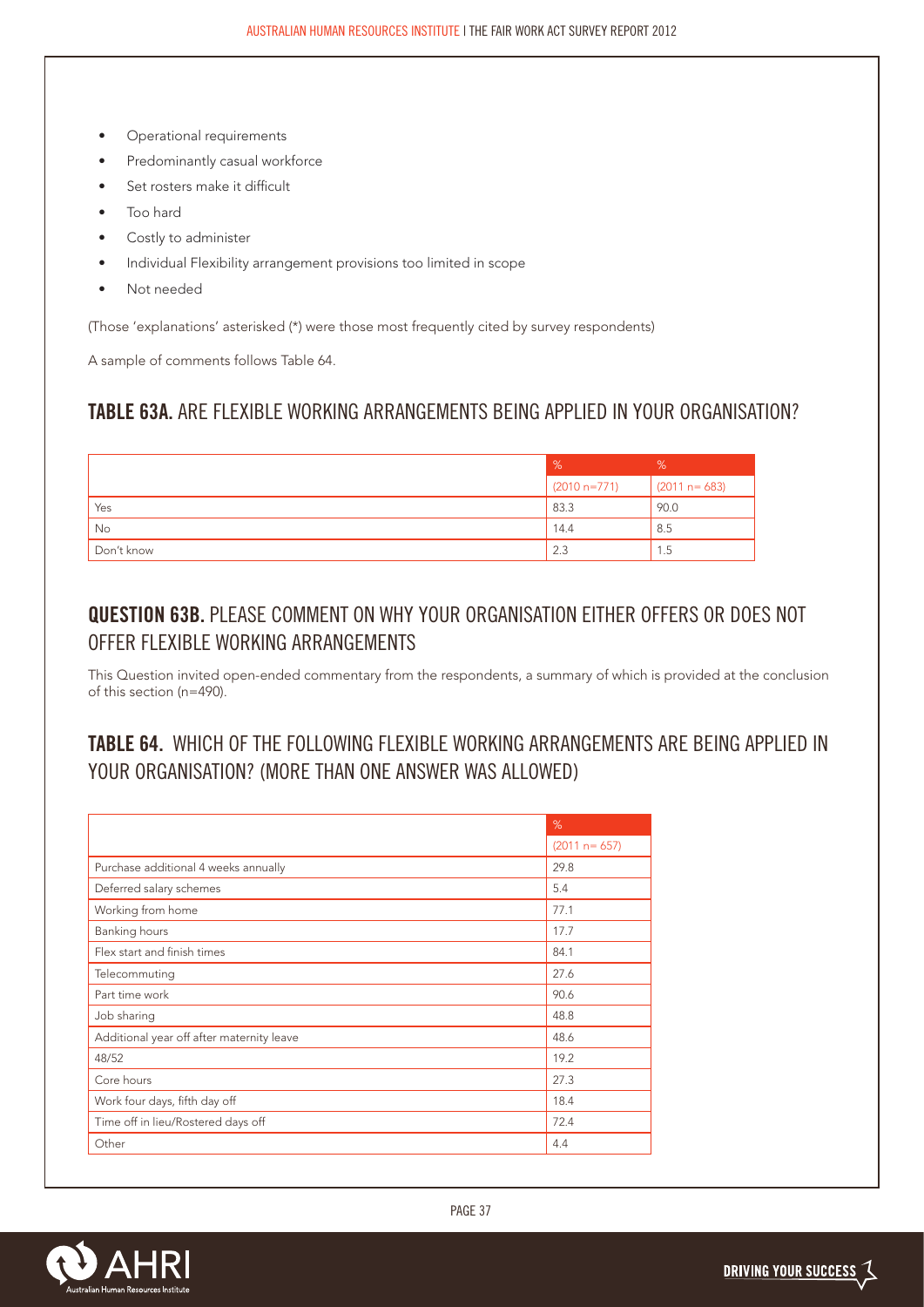#### SAMPLE OF RESPONDENT COMMENTS ON FLEXIBLE WORKING ARRANGEMENTS

*"Flexible working arrangements are a good way to meet employee needs (relating to children or otherwise) and we have a good record of retaining staff to whom we offer flexible arrangements."*

*"We offer flexible working arrangements on the basis of it being a win -win option and a way of assisting with work life balance without necessarily having to increase rates of pay. We also extend the option of entering into a FWA to all employees - not just those with child responsibilities."*

*"Flexible work arrangements are offered to retain our talent and allow staff to work productively at times and places that meet their needs and that of the business. It's part of our company's international values - care for people."*

*"Offer[ed] to be competitive with other employers in sector, to achieve employer of choice status and to meet emerging community/employee standards re family friendly support from employer."*

*"It [organisation] believes in family friendly policies so that people can manage their work-life balance as effectively as possible - in turn, it is viewed that this will contribute towards happier more engaged employees, higher morale and increased productivity during their time at work."*

*"Hard to offer flexible arrangements when it is production line processing. If people are not there then you lose money."*

*"Individual Flexibility Agreements are ineffective, cumbersome and overly restrictive so that they are not worthwhile entering into and provide no tangible benefit to the business or the employee. Unions have sought to sever[e]ly restrict those matters which can be contained in an IFA."*

Tables 65 and 66, and Question 67, look at the organisational issue of 'outsourcing' and the impact of the 'transfer of business' provisions contained in the Fair Work Act 2009.

Table 65 indicates that outsourcing is not widely considered, though the trend is one of growing consideration. The percentage of respondents claiming that this employment strategy is contemplated or sought rose from 14% in the 2010 survey to 24% in the present survey. The transfer of business provisions contained in the Fair Work Act 2009 remain a significant but diminishing concern, with the percentage of respondents claiming it had a 'negative' or 'very negative' impact declining from (24%+17%=) 41% in the 2010 survey to (18%+18%=) 37% in the 2011, whilst the percentage of those claiming it had 'no impact' rose from 38% to 44%.

Question 67 is open ended in asking respondents about the transfer of business provisions contained in the Fair Work Act 2009. A summary of their responses (n=68) is listed under that question.

Of the 68 respondents, only one supported the 'transfer of business' provisions. While some respondents indicated these provisions did not impact on them, the majority of comments were highly critical of this aspect of the Act. Many commented on the increased complexity of the legislation with the majority noting the difficulty and risks when negotiating acquisitions, partnerships and joint ventures. For those companies that have subsidiaries, it was often stated that this legislation had severally hampered movement between subsidiaries. Some respondents indicated that the only way around the legislation was for individuals to resign or be declared redundant, and then re-employed at the other company. Costs were also cited as a major barrier to the transfer of business, with many indicating that their organisation was choosing not to outsource non-core work because it was no longer cost efficient to do so.

## **TABLE 65.** HAS YOUR ORGANISATION SOUGHT OR CONSIDERED 'OUTSOURCING' (OR INSOURCING) PART OF ITS OPERATIONS WHICH INVOLVES THE TRANSFER OF EMPLOYEES FROM ONE EMPLOYER TO ANOTHER?

|            | $\%$           | %                |
|------------|----------------|------------------|
|            | $(2010 n=758)$ | $(2011 n = 677)$ |
| Yes        | 13.9           | 23.9             |
| No         | .80.7          | 71.5             |
| Don't know | 5.4            | 4.6              |

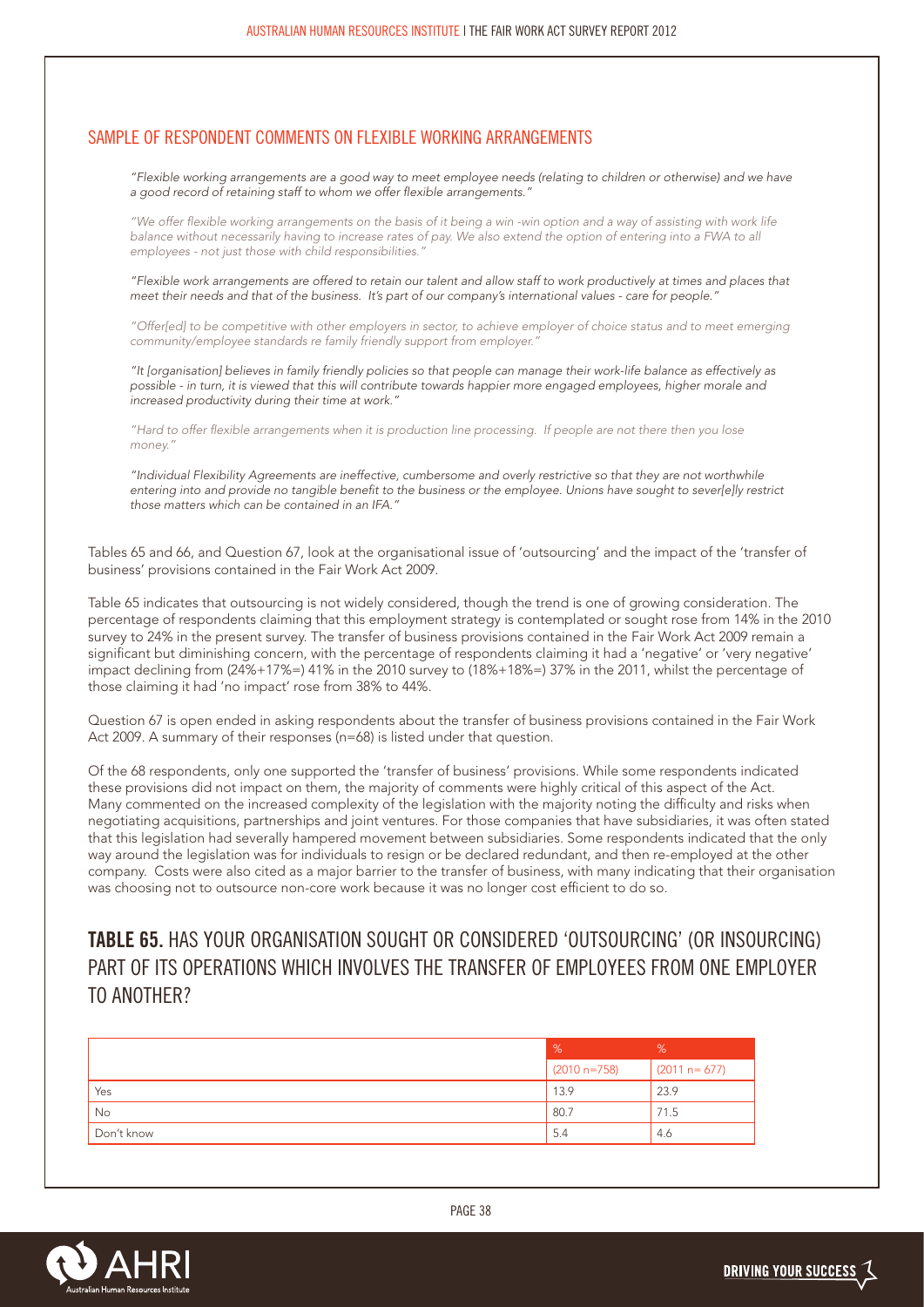### **TABLE 66.** WHAT IMPACT DO YOU BELIEVE THE FAIR WORK ACT'S NEW 'TRANSFER OF BUSINESS' PROVISIONS HAVE HAD ON YOUR ORGANISATION?

|               | $\sqrt{2}$     | %              |
|---------------|----------------|----------------|
|               | $(2010 n=101)$ | $(2011 n=149)$ |
| Very positive | 1.0            | 2.0            |
| Positive      | 8.9            | 6.7            |
| No impact     | 37.6           | 43.6           |
| Negative      | 23.8           | 18.1           |
| Very negative | 16.8           | 18.8           |
| Don't know    | 11.9           | 10.8           |

## **QUESTION 67.** IN YOUR OWN WORDS, PROVIDE A BRIEF STATEMENT OF HOW THE TRANSFER OF BUSINESS PROVISIONS CONTAINED IN THE FAIR WORK ACT IS IMPACTING ON YOUR ORGANISATION.

This Question invited open-ended commentary from the respondents, a summary of which follows.

#### SAMPLE OF RESPONDENT COMMENTS ON 'TRANSFER OF BUSINESS'

*"Other businesses very reluctant to take on employees in a 'transfer of business' manner - prefer to have them resign and then take up with them."*

*"My company has subsidiary businesses, making like role transfers across subsidiaries a lengthy process to try to get exemptions. It is not feasible for employees covered by an instrument to take that instrument to another subsidiary, especially when the employee has voluntarily elected to apply for the role in the other business. Very frustrating."*

*"We are in the business of providing managed services to other large companies. The new transfer of business test is a huge impediment to our business that at the very least means that we no longer offer employment to people who may become redundant from the company which has outsourced their roles to us."*

*"For approximately 100 employees per year the transfer of business provisions prevent employees permanently moving between group companies (often to better terms and conditions) due to the risk of the industrial instrument transferring."*

*"The potential transfer of industrial instruments in outsourcing situations has made it more difficult and a deterrent for our company to offer employment and transition employees."* 

*"Our company has always prided itself on making genuine comparable offers of employment, same remuneration, similar role, continuity of service and transfer of leave. The transfer of business provisions has resulted in us offering less jobs to our clients' employees in outsourcing scenarios."*

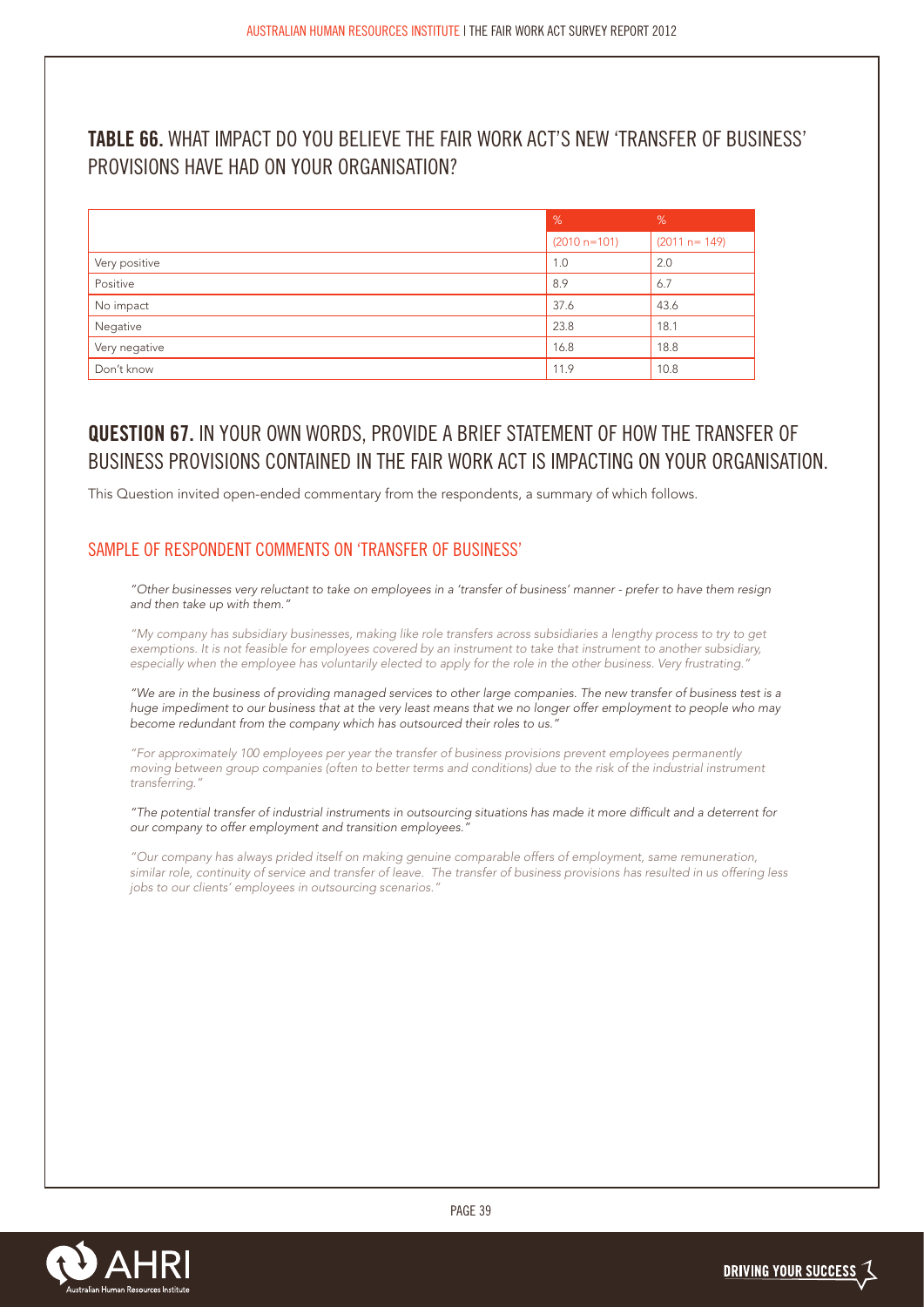# **YOUR SAY ON THE FAIR WORK ACT**

This section begins with Question 68, which asked respondents to comment on the changes they believe had occurred in the employment management practices of their organisations as a direct result of the Fair Work Act 2009. It is a question that attracted a wide variety of responses from its 507 respondents. It also confused many respondents who interpreted it as asking what general changes have occurred as a result of the Fair Work Act, rather than focussing specifically on the 'significant changes that had resulted in their organisation's employment management practices' due to the Act. From those survey respondents who addressed the question correctly, three dominant themes emerged; increased trade union involvement, compliance and risk management, and performance management. These key themes closely reflect those which emerged from the responses this question attracted when the survey was last conducted in 2010 (Question 83 in the 2010 survey).

It was clear from the data that many of the organisations in which our survey respondents were employed had experienced an increase in the presence and level of involvement of trade unions. A large number of respondents (21%) indicated that their organisation now experienced greater levels of union involvement in both negotiation processes and in 'standard' 'day-to-day management practices'. The increased role of trade unions in our respondents' organisations was a source of frustration for many, with it considered to be unwanted, restrictive, time-consuming and costly. Further to this, many felt that the greater union presence in their organisations was 'divisive', producing a 'them and us mentality', and that it had also increased the level of industrial disputation experienced by their organisation.

The second key theme to emerge from the responses to this question was that relating to compliance and risk management. Thirty per cent (30%) of respondents to this question commented on this issue. This theme encompasses a number of related changes to employment management practices that respondents identified as having occurred in their organisation as a result of the Act. Both HR professionals and line managers are investing considerable time and effort in reviewing and updating both the legal instruments relevant to their employees, and their organisation's existing policies and procedures in areas such as recruitment and selection, redundancy, performance management, flexible working arrangements and change management to ensure they are compliant with the Act. Some employers have also had to introduce awards to employees who were previously award free while others have had to spend a lot of time transferring employees to a new modern award. The introduction of flexible work arrangements has also been said to have resulted in many organisations dealing with increased requests in this area.

According to our survey respondents, the 'administrative burden' their organisations have experienced as a result of the Act, was the result of both increased compliance requirements and the risk management processes adopted by their organisations in light of heightened concerns relating to unfair dismissal and adverse action. Respondents indicate that more detailed records now need to be kept due to the increased possibility of such claims. Several also indicated that their organisation was now making greater use of external IR and legal advisors than had previously been required.

Performance management of employees, especially under-performing employees, was the third theme to emerge from the data. Respondents (6%) identified that managers are now more cautious in their dealings with employees because of the perceived increase in employer obligations. Performance management processes have been 'tightened', and, as mentioned above, are being documented in detail. There is now a heavy emphasis on ensuring that 'counselling, disciplinary, induction, probation and grievance processes… are robust'. Despite the reported 'tightening' of performance management processes, a number of respondents (4%) indicated that the Act had made it more difficult to terminate staff.

**QUESTION 68.** IN YOUR OWN WORDS, WHAT ARE THE MOST SIGNIFICANT CHANGES YOU BELIEVE HAVE OCCURRED IN THE EMPLOYMENT MANAGEMENT PRACTICES OF YOUR ORGANISATION AS A DIRECT RESULT OF THE FAIR WORK ACT.

This question invited open-ended commentary from the respondents, a summary of which is provided here.

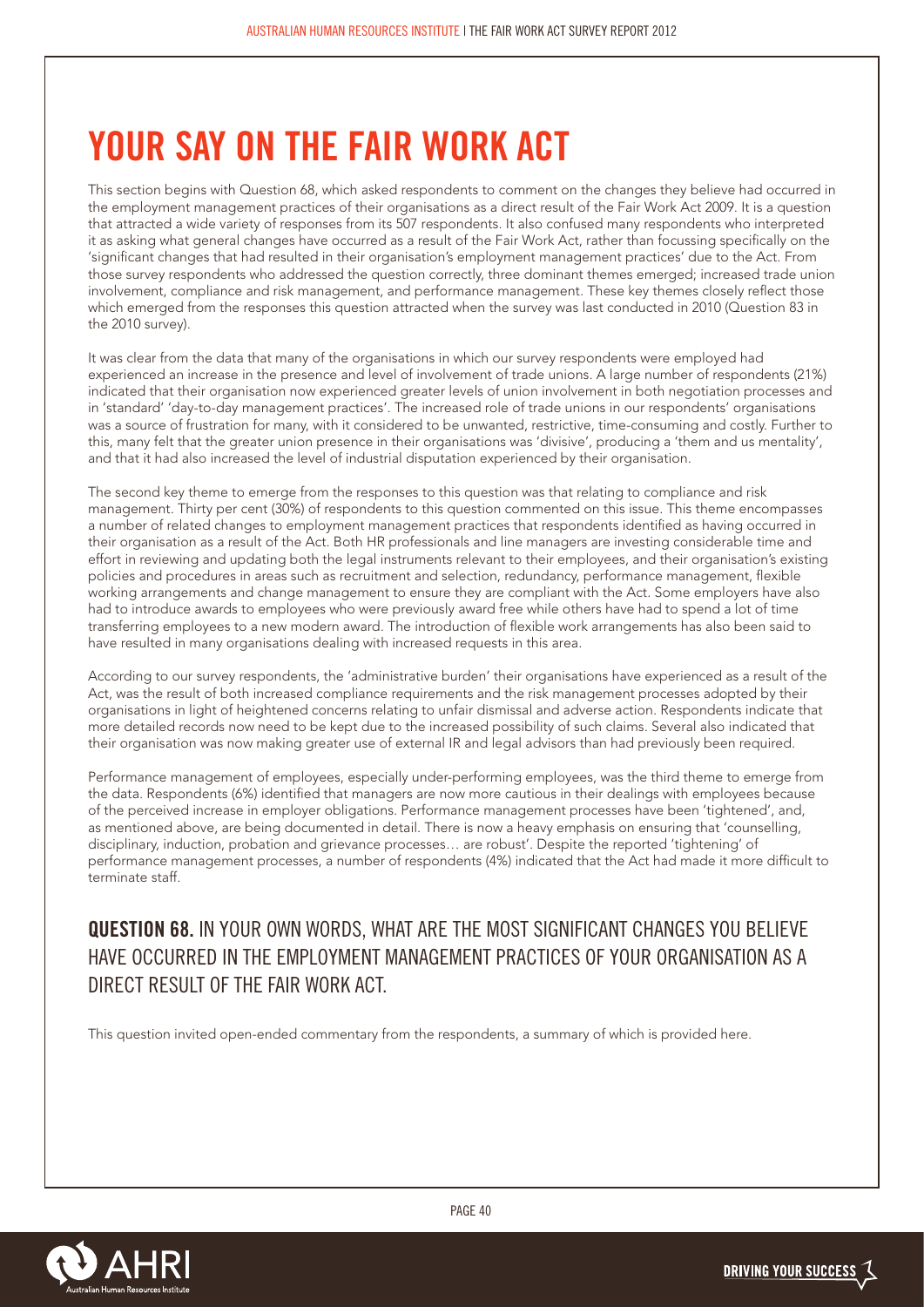#### SAMPLE OF RESPONDENT COMMENTS TO QUESTION 68 (N=507)

#### *"Union involvement has increased which is very frustrating."*

*"I am concerned that I am no longer able to negotiate directly with staff but feel obliged to bring outsiders in (unions) which do not understand our culture or are not concerned about my employees."*

#### *"The unions have become bullish in how they interact with employers. Bully boy tactics abound."*

*"More caution is being taken with decisions, necessary changes take significantly longer [to] implement due to increased formality and documentation needed to ensure that all decisions can be defended in FWA."*

*"As the HR manager, I have had to document more conversations I have with staff over minor matters, just in case they turn into bigger problems in the future. When I do have a problem with an employee, the Fair Work Act looks for my timeline of evidence against the employee, even though they may not have been formal warnings. It protects employees too much in regards to being able to keep their jobs even when they cannot fulfil the role correctly."*

*"I believe our employment management practices have become more risk averse. Many times we are 'afraid' to make the decision which is right for the business, based on the ramifications it may have under the Fair Work Act. Sometimes we ultimately take the action, but it takes a lot longer to get to the end result - due to being more cautious."*

*"The ability to claim adverse action is acting as a vehicle for people without legitimate claim to pursue unfair dismissal."*

*"The adverse actions provisions are a minefield for employers and we are beginning to see the creative use of them by unions to undermine the capacity of management to manage. The management of employee under-performance*  and poor conduct, with the onus on the employer to demonstrate they have done everything possible to support the employee to improve, requires very tight and time consuming practices. We have reviewed all our counselling, *disciplinary, induction, probation and grievance processes to ensure these are robust."*

#### *"You can't terminate underperforming employees and they know it. Management and other employees look at it and say, 'HR does not have the balls to do anything!' However, we are unable to."*

Tables 69 to 71 refer to questions that ask respondents to speculate about work-family balance, willingness to hire employees and productivity over the next three years. Here the news is not good.

Table 69 shows the percentage of respondents who believed the Fair Work Act 2009 would improve work-family balance over the next three years was ('agreed' 25% + 'strongly agreed' 6%=) 31%, whereas those who held a contrary view was ('disagreed' 25% + 'strongly disagreed' 11%=) 36%. Figures contained in the following two Tables are particularly damaging.

Table 70 indicates that the percentage of respondents who believed that the Act would facilitate a willingness to hire employees over the next three years is only ('agreed' 5% + 'strongly agree' 1%=) 6%, whereas those who believed otherwise was ('disagree' 30% + 'strongly disagree' 17%=) 47%.

Table 71a shows the percentage of respondents who believed the Act would facilitate improvements in organisational productivity over the coming three years was ('agree' 9% + 'strongly agree' 2%=) 11%, whilst holding a different expectation was ('disagree' 33% + 'strongly disagree 26%=) 59%.

When compared with the results of the 2010 survey, the trend in these Tables appears to be one of declining confidence in the Act. This is suggested in the fact that the greatest movement across the two surveys occurs in the 'disagree' or 'strongly disagree' entries relating to the propositions set out in the Tables. Those who 'disagreed' or 'strongly disagreed' with the proposition that work-life balance would improve over the next three years constituted (19%+8%=) 27% of respondents in the 2010 survey, whereas they constituted (25%+11%=) 36% in the present survey. Those who 'disagreed' or 'strongly disagreed' with the proposition that the willingness to hire employees would improve over the same period constituted (29%+8%=) 37% of respondents in the 2010 survey, whereas they constituted (30%+17%=) 47% in the present survey. And those who 'disagreed' or 'strongly disagreed' with the proposition that productivity would improve under the Act constituted (42%+12%=) 54% of respondents in the 2010 survey, a figure that has grown to (33%+26%=) 59% in the present survey.

Table 71b picks up on the productivity question asked in the previous Table relating to productivity, in this instance asking what contribution the 'flexibility provisions' of the Fair Work Act 2009 have played in achieving productivity improvements. The percentage of respondents stating that the provisions had made productivity improvements more difficult was ('somewhat' 29% + 'very' 15%=) 44%, whereas those stating that the provisions had assisted in this regard

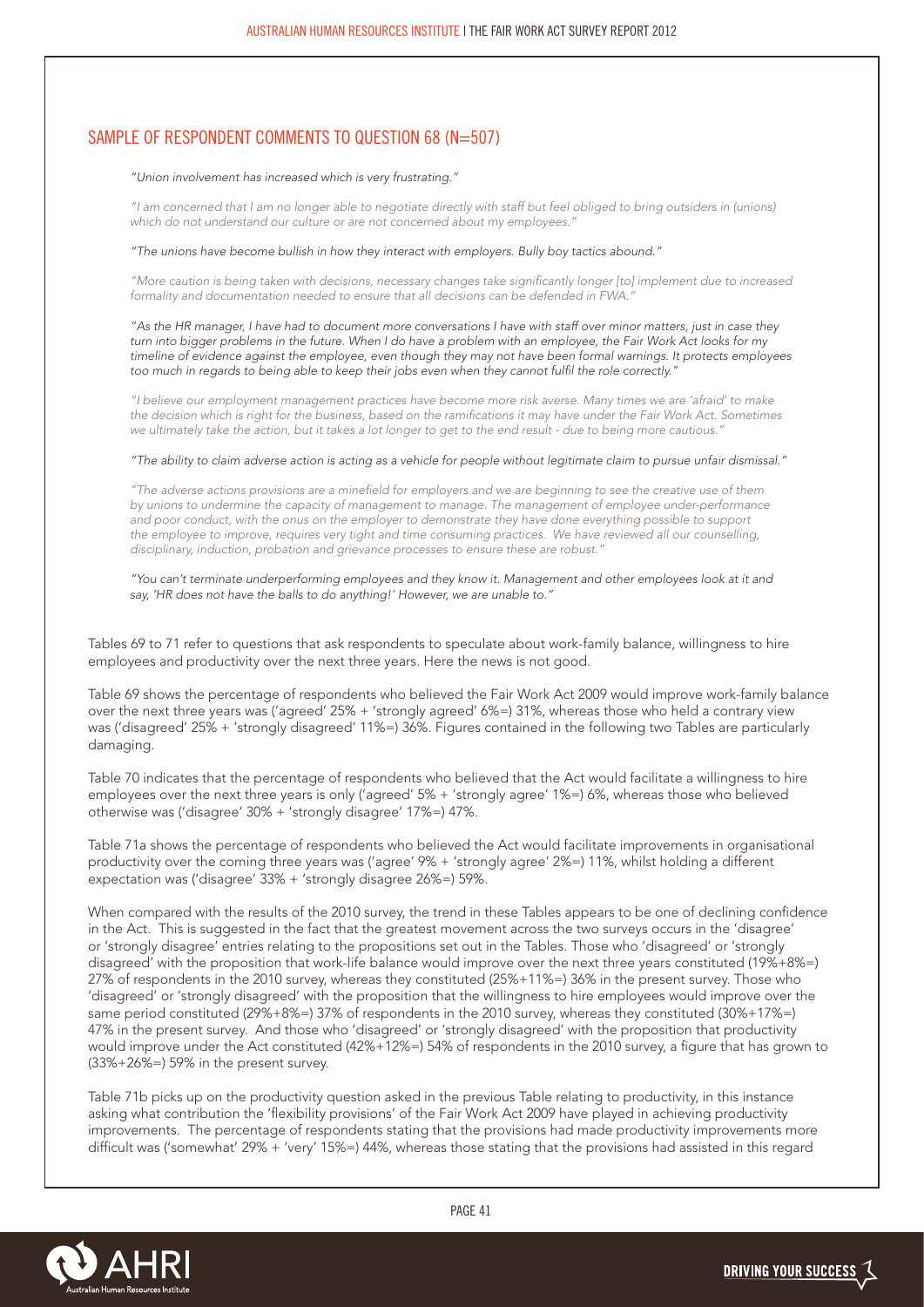was ('somewhat' 15% + 'greatly' 2%=) 19%. This is the first time this question has been asked in the survey series, so that no trend is to be reported.

Table 71c is a 'gateway' question simply asking respondents if their organisation has been engaged in bargaining under the Fair Work Act 2009, the percentage of respondents asserting they had being 47%. Of these respondents, 33% claimed that 'productivity initiatives had been included in the resultant agreements' (Table 71d).

Question 71e invited such respondents to provide examples of the productivity initiatives that were included. A summary of their responses is included in the following.

Given the opportunity to provide, in their own words, examples of the 'productivity initiatives' included in their organisation's enterprise agreement, the data revealed that a variety of such 'productivity initiatives' existed within the enterprise agreements in use within our survey respondents' organisations. These 'productivity initiatives' included:

- Productivity incentive/bonus schemes\*
- Linking of pay to skill/competency development
- Reduced staffing levels
- Multi-skilling
- Training and certification of employees
- Increased use of, and upgrading of technology/plant\*
- Flexibility in the use of part-time and temporary labour
- Flexibility in the use of contractors
- Increased hours of work\*
- Extended span of hours
- Increased flexibility in rostering\*
- Greater flexibility in work task allocation

(Those 'productivity initiatives' asterisked (\*) were those most frequently cited by survey respondents'.)

**TABLE 69.** HOW STRONGLY DO YOU AGREE OR DISAGREE WITH THIS STATEMENT: 'OPERATING UNDER THE FAIR WORK ACT WILL IMPROVE WORK-FAMILY BALANCE WITHIN THE ORGANISATION OVER THE NEXT THREE YEARS.'

|                           | %              | $\%$             |
|---------------------------|----------------|------------------|
|                           | $(2010 n=786)$ | $(2011 n = 677)$ |
| Strongly agree            | 4.6            | 5.6              |
| Agree                     | 26.3           | 24.7             |
| Neither agree or disagree | 42.4           | 34.1             |
| Disagree                  | 18.7           | 25.1             |
| Strongly disagree         | 8.0            | 10.5             |

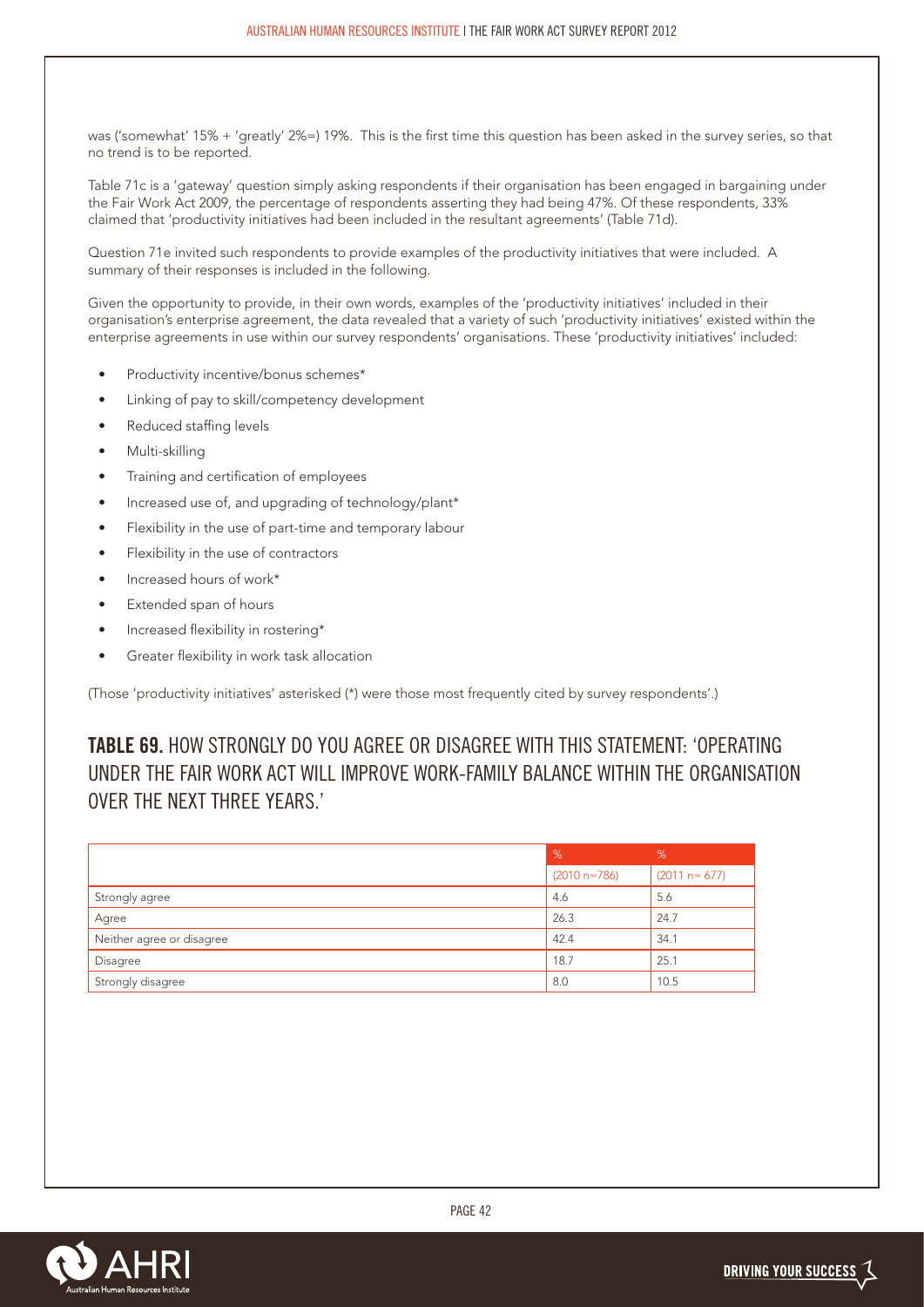**TABLE 70.** HOW STRONGLY DO YOU AGREE OR DISAGREE WITH THIS STATEMENT: 'OPERATING UNDER THE FAIR WORK ACT WILL INCREASE THE ORGANISATION'S WILLINGNESS TO HIRE EMPLOYEES OVER THE NEXT THREE YEARS.'

|                           | %              | %                |
|---------------------------|----------------|------------------|
|                           | $(2010 n=873)$ | $(2011 n = 669)$ |
| Strongly agree            | 0.6            | 1.3              |
| Agree                     | 4.1            | 4.9              |
| Neither agree or disagree | 58.5           | 46.7             |
| Disagree                  | 28.8           | 30.3             |
| Strongly disagree         | 8.0            | 16.8             |

**TABLE 71A.** HOW STRONGLY DO YOU AGREE OR DISAGREE WITH THIS STATEMENT: 'OPERATING UNDER THE FAIR WORK ACT WILL IMPROVE PRODUCTIVITY WITHIN THE ORGANISATION OVER THE NEXT THREE YEARS.'

|                           | $\frac{9}{6}$  | %                |
|---------------------------|----------------|------------------|
|                           | $(2010 n=873)$ | $(2011 n = 669)$ |
| Strongly agree            | 1.0            | 1.8              |
| Agree                     | 8.2            | 8.5              |
| Neither agree or disagree | 37.5           | 31.4             |
| Disagree                  | 41.6           | 32.7             |
| Strongly disagree         | 11.7           | 25.6             |

### **TABLE 71B.** DO THE EMPLOYEE FLEXIBILITY PROVISIONS OF THE FAIR WORK ACT:

|                                                                  | %                |
|------------------------------------------------------------------|------------------|
|                                                                  | $(2011 n = 645)$ |
| Make it very difficult to achieve productivity improvements?     | 15.1             |
| Make it somewhat difficult to achieve productivity improvements? | 27.8             |
| Have no effect on achieving productivity improvements?           | 40.0             |
| Assist somewhat in achieving productivity improvements?          | 15.2             |
| Assist greatly in achieving productivity improvements?           | 1.9              |

## **TABLE 71C.** HAS YOUR ORGANISATION ENGAGED IN BARGAINING UNDER THE FAIR WORK ACT?

|            | %                |
|------------|------------------|
|            | $(2011 n = 691)$ |
| Yes        | 46.9             |
| No         | 50.2             |
| Don't know | 2.9              |

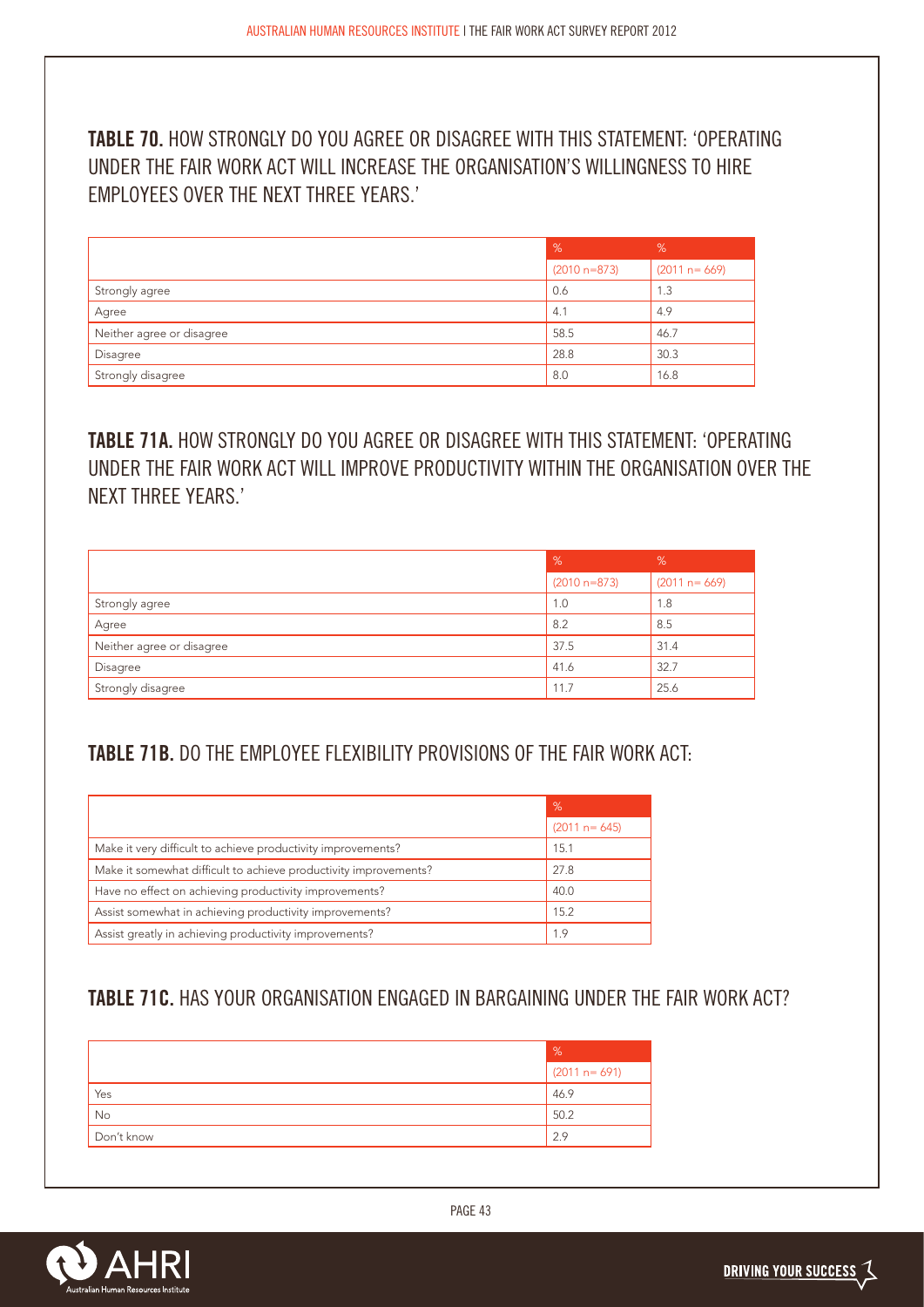### **TABLE 71D.** WERE SPECIFIC PRODUCTIVITY INITIATIVES INCLUDED IN THE ENTERPRISE AGREEMENT?

|            | $\%$             |
|------------|------------------|
|            | $(2011 n = 324)$ |
| Yes        | 33.0             |
| No         | 61.0             |
| Don't know | 5.9              |

## **QUESTION 71E.** WHAT ARE SOME EXAMPLES OF PRODUCTIVITY INITIATIVES INCLUDED?

This question invited open-ended commentary from the respondents, a summary of which is provided in the commentary above

Tables 72 to 74 posits a range of possible amendments to the Fair Work Act 2009, and asks respondents what they believe their likely impact will be on productivity, a willingness to hire employees, and equity and fairness in the workplace.

The amendments offered for consideration include those which allow for the 'conclusion of individual labour contracts that are subject to a "better off overall test"', those which allow for a 'choice to be made between union and non-union negotiated labour contracts', and those which allowed for 'greater flexibility in the use of contractors and labour-hire employees'.

Across each of the Tables the largest percentage of respondents are found in the 'no impact' entry. The percentage of respondents who believed amendments which allowed for the conclusion of individual contracts would have no impact on productivity was 44%, on a willingness to hire new employees was 57%, and on workplace fairness and equity was also 57%.

The percentage of respondents who believed amendments which allowed for a choice between union and non-union labour contracts would have no impact on productivity was 46%, on a willingness to hire new employees was 58%, and on workplace fairness and equity was 51%.

And the percentage of respondents who believed amendments that allowed for the greater use of contractors and labour hire employees would have no impact on productivity was 43%, on a willingness to hire new employees was 51%, and on workplace fairness and equity was 61%.

Outside the dominance that respondents accorded to the 'no impact' entry, there are some notable biases in the other entries. In relation to amendments which allowed for individual labour contracts to be concluded, the percentage of respondents holding them as likely to 'improve productivity' was ('somewhat' 25% + 'greatly' 7%=) 32%, with those holding them as likely to 'reduce productivity' being ('somewhat' 8%+ 'greatly' 5%=) 12%. Those holding these same amendments as likely to 'improve a willingness to hire new employees' was ('somewhat' 19% + 'greatly' 6%=) 25%, whilst those holding them as likely to 'reduce this willingness' was ('somewhat' 6%+ 'greatly' 3%=) 9%. And those holding such amendments as likely to 'improve workplace fairness and equity' was ('somewhat' 18% + 'greatly' 5%=) 23%, whereas those holding them as likely to 'reduce fairness and equity' was ('somewhat' 8% + 'greatly 4%=) 12%.

In relation to amendments which allowed for a choice between union and non-union labour contracts, the percentage of respondents holding them as likely to 'improve productivity' was ('somewhat' 18% + 'greatly' 13%=) 31%, with those holding them as likely to 'reduce productivity' being ('somewhat' 8% + 'greatly' 5%) 12%. Those holding these same amendments as likely to 'improve a willingness to hire new employees' was ('somewhat' 17% + 'greatly<sup>7</sup> 8%=) 25%, whilst those holding them as likely to 'reduce this willingness' was ('somewhat' 6% + 'greatly' 3%=) 9%. And those holding such amendments as likely to 'improve workplace fairness and equity' was ('somewhat' 12% + 'greatly' 8%=) 20%, whereas those holding them as likely to 'reduce fairness and equity' was ('somewhat' 6% + 'greatly' 4%=) 10%.

In relation to amendments which allowed for the greater use of contractors and labour-hire employees, the percentage of respondents holding them as likely to 'improve productivity' was ('somewhat' 23% + 'greatly' 17%=) 40%, with those holding them as likely to 'reduce productivity' being ('somewhat' 5% + 'greatly' 4%) 9%. Those holding these same amendments as likely to 'improve the willingness to hire new employees' was ('somewhat' 21% + 'greatly' 15%=) 36%,

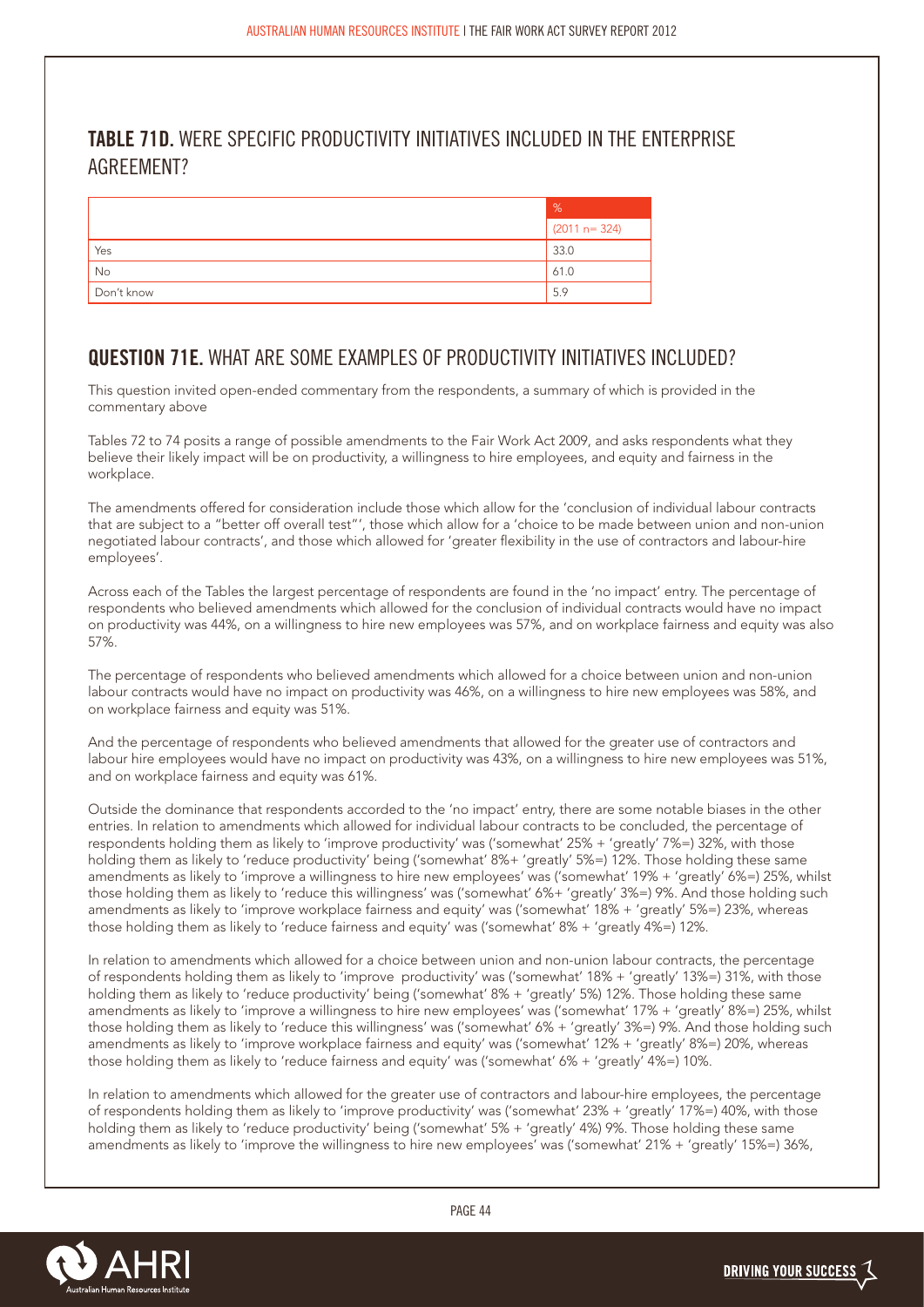whilst those holding them as likely to 'reduce this willingness' was ('somewhat' 3% + 'greatly' 2%=) 5%. And those holding such amendments as likely to 'improve workplace fairness and equity' was ('somewhat' 12% + 'greatly' 7%=) 19%, whereas those holding them as likely to 'reduce fairness and equity' was ('somewhat' 7% + 'greatly' 4%=) 11%.

From these figures there is clearly a significant minority of respondents who believe the proposed amendments would benefit their organisations, the treatment of their workforces and the employment of new staff. If the percentage of negative responses is discounted against the positive, a broad ordering of preference among the respondents appears to weigh heaviest in favouring amendments which 'allow for the greater use of contractors and labour-hire employees'.

Each of Tables 72 to 74 invited the respondents to comment on the proposed amendments.

## **TABLE 72.** WHAT IMPACT WOULD THE FOLLOWING AMENDMENTS TO THE FAIR WORK ACT HAVE ON PRODUCTIVITY IN YOUR WORKPLACE?

#### **A.** AMENDMENTS THAT ALLOWED FOR THE CONCLUSION OF INDIVIDUAL LABOUR CONTRACTS SUBJECT TO A 'BETTER OFF OVERALL TEST'

|                               | %                |
|-------------------------------|------------------|
|                               | $(2011 n = 691)$ |
| Greatly reduce productivity   | 4.5              |
| Somewhat reduce productivity  | 8.1              |
| No impact                     | 44.1             |
| Somewhat improve productivity | 24.6             |
| Greatly improve productivity  | 6.7              |
| Don't know                    | 12.0             |

#### **B.** AMENDMENTS THAT ALLOWED FOR A CHOICE BETWEEN UNION AND NON-UNION NEGOTIATED LABOUR CONTRACTS

|                               | %                |
|-------------------------------|------------------|
|                               | $(2011 n = 691)$ |
| Greatly reduce productivity   | 5.2              |
| Somewhat reduce productivity  | 7.5              |
| No impact                     | 45.9             |
| Somewhat improve productivity | 17.5             |
| Greatly improve productivity  | 13.2             |
| Don't know                    | 10.7             |

#### **C.** AMENDMENTS THAT ALLOWED FOR GREATER FLEXIBILITY IN THE USE OF CONTRACTORS AND LABOUR-HIRE EMPLOYEES

|                               | %                |
|-------------------------------|------------------|
|                               | $(2011 n = 691)$ |
| Greatly reduce productivity   | 5.1              |
| Somewhat reduce productivity  | 3.8              |
| No impact                     | 43.1             |
| Somewhat improve productivity | 23.2             |
| Greatly improve productivity  | 16.5             |
| Don't know                    | 8.3              |

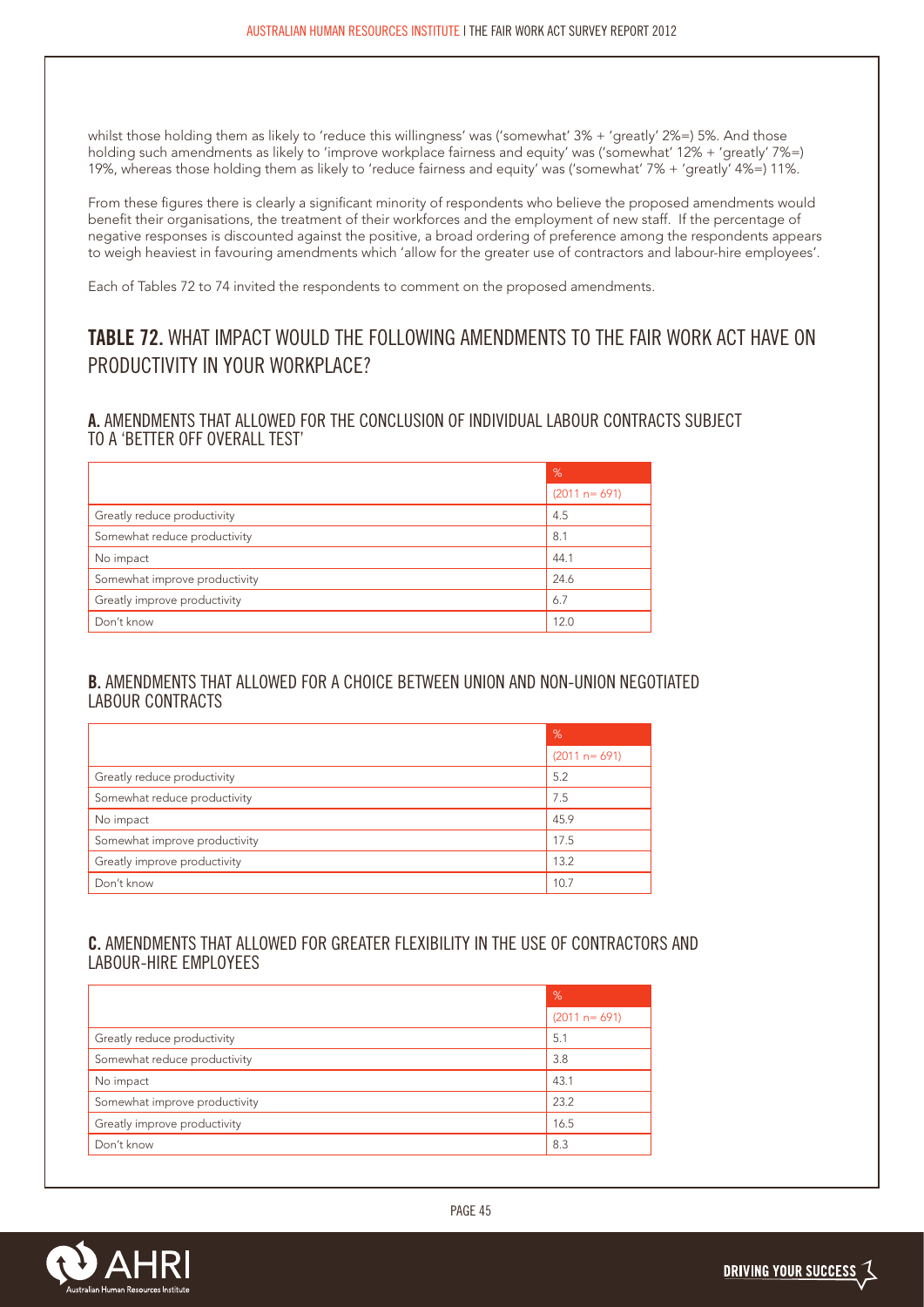From the 'optional comments' entry in Table 72, a summary of responses (n=66) received on the impact on productivity thought likely to flow from the three proposed amendments to the Fair Work Act 2009 is listed in the following:

Respondents in this instance saw the words, 'productivity' and the 'Fair Work Act' and wrote broadly on this connection rather than engaging specifically with the three proposed amendments. Of those who did address the amendments specifically, the overwhelming majority referred to the 'choice between union and non-union negotiated labour contractors'. The majority of these responses in turn were critical of union involvement. There were, however, those who commented on the benefits of being able to use individual contracts. The weight of comments relating to these two amendments is thus contrary to statistical findings, which favoured amendments that 'allowed for the greater use of contractors and labour-hire employees.'

One respondent raised an interesting question in relation to the 'better off overall test':

*"Better off overall needs to be better defined. Staff are happy to trade off financial benefits for increased flexibility but currently this is deemed as not better off overall. Surely, if the employee believes they are better off and there is no collusion, how can someone external determine they aren't better off overall."*

#### SAMPLE RESPONDENT COMMENTS TO QUESTION 72 (N=66)

*"Businesses should retain the right to determine who/how they employ people and what they pay them. The poor behaviour of some union delegates (employed by the union) inhibits progress - yet there are limited options for complaining to the union about their poor behaviour. They seem to get away with bullying, vexatious claims, wasteful complaints - all at a great cost to the business."*

*"I do not believe in union V non-union labour contracts or remuneration. Labour contracts and remuneration should be determined by the job not who has the strongest union."*

*"More options need to be available to the employer and the employees. Many of our non-union employees are unimpressed at union activities and perspectives restricting the way they want to work."*

*"The constrictive nature of the Fair Work Act and the inability to remove unproductive workers is making the use of labour-hire employees more and more attractive. Eventually labour-hire will become the dominant form of employment* due to the ease of 'termination'.

*"Individual agreements provide a counter to union agreements and make for a better all round relationship with unions as the individual agreement provides for an alternative whether it is used or not by the employer."*

*"Individual contracts can be a good thing for both employees and business if negotiated in a fair way."*

*"Individual labour contacts can reduce risk to the business by securing a legally binding agreement that is not subject to being over-ridden by a union initiated agreement."* 

#### **TABLE 73.** WHAT IMPACT WOULD THE FOLLOWING AMENDMENTS TO THE FAIR WORK ACT HAVE ON THE WILLINGNESS TO HIRE EMPLOYEES IN YOUR WORKPLACE?

#### **A.** AMENDMENTS THAT ALLOWED FOR THE CONCLUSION OF INDIVIDUAL LABOUR CONTRACTS SUBJECT TO A 'BETTER OFF OVERALL TEST'

|                              | .%               |
|------------------------------|------------------|
|                              | $(2011 n = 691)$ |
| Greatly reduce willingness   | 3.3              |
| Somewhat reduce willingness  | 5.8              |
| No impact                    | 57.2             |
| Somewhat improve willingness | 19.4             |
| Greatly improve willingness  | 5.6              |
| Don't know                   | 8.7              |

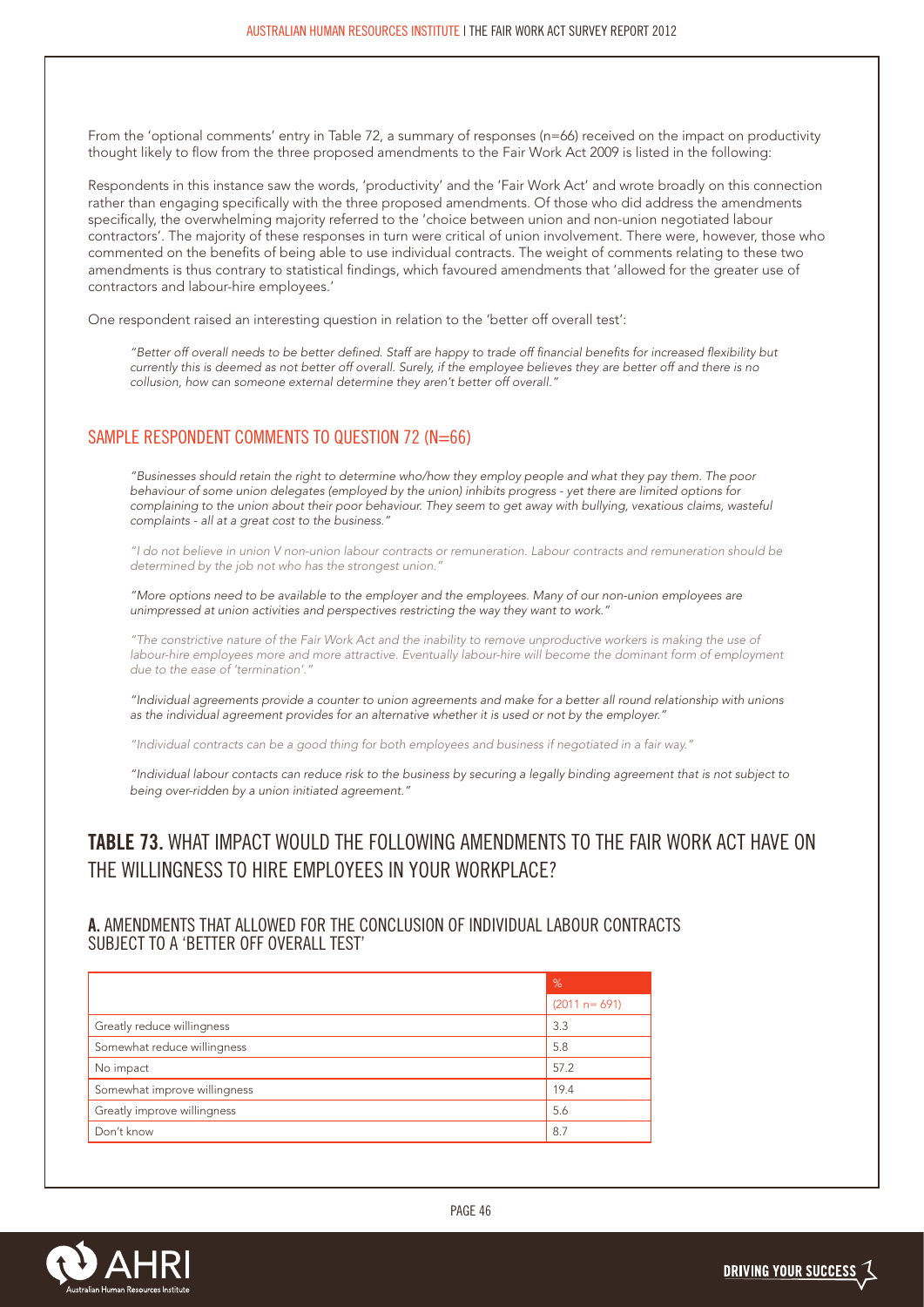#### **B.** AMENDMENTS THAT ALLOWED FOR A CHOICE BETWEEN UNION AND NON-UNION NEGOTIATED LABOUR CONTRACTS

|                              | %                |
|------------------------------|------------------|
|                              | $(2011 n = 691)$ |
| Greatly reduce willingness   | 2.6              |
| Somewhat reduce willingness  | 6.1              |
| No impact                    | 58.2             |
| Somewhat improve willingness | 16.8             |
| Greatly improve willingness  | 7.7              |
| Don't know                   | 8.6              |

#### **C.** AMENDMENTS THAT ALLOWED FOR GREATER FLEXIBILITY IN THE USE OF CONTRACTORS AND LABOUR-HIRE EMPLOYEES

|                              | %                |
|------------------------------|------------------|
|                              | $(2011 n = 691)$ |
| Greatly reduce willingness   | 2.2              |
| Somewhat reduce willingness  | 3.0              |
| No impact                    | 51.2             |
| Somewhat improve willingness | 21.1             |
| Greatly improve willingness  | 14.5             |
| Don't know                   | 8.0              |

From the 'optional comments' entry in Table 73, a summary of responses (n=37) received on the impact on the willingness to hire new employees thought likely to flow from the three proposed amendments to the Act is listed in the following:

Approximately one-third of the responses received on this entry were, again, general statements about the Fair Work Act 2009, with another eight respondents commenting that they employ on operational grounds rather than on the basis of Government legislation. Of those who addressed the three amendments specifically, 'flexibility in the use of contractors and labour hire employees' drew the greatest response. Those supporting this type of amendment believed it would assist their organisations during the 'peaks and troughs' in the business cycle. Those opposed see the proposed amendments as restrictive and open to manipulation by contractors.

#### SAMPLE RESPONDENT COMMENTS TO QUESTION 73 (N=37)

*"Our projects are cyclic and in two years' time we may face a different situation. Working with contractors is attractive to cater for these peaks and troughs."*

*"Our experience is that if we need employees we'll hire them or risk our business' competitiveness."*

*"The rules around engaging casuals and contractors are very restrictive. The fact that individuals can agree in writing to terms and then later claim for entitlements that they agreed to forgo is particularly unfair."*

*"We are weary of taking on short term contractors who work regular and systematic hours as we are concerned when it*  comes time to end their contract they will be seen as 'permanent' staff and could claim unfair dismissal etc, especially if *we finish them up earlier than was expected."*

*"We put on staff as required by our projects regardless of what the FWA says. We have to to get the job done!"*

*"Willingness to hire is completely unrelated to employment contract and conditions matters (other than redundancy provisions which have not changed."*

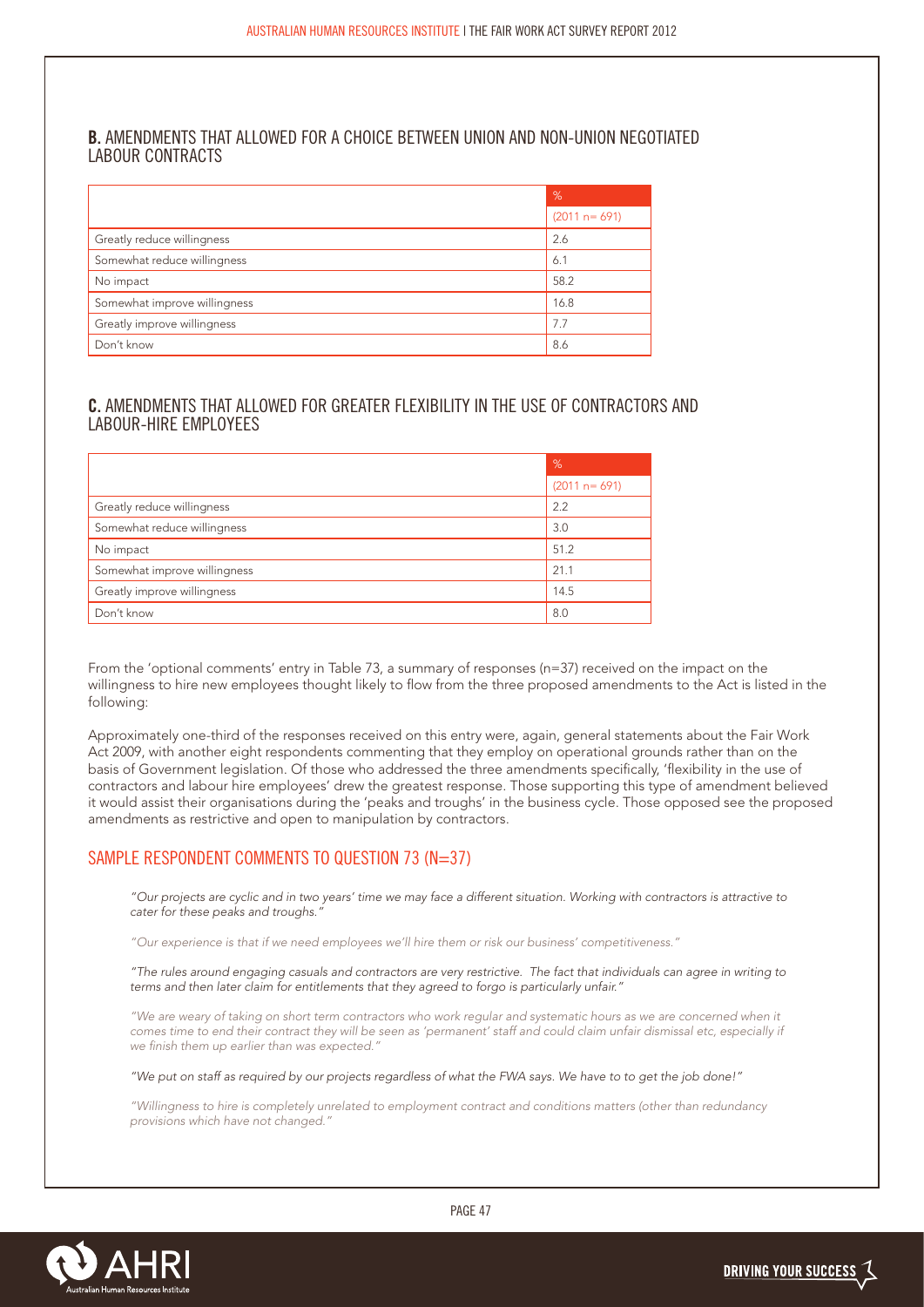## **TABLE 74.** WHAT IMPACT WOULD THE FOLLOWING AMENDMENTS TO THE FAIR WORK ACT HAVE ON EQUITY AND FAIRNESS IN YOUR WORKPLACE?

**A.** AMENDMENTS THAT ALLOWED FOR THE CONCLUSION OF INDIVIDUAL LABOUR CONTRACTS SUBJECT TO A 'BETTER OFF OVERALL TEST'

|                                      | %                |
|--------------------------------------|------------------|
|                                      | $(2011 n = 691)$ |
| Greatly reduce equity and fairness   | 4.2              |
| Somewhat reduce equity and fairness  | 8.0              |
| No impact                            | 57.0             |
| Somewhat improve equity and fairness | 17.5             |
| Greatly improve equity and fairness  | 4.5              |
| Don't know                           | 8.8              |

#### **B.** AMENDMENTS THAT ALLOWED FOR A CHOICE BETWEEN UNION AND NON-UNION NEGOTIATED LABOUR CONTRACTS

|                                      | %                |
|--------------------------------------|------------------|
|                                      | $(2011 n = 691)$ |
| Greatly reduce equity and fairness   | 3.9              |
| Somewhat reduce equity and fairness  | 5.6              |
| No impact                            | 62.2             |
| Somewhat improve equity and fairness | 12.0             |
| Greatly improve equity and fairness  | 7.8              |
| Don't know                           | 8.5              |

#### **C.** AMENDMENTS THAT ALLOWED FOR GREATER FLEXIBILITY IN THE USE OF CONTRACTORS AND LABOUR-HIRE EMPLOYEES

|                                      | $\frac{9}{6}$    |
|--------------------------------------|------------------|
|                                      | $(2011 n = 691)$ |
| Greatly reduce equity and fairness   | 3.8              |
| Somewhat reduce equity and fairness  | 7.2              |
| No impact                            | 60.8             |
| Somewhat improve equity and fairness | 12.0             |
| Greatly improve equity and fairness  | 6.8              |
| Don't know                           | 9.4              |

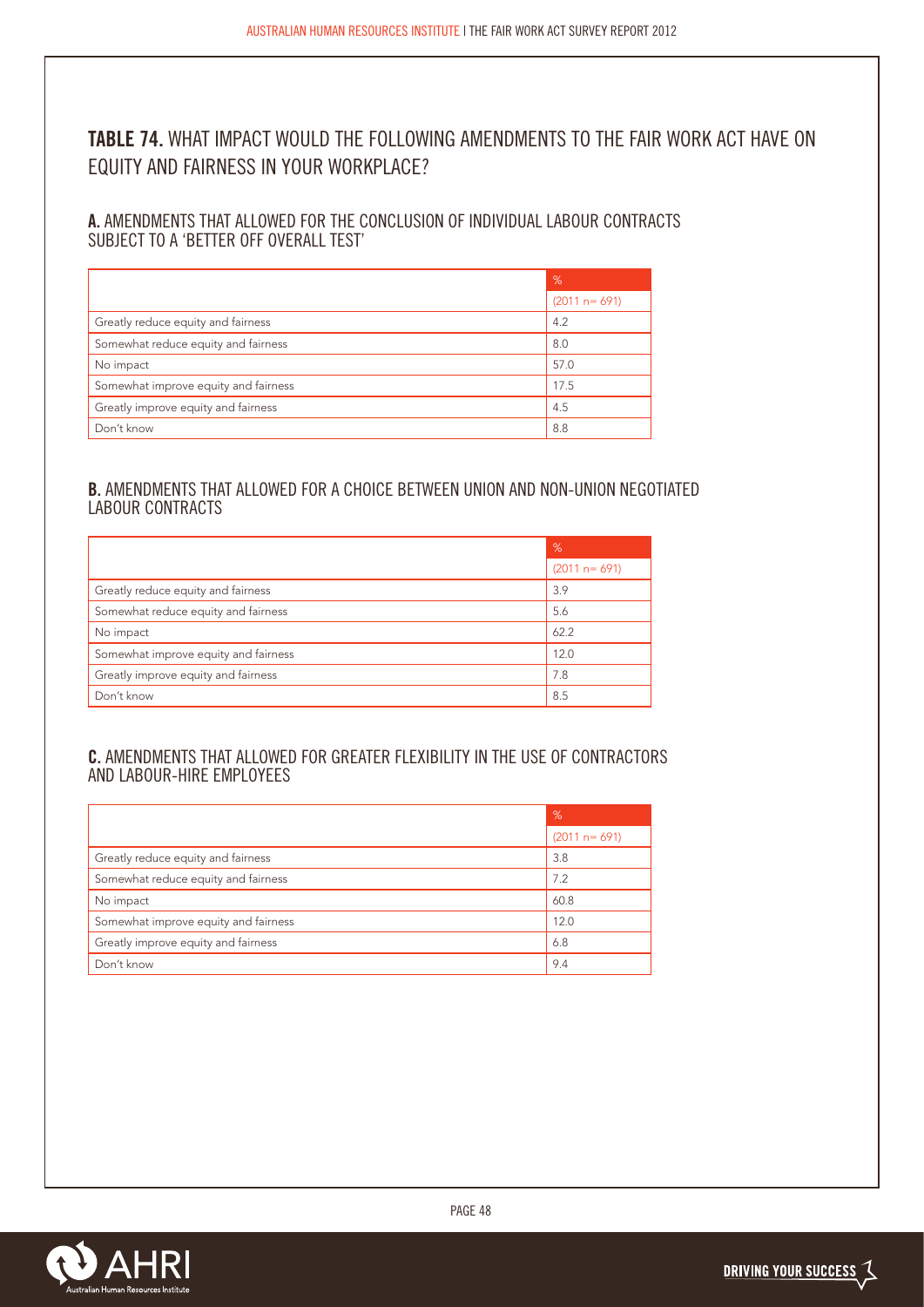From the 'optional comments' in Table 74, a summary of responses (n=27) received on the impact on workplace equity and fairness thought likely to flow from the three proposed amendments to the Act is listed in the following: As with previous questions in this series, the majority of respondents did not specifically address the proposed amendments, preferring instead to offer more general comments on the impact that the Fair Work Act had had on workplace equity and fairness. Those who did address the three proposals said it had the potential to raise workplace fairness and equity, while others felt that being forced to work with unions would lead to greater inequity and unfairness; the main reason cited being that all employees would be paid the same regardless of performance. The views of several respondents on this issue are best summarised by one quotation in particular:

*"Equity and fairness in workplace practices does not come from the legislation but from the fundamental need for good employee relations to achieve productivity and retention of key skills."*

#### SAMPLE RESPONDENT COMMENTS TO QUESTION 74 ( $N=27$ )

*"Being able to lawfully offer alternative arrangements to employees will be mutually beneficial."*

*"As long as the introduction of these initiatives did not encourage the exploitation of employees they would work well. At present, there is a strong sense of transparency and fairness with our EA so the use of other employment instruments or tools needs to be carefully planned."*

*"Current obligation to negotiate with unions "on demand" could lead to greater unfairness and inequity if all employees are given same pay rates regardless of their performance."*

#### **QUESTION 75.** IN YOUR OWN WORDS, WHAT EFFECT DO YOU THINK THE FAIR WORK ACT IS HAVING IN YOUR WORKPLACE?

Question 75 concludes the survey and asks respondents to comment on what effect they thought the Fair Work Act was having in their workplaces. A summary of the responses received to this open ended question is listed below (n=432):

Many respondents wrote lengthy responses to this question, a large number indicating that the Fair Work Act 2009 had little or no effect on their workplace. As one typical response put it:

*"There is no impact, because with excellent HR there is no need for external interference. The primary responsibility for determining the matters … rests with the employer and employee. With competent employees this works."*

The major concerns emanating from those critical of the Act did so on the grounds that it reduced employer flexibility to hire casuals, vary the scheduling of part-time hours and reduced the ability to negotiate fair and reasonable contracts. The overtime provisions were also cited as causing real problems in many areas, such as the health sector, while a significant number of respondents believed that the Act did not consider the needs of small business.

Provisions in the Act that reduced the flexibility of employers to manage underperforming employees and plan terminations was also cited as a problem by a large number of respondents, as well as the increased costs associated with having to comply with its provisions. Typical in this last regard were comments that referred to expenses emanating out of increased legal and training costs, as well as payout costs and the increased demands on the human resource function more generally.

One of the most contentious aspects of the Act was the increased prerogatives conferred on trade unions as a result of its provisions. Many respondents complained that provisions that relaxed union 'right of entry' was allowing them greater scope to 'drum-up membership'. Others noted the changed relationship that was emerging between employers and employees as a result of the greater workplace intrusion from trade unions under the Act. As one respondent put it: 'The Act has 'significantly damaged the employee/management relationship by allowing unions to insert their own agendas between management and staff.' And further: 'Even though the Fair Work Act has ... improved conditions within the workplace, ... the increase in union activity has hampered productivity improvements by limiting effective consultation processes – they have been a hindrance rather than a help.'

Respondents also indicated that changes under the Act had seen an increase in vexatious unfair dismissal claims and adverse action claims. As one respondent commented: 'Adverse action claims are becoming increasingly popular. They reverse the onus of proof and should not be available to employees whose length of service is less than six months, as they are just being used to get around the lack of access to unfair dismissal laws.' There was a sense in many responses that some organisations were fearful of or concerned about 'doing the wrong thing' because of the legal complexity

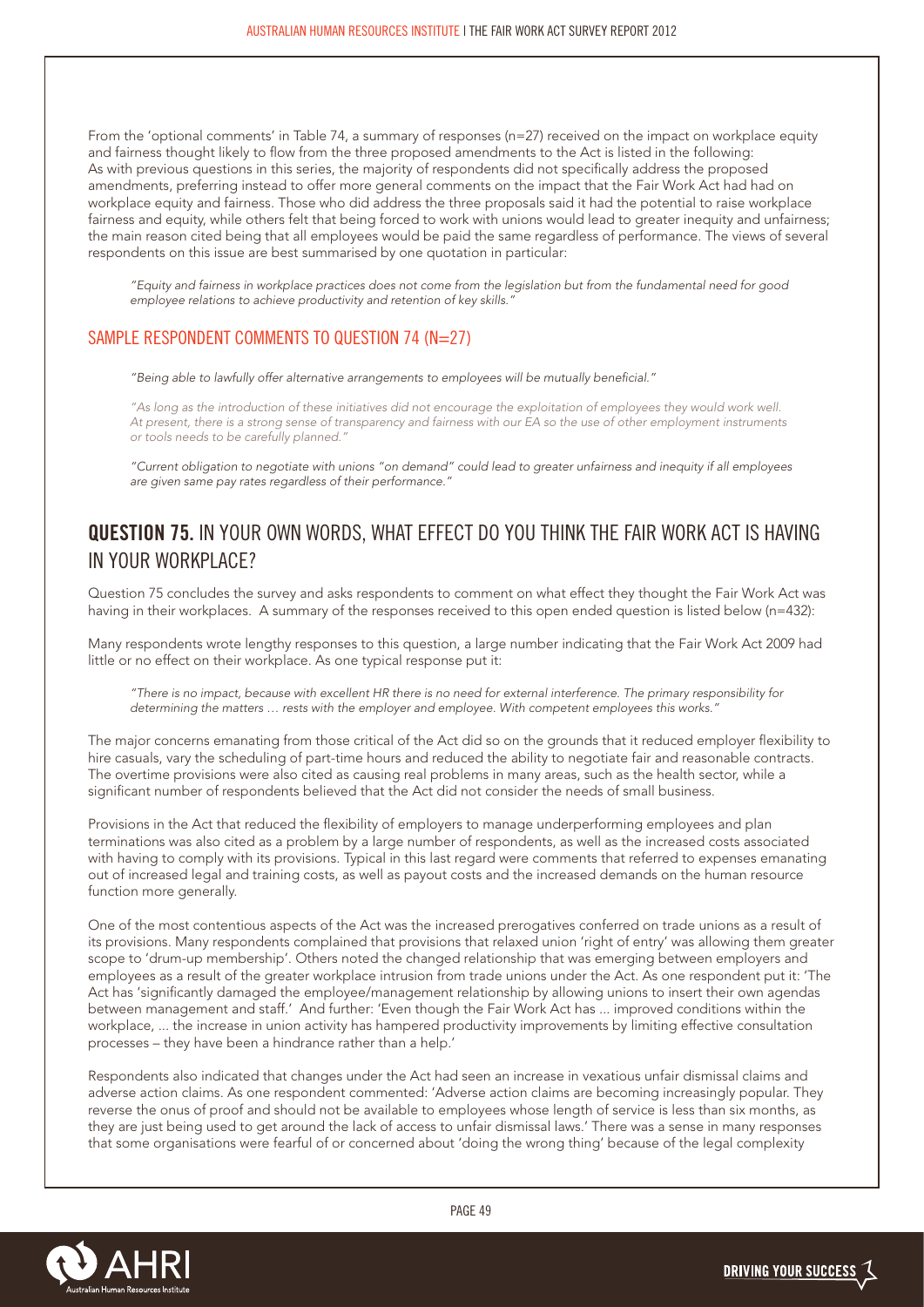associated with these provisions in the Act.

While many respondents were quite strident in their criticism of the Fair Work Act there was a significant minority who took a more measured approach. The following comments lend some sense of those taking this approach:

*" [The Act] is a good compromise between the extremities of the Conciliation and Arbitration days and the Work Choices days…HR/IR is all about compromise…please communicate this to the lawmakers – extreme reform based on ideology is very counterproductive for business. There is a place at the table for all, including unions, in a well managed business."*

*"I think overall it is a positive piece of legislation that needs some tinkering to reduce the right to take protected action, the effects of adverse action, [and] take-away money in unfair dismissal claims."*

Perhaps the last word should rest with one respondent:

*"In the early stages there was confusion with employees questioning everything…training and time have worked through many of these issues. The induction process has become more important than ever and as employers were learning the new process, [implementing the requirement of Act] it was time consuming. Employees appear to have many rights with the employer forced to prove all actions. This can be costly in time if the employee makes a complaint*  and no matter how justified, the employer will need to go to mediation and prove it all over again. Time to document *procedures is essential and not all businesses have the time or skill to do this. This can create a situation with the employee daring the employer to take actions and see the result."*

#### SAMPLE RESPONDENT COMMENTS TO QUESTION 75 (N=432)

*"A good employer did not need the FWA to make them a good employer. It costs us more money and is creating far more work especially with terminations."*

*"In the office…it helps frame the way in which we employ. Out in the field…minimal impact as …our culture has always been one of inclusion, flexibility and equity."*

*"It is making it harder to conduct a business with a rigid unflexible(sic) workforce, more union control which means less productivity, costs associated with unfair dismissal applications with no grounds (end up paying up to go away). Very difficult with mergers and acquisitions due to the transmission of business clauses."*

*"Confusion, misunderstandings, increased legal costs, fear of adverse action claims, greater employee demands for rights."*

*"The involvement of unions is having a detrimental affect on employee morale and organisational culture – particularly where there is low union membership and the unions are using FWA for membership push."*

*"Unions have now started seeking meetings with employees and management for the first time. We are concerned that this may lead to increased administration effort/costs and increased disputes in our currently harmonious IR environment as well as result in mandated salary increases that undermine our ability to reward good performing employees."*

*"Underperforming employees cannot be terminated very easily…causes morale, productivity issues and increases HR/IR workload."*

*"Employees now have so many 'workplace rights' now Managers wonder whether they even have the right to ask employees to do work!!!"*

*"We aren't able to do overtime very often at all – which makes it particularly difficult for our clinical emergency staff and IT departments….Limited overtime means huge backlogs and gaps in client care."*

*"We have ignored it. If we get fined then we will close the business. At the moment we hire 20 miners…They don't want all this Fair Work bullshit…they just want to be paid to the max and work as much overtime as they safely can."*

*"Now that it is imbedded into the system, the 'aggro' displayed by union workplace reps has calmed down again and the union influence has decreased."*